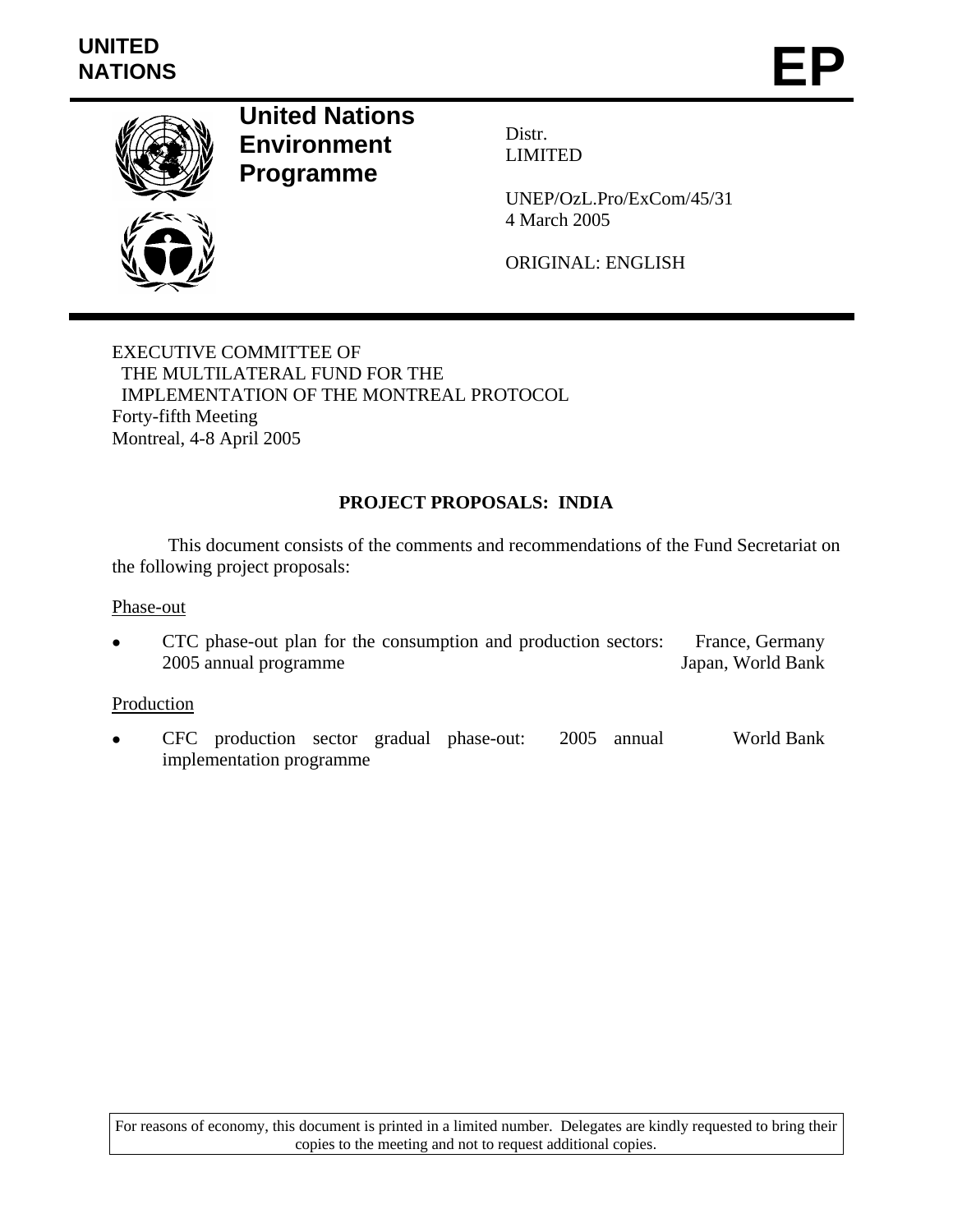## **CTC PHASE-OUT FOR THE CONSUMPTION AND PRODUCTION SECTORS: 2005 ANNUAL PROGRAMME**

#### **Project Description**

#### **Background**

1. At its  $40<sup>th</sup>$  Meeting in July 2003, the Executive Committee decided to approve in principle a total of US \$52 million to assist India in complying with the Montreal Protocol control schedule for the production and consumption of carbon tetrachloride (CTC), and disbursed the first tranche of US \$5 million at the meeting to start implementation of the project. Further, at its  $41<sup>st</sup>$  Meeting the Committee approved the Agreement for the Phase-Out in the Consumption and Production of CTC in India and disbursed the balance of US \$3,520,843 for the funding of the 2003 annual work programme. Subsequently the Executive Committee approved the  $2004$  annual programme at the  $42<sup>nd</sup>$  Meeting in 2004 and disbursed another US \$13,380,112.

2. The World Bank is submitting the 2005 annual work programme to the  $45<sup>th</sup>$  Meeting and requesting the release of another US \$8,099,046 to implement it. The submission includes an update on the implementation of the 2004 annual work programme and the specifics of the 2005 annual programme, which is attached. A summary of the sector plan and the 2005 annual work programme is presented in the following table.

| Country                                                           | India                                                      |
|-------------------------------------------------------------------|------------------------------------------------------------|
| Project title:                                                    | Phase-out in consumption and<br>production of CTC in India |
| Year of plan                                                      | 2005                                                       |
| # of years completed                                              | $\overline{2}$                                             |
| # of years remaining under the plan                               | 5                                                          |
| Consumption in 2004 (the Baseline)                                | 11,505 ODP tonnes                                          |
| Consumption in 2005                                               | 1,726 ODP tonnes                                           |
| Production in 2004 (the Baseline)                                 | 11,553 ODP tonnes                                          |
| Production in 2005                                                | 1,726 ODP tonnes                                           |
| Total funding approved in principle for the CTC phase-out<br>plan | US \$52,000,000                                            |
| Total funding released as of Dec. 2004                            | US \$21,900,955                                            |
| Level of funding requested for 2005 Annual Plan                   | US \$8,099,046                                             |

<sup>3.</sup> There were 3 CTC producers in the country. CTC was used in India both as a process agent and a solvent. For process agents, CTC was used in such sectors as chlorinated rubber,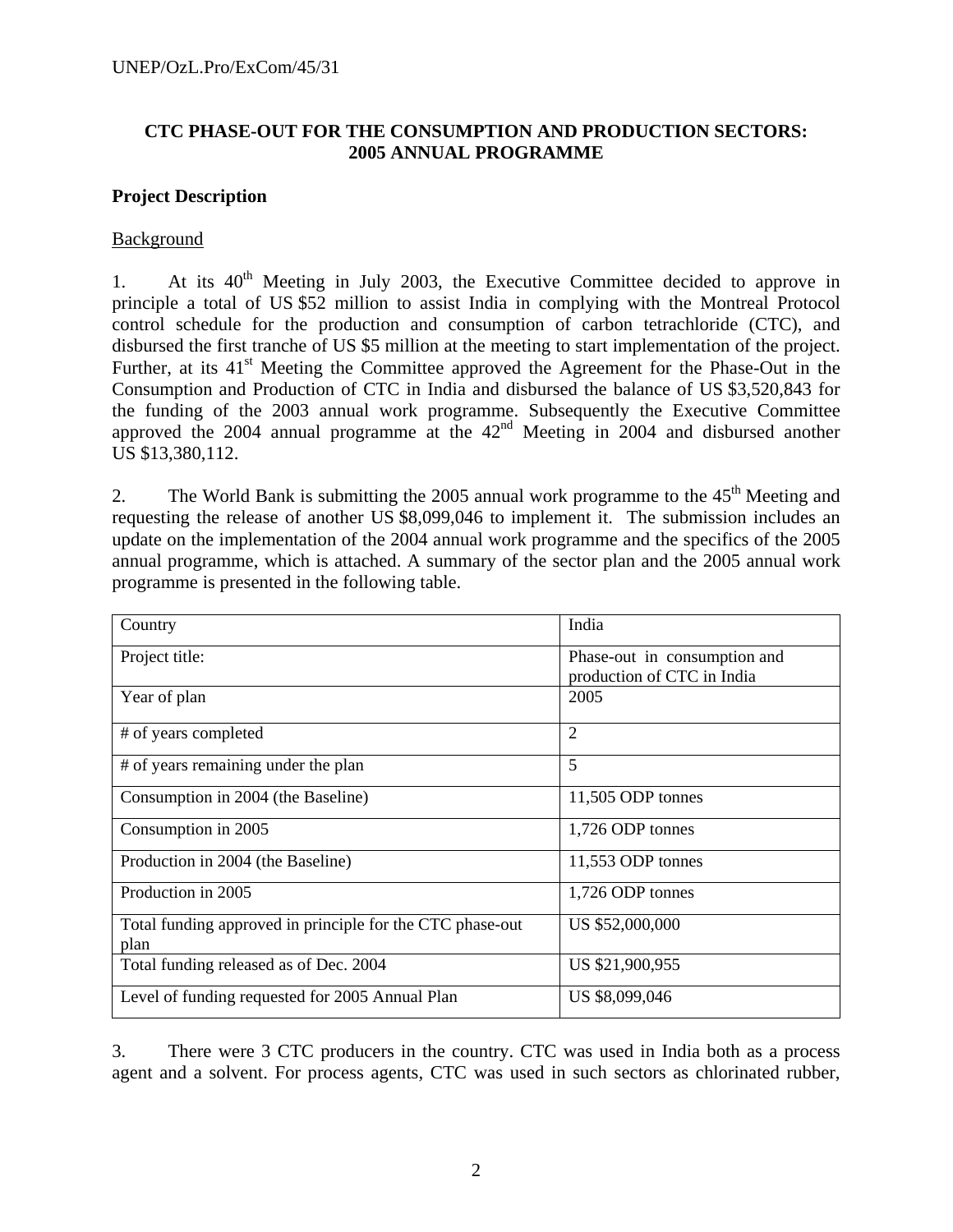chlorinated paraffin, pharmaceutical, and agro-industries. As a solvent CTC was used in the textile and garment industries, metal-cleaning industry and as a chemical solvent.

4. A number of implementing agencies were involved in the Indian programme and were assigned to different sectors of the programme. The World Bank was the lead agency and was responsible for the CTC production phase-out and the phase-out in the consumption of CTC in the process agent and chemical solvent sectors. Japan contracted UNDP to assist it in phasing out CTC consumption in 4 enterprises in metal cleaning. France and Germany would assist the small users to stop using CTC in the textile and garment industries.

#### The 2004 Work Programme

5. In 2004, the Government of India implemented a number of policy related activities in connection with the CTC sector plan. It started to register the CTC producers, importers and exporters and completed the registration in December. It was considering to restrict CTC imports for non-controlled uses although it would continue to allow CTC imports for feedstock use. The Government of India decided to impose quotas on CTC produced and sold for non-feedstock uses and would start implementing the policy in the  $1<sup>st</sup>$  quarter of 2005. It would also prohibit the use of CTC in the production of chlorinated rubber and chlorinated paraffin in 2005.

6. There were no targets set for 2004 in the agreement. The report on the 2004 work programme provided the specific preparatory work that had been done to start the phase-out programme moving in each agency.

7. The World Bank signed the grant agreement with the financial intermediary and the project agreement with the Government of India, establishing the legal basis for undertaking the project in the country. Meetings were held with the 3 CTC producers on the distribution of quotas and grant among them. The NOU informed the producers of the need to stockpile CTC to meet the demand in 2005 and 2006, and of the Government's plan to verify their inventory at the end of the year.

8. Japan and UNDP had two missions to visit the 4 plants to assist them in eliminating CTC in metal cleaning. Administrative and technical matters were discussed with the plant management and specifications for new metal cleaning degreasers were agreed upon and international bidding was carried out for procurement of the equipment.

9. GTZ was the implementing agency for France and Germany to assist the small industries in the textile and garment industry sector. To reach the users, GTZ conducted awareness activities and distributed pamphlets in English and local language in 18 major locations of the textile and garment industries. GTZ also entered into collaboration with the Textile Committee of the Ministry of Textiles to assist it in implementing the programme.

10. At the same time, the project management unit (PMU) was being established and a management information system was being implemented. The management information system (MIS) was intended to include all the relevant data about the CTC producers and consumers and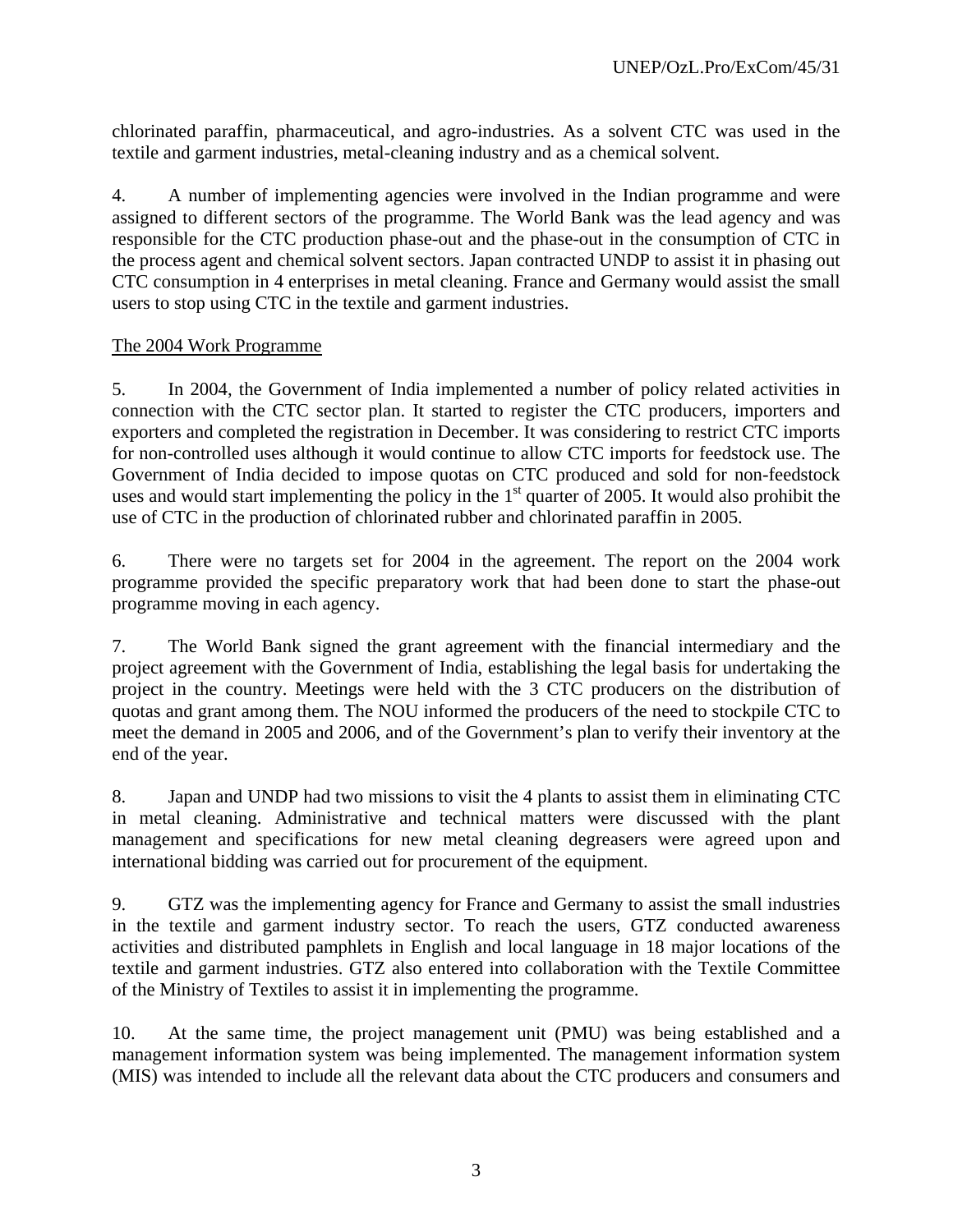would enable the monitoring of the implementation of the sector plan on a continuous basis. To collect data on the end-users of CTC, the Government conducted a CTC user registration drive.

11. The report on the work programme contained a tabular presentation of the technical assistance activities in 2004, which included data on the name of the activity, the objective, the target group, the impact and status of implementation. The report on expenditure in 2004 showed a total obligation of US \$2 million against a total approval from the Fund of US \$21 million.

## The 2005 work programme

12. In accordance with the control schedule of the Montreal Protocol and the targets set in the sector phase-out agreement, India should reduce its CTC production from its baseline of 11,553 ODP tonnes to 1,726 ODP tonnes, and consumption from the baseline of 11,505 ODP tonnes to 1,726 ODP tonnes in 2005.

13. The Government planned to use a number of actions to facilitate the implementation of the 2005 annual work programme. It would use the production quota for non-feedstock uses to control CTC production. It would also use a combination of the registration of CTC users, administrative orders to restrict the use, resale and transfer of CTC, and registration of CTC imports for non-feedstock uses to control the consumption.

14. With regard to the industry action to reduce CTC consumption, the focus would be on the phase-out of CTC in the 4 large-scale users for metal cleaning to achieve the reduction needed, while continuing the outreach programme by GTZ to the smaller users. However the phase-out from the small-users would not be realized until later years. The reductions in the consumption of CTC in 2005 from the actual consumption in 2001 are shown in the following table.

| <b>Sector</b><br><b>Consumption</b><br>in 2001 |       | <b>Consumption</b><br>in 2005 | <b>Reduction</b><br>$(1)-(2)$ | Number of<br>projects<br>completed |
|------------------------------------------------|-------|-------------------------------|-------------------------------|------------------------------------|
| Process agents                                 | 1,916 | 860                           | 1,056                         |                                    |
| Solvent                                        | 4,745 | 866                           | 3,879                         |                                    |
| Total                                          | 6,661 |                               | 4,935                         |                                    |

15. It was expected that the PMU would be fully in operation in 2005 and would use a consulting firm to process requests from those CTC users that had come forward for funding to eliminate their use of CTC. In the meantime GTZ would continue its campaign to reach out to the small users and had planned a number of activities, including holding project preparation workshops, searching for and testing new replacement alternatives, conducting training in using new alternatives and other activities.

16. To strengthen the coordination of the multiple agencies, the PMU would convene interagency meetings and would conduct a trial exercise of the verification of CTC production and consumption using the verification framework the World Bank had developed with the Government. The first official verification would be undertaken by the World Bank in early 2006.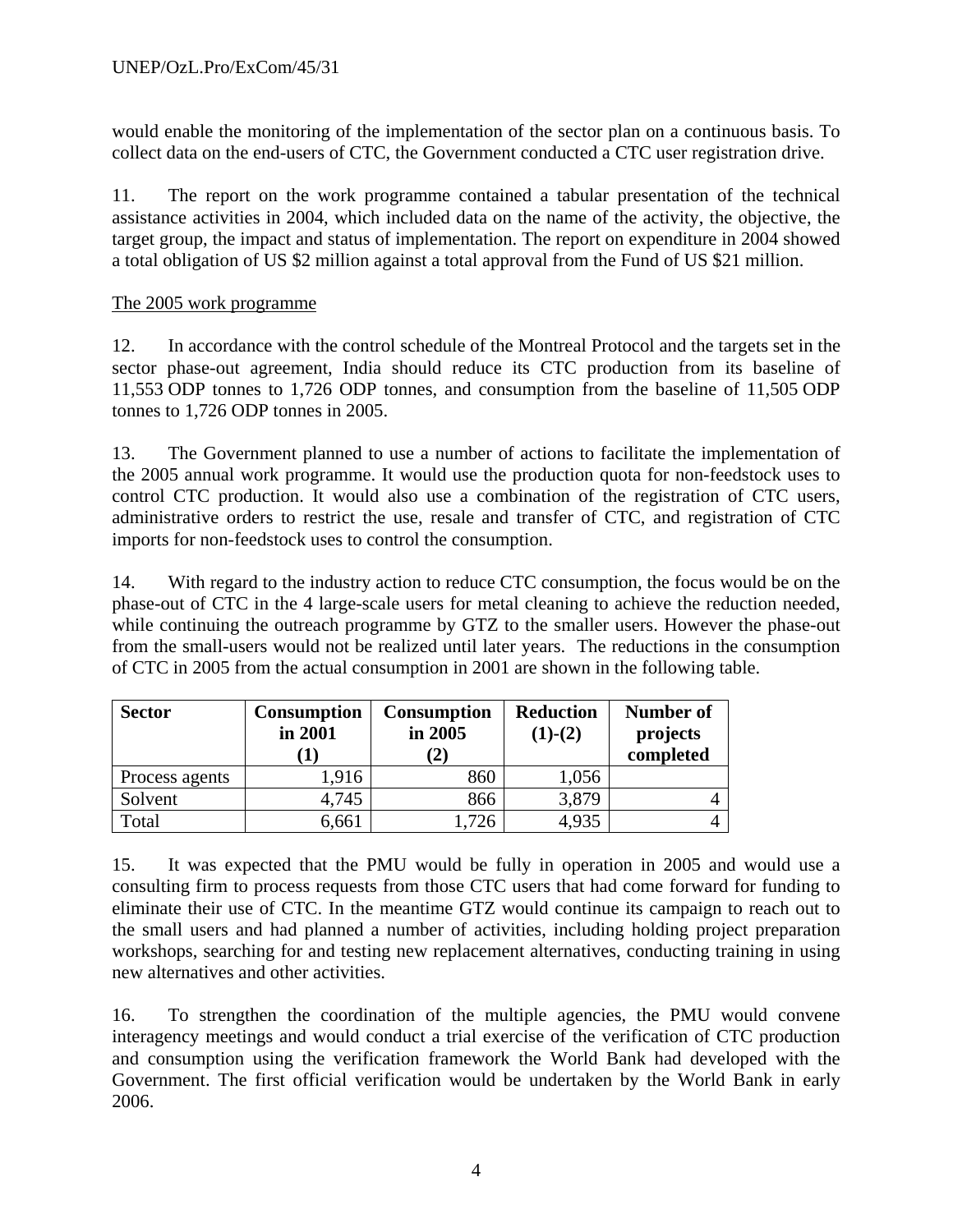17. For the 2005 work programme, the World Bank is requesting a total of US \$8,099,045 and US \$714,928 as support cost. The distribution between the World Bank and the bilateral agencies would be US \$3,899,046 plus US \$292,427 as support cost for the World Bank; US \$1,000,000 plus US \$85,000 as support cost for France; US \$700,000 plus US \$57,500 as support cost for Germany; and US \$2,500,000 plus US \$280,000 as support cost for Japan. The 2005 budget would be allocated among industrial phase-out activities in metal cleaning, textile industries and CTC production, and support for the project management unit.

## **Comments of the Secretariat**

18. The Government of India, the World Bank and the other co-operating agencies implemented a number of activities in 2004 to move ahead with the CTC sector phase-out programme. From the progress report it appears that all the preparatory work had been done and the legal framework established. It is hoped that all this preparatory work would enable the agencies to start full implementation in 2005, because the 2005 annual work programme is crucial to the ability of the Government of India to reduce the production and consumption of CTC by 85 per cent in accordance with the control schedule of the Montreal Protocol for CTC production and consumption, and to achieve the targets in the Agreement. The challenge will be significant because India should reduce its CTC consumption from the baseline of 11,505 ODP tonnes to 1,726 ODP tonnes, and production from the baseline of 11,553 ODP tonnes to 1,726 ODP tonnes.

19. The facilitating policies being proposed by the Government and the planned monitoring system of the sector plan have been noted. The first results of the programme are expected in early 2006 when the World Bank is to submit the first verification report on the implementation of the 2005 work programme, using the verification framework the Bank had developed.

#### **Recommendations**

20. The Executive Committee may wish to approve the 2005 annual work programme for the Indian CTC sector plan at a total level of US \$8,099,045 and US \$714,928 as support cost. The distribution between the World Bank and the bilateral agencies is US \$3,899,046 plus US \$292,428 as support cost for the World Bank, US \$1,000,000 plus US \$85,000 as support cost for France, US \$700,000 plus US \$57,500 as support cost for Germany, and US \$2,500,000 plus US \$280,000 as support cost for Japan.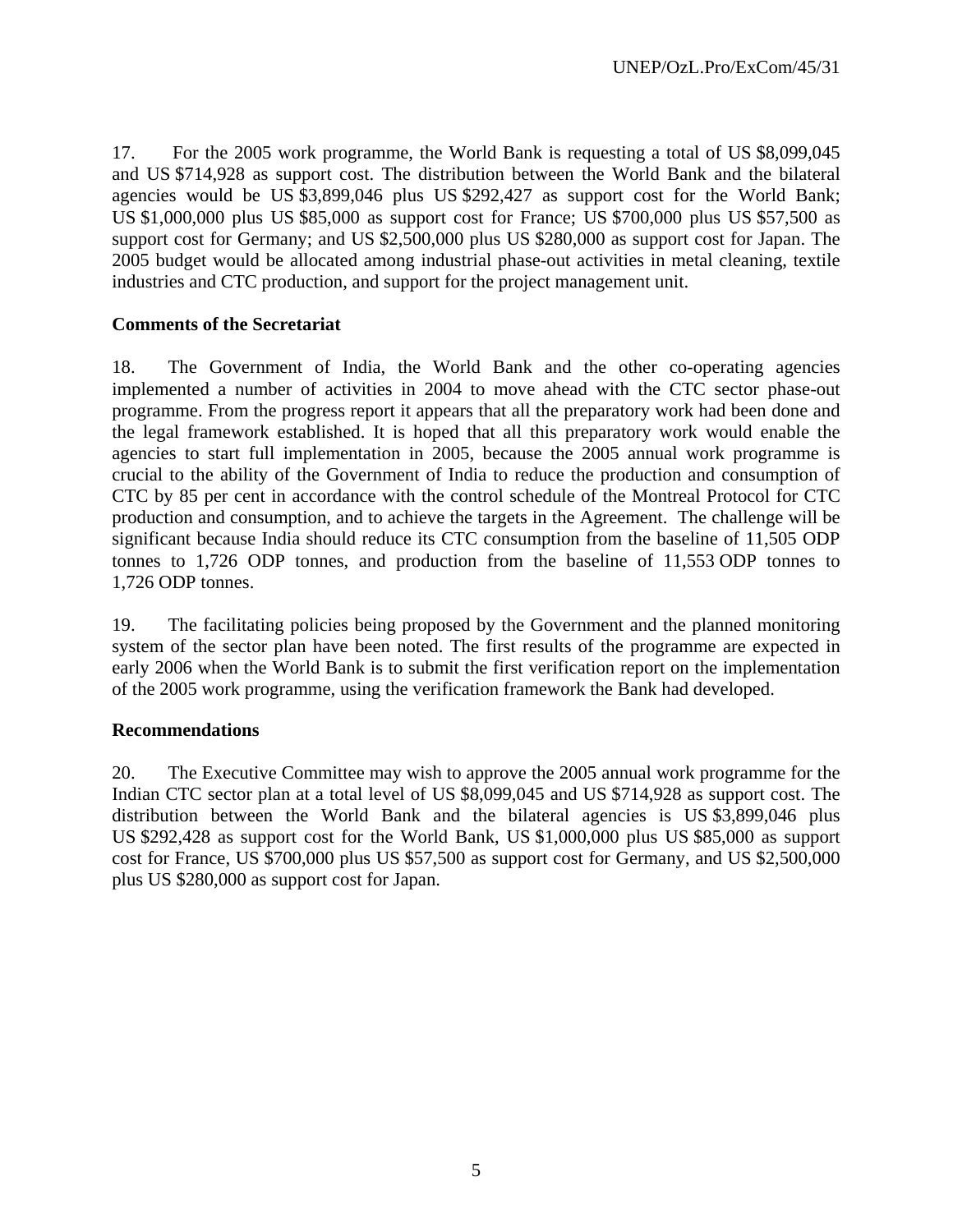#### **CFC PRODUCTION SECTOR GRADUAL PHASE-OUT: 2005 ANNUAL IMPLEMENTATION PROGRAMME**

#### **Background**

21. The World Bank has submitted for approval by the  $45<sup>th</sup>$  Meeting the 2005 annual programme for the implementation of the India CFC production sector gradual phase-out programme, together with the verification report on the implementation of the 2004 annual work programme (both documents are attached). The submission is in fulfilment of the Agreement between the Government of India and the Executive Committee, which was approved at the 29<sup>th</sup> Meeting.

| Country                                                                 | India                                          |
|-------------------------------------------------------------------------|------------------------------------------------|
| Project title:                                                          | <b>CFC Production Sector Gradual Phase-out</b> |
| Year of plan                                                            | 2005                                           |
| # of years completed                                                    | 6                                              |
| # of years remaining under the plan                                     | 6                                              |
| Ceiling for 2004 ODS production (in metric tonnes), 2004<br>Annual Plan | 13,176 mt                                      |
| Ceiling for 2005 ODS production (in metric tonnes), 2005<br>Annual Plan | 11,294 mt                                      |
| Total funding approved in principle for the CFC phase-out<br>plan       | \$82 million                                   |
| Total funding released as of Dec. 2004                                  | \$52 million                                   |
| Level of funding requested for 2005 Annual Plan                         | \$5.85 million                                 |

#### **The 2005 Work Programme**

22. The 2005 annual work programme starts with a review of the implementation of the 2004 work programme. The review reports on achieving the 2004 CFC reduction target: the allowable CFC production in the country for 2004 was set at 13,176 mt in the Agreement (a reduction of 1,883 mt from the production level of 15,058 mt in 2003), the reported gross production was 13,155 mt and the net saleable production for the year was 13,069 mt, which were both below the target. Of the US \$6 million disbursed from the Fund to the 2004 work programme, US \$5.265 million had been paid to the 4 enterprises in tranches according to progress in achieving the reduction target set for each of them and the remaining balance of US \$0.585 million would be disbursed after final verification of the 2004 production. US \$0.27 million which presumably included US \$0.15 million from the 2004 work programme, plus the balance from the previous work programmes, was reported to have been allocated to UNEP for technical assistance. The were a number of activities implemented under the technical assistance and the operation of the management information system (MIS) programmes, notably the co-operative efforts at a regional level between India and the neighbouring countries to control illegal trafficking of CFCs. Discussions were held between these countries on conducting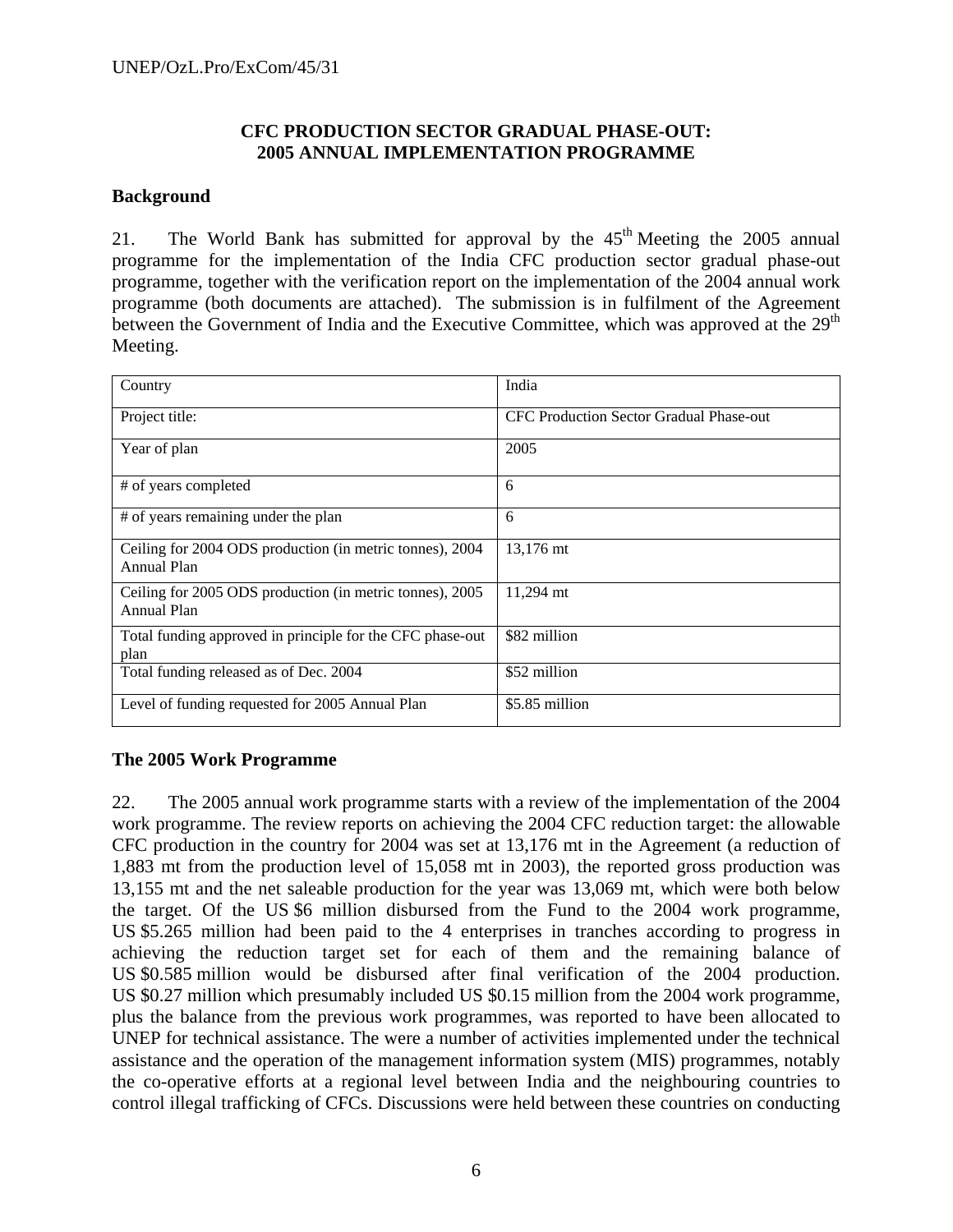joint training of customs at the border, and India was provided the lists of authorized importers from the neighbouring countries to checking on unauthorized imports into these countries.

23. The second part of the submission describes the target and activities of the 2005 work programme. The CFC production limit set in the Agreement for 2005 is 11,294 mt, which requires a further production reduction of 1,882 mt from the level of 13,176 mt in 2004. The target is to be achieved through continuing with the CFC production quota system. A total of 11,293.97 mt has been distributed to the 4 CFC producers as quotas and the Government is aware that by decision 43/5 of the Executive Committee, CFC production in 2005 will be verified on the basis of gross production, rather than net saleable production.

24. There will also be continued efforts to monitor import and export of CFCs through licences, to assist industry and government to control illegal trade, and co-operate in the regional programme to control cross-border trafficking of CFCs. In addition, the work programme lists the technical assistance activities to be carried out in 2005, which include training, operating a management information system, and public awareness activities. Of the US \$6 million allocation for 2005, the World Bank is requesting the release of US \$5.85 million for compensating the 4 enterprises for further reducing their CFC production. The balance US \$0.15 million which is to be allocated for technical assistance is to be requested in 2006 since there is still a sizeable build-up reserve for the technical assistance activities to be funded in 2005. The World Bank is requesting US \$438,750 as the associated support cost at 7.5 per cent of the 2005 work programme.

### **The 2004 Production Verification Report**

25. The verification was done in January 2005 by Det Norske Veritas AS (DNV) India which is a risk management consulting firm whose main area of expertise is auditing and verification in the field of climate change and is reportedly the first accredited body for verification and validation services as per the Kyoto Protocol requirements. The verification report starts with an Executive Summary on the overall results of the verification, with information on the 2004 quota, opening CFC stock, gross production, losses, net saleable production, acquired stock, sales, closing stock and percentage of quota produced by each of the 4 producers, and the national totals. The gross CFC production in India for 2004 is verified at 13,155 mt and net saleable production at 13,069 mt, with 86 mt reported as losses. Therefore, the verification concludes that India complied with the 2004 CFC production target at 13,174 mt set in the Agreement.

26. The report contains a brief background of the CFC production closure Agreement between India and the Executive Committee, the production technologies used by the 4 producers, and the capability to swing to HCFC-22 production by all of the 4 producers. It also covers the methodology of the verification which includes site visits, and a random check of at least 5 days of pertinent records for consistency in reported results. The production logbooks and laboratory and analytical records were correlated for the sample days to assess whether the records are appropriately maintained for the products produced. Samples from existing stocks were taken for gas chromatograph analysis. The verification team also held discussion with the plant personnel.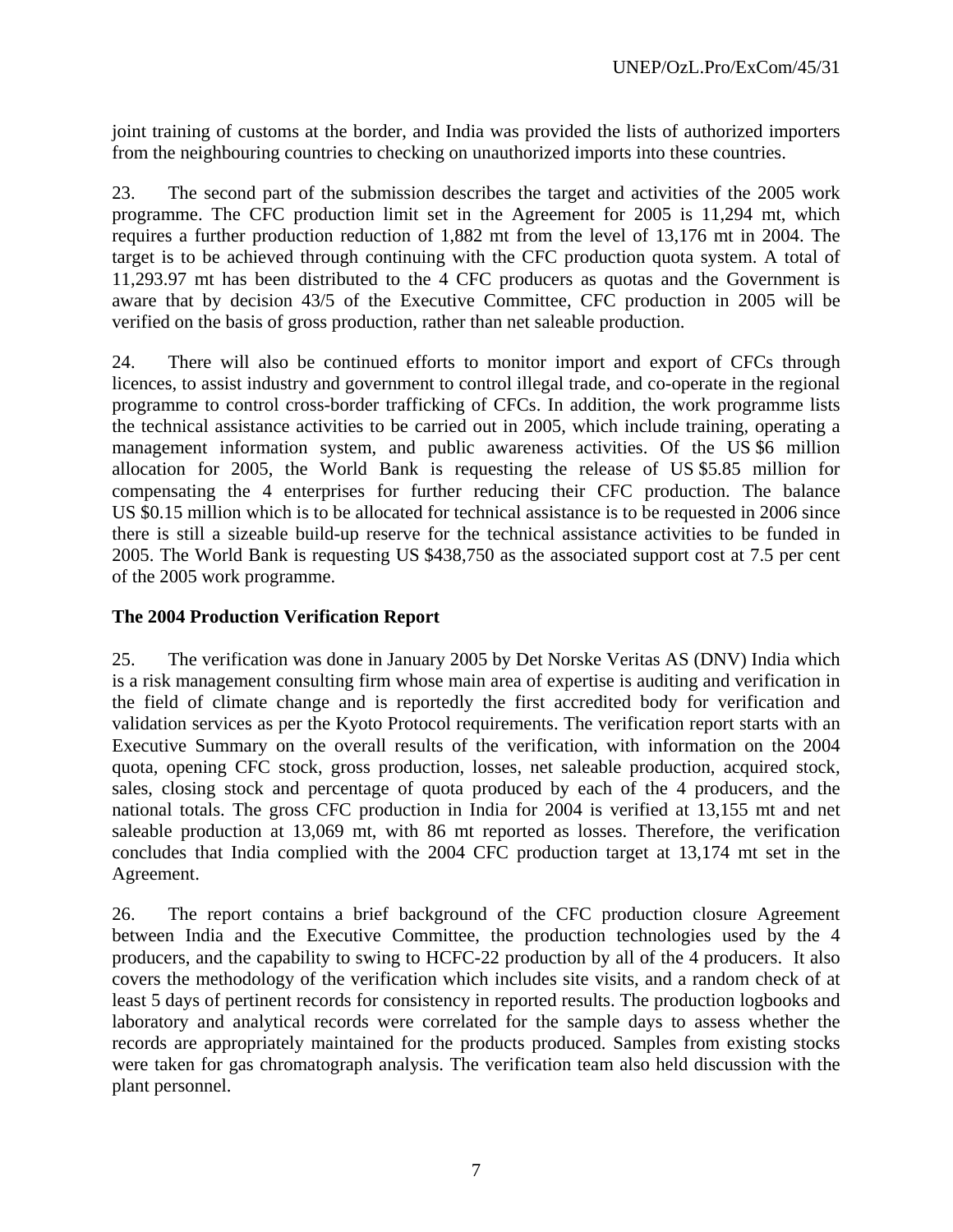27. The report then provides the observations and results of the visit to each plant. For each plant, it includes an overview on the history and technology of the plant; audit methodology; production details for 2003 and 2004 data on production quota allocated; operating dates for CFC and in some cases HCFC-22 production, production of CFC-11 and CFC-12 and percentage of quota fulfilled; raw material consumption and the input/output ratio between the consumption of feedstock and CFC production; reported losses; and conclusions on the status of compliance with the allocated quota.

28. Finally, the report provides the results of the verification using the format for verification of ODS production phase out, which includes data broken down by month on the number of operating days, raw material consumption and CFC production tonnage.

## **SECRETARIAT'S COMMENTS AND RECOMMENDATIONS**

## **COMMENTS**

#### **The 2005 Annual Programme**

29. The submission provides a clear CFC production target which is consistent with the target set in the Agreement, and policy instruments to assist its achievement. There are continuing efforts to monitor the import and export of CFCs through licences. It is worth noting that for the 2005 work programme covers the co-operative effort between India as a CFC-producing country with the neighbouring countries to control the unauthorized trafficking of CFCs in the region.

30. The 2005 annual work programme is very important since its results will provide the basis to assess the compliance of India with the 50% reduction of CFC production in 2005 as per the Montreal Protocol control schedule. We have noticed that the Government of India will manage and also verify the CFC production in 2005 on the basis of gross production, as per the Executive Committee decision 43/5.

## **The 2004 Production Verification Report**

31. The 2004 production verification from the World Bank shows noticeable improvement in the level of details provided and thus a higher level of transparency. This is especially evident in the data provided in 3 of 4 the enterprises, namely Gujarat, Navin, and Chemplast. For instance, for the number of operating days in each month the verification provided not only the number of days the plant concerned produced CFCs or HCFCs but also the duration from the start-off date to the ending date of production in each month.

32. The Secretariat, in accordance with the usual practice of furnishing information to the Executive Committee on the ODS production verification, has not included the data part of the verification report. The data could, however, be made available to any member of the Committee upon request.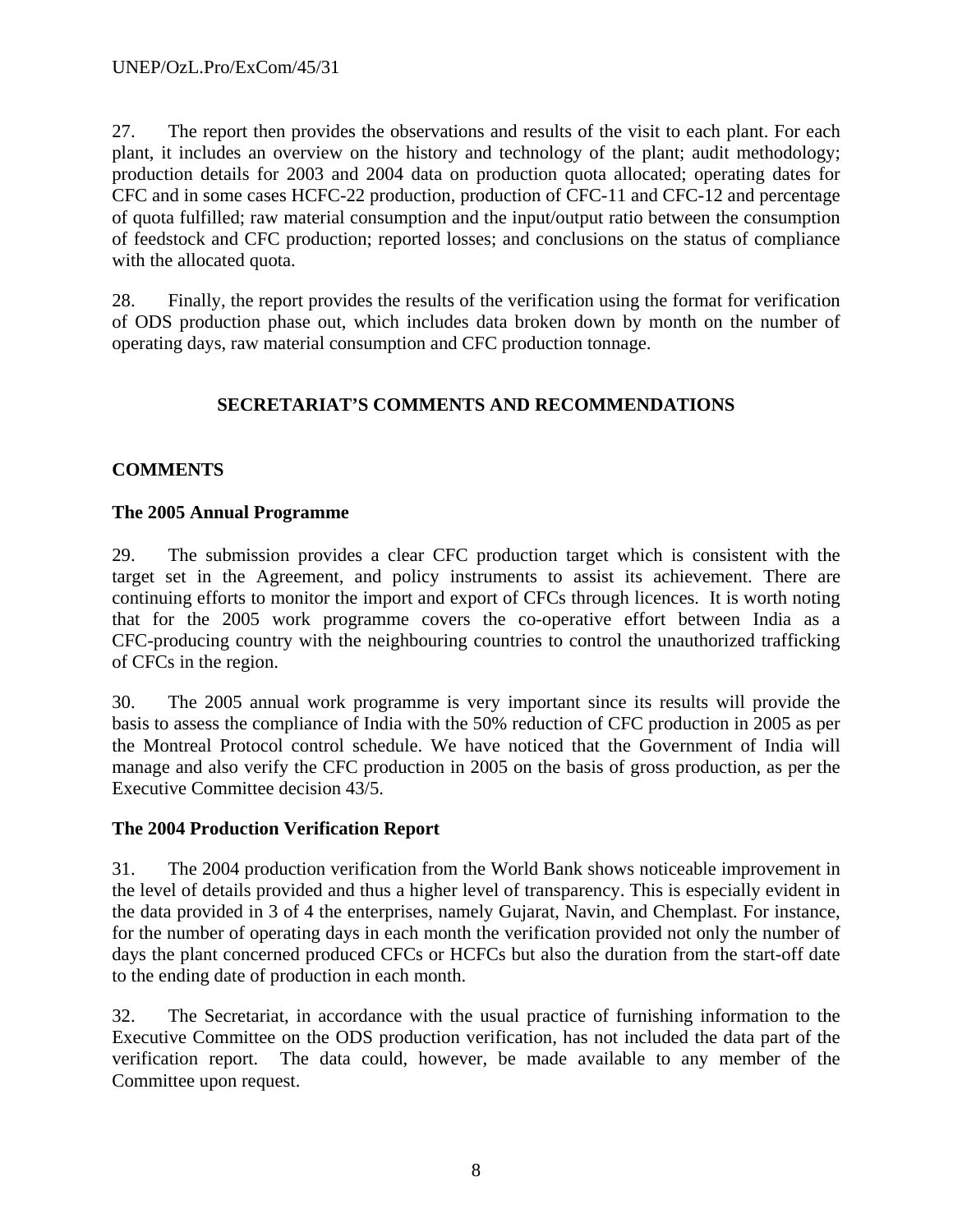#### **RECOMMENDATIONS**

33. The Secretariat recommends that, in light of the satisfactory verification, India has met the CFC production target for 2004 as set in the Agreement. The Executive Committee may therefore wish to approve the 2005 annual programme of the Indian CFC production closure programme at the requested funding level of US \$5.85 million and the associated support cost of US \$438,750 for the World Bank, and leave US \$0.15 million from the 2005 tranche, and the associated support cost, to be disbursed in 2006.

-----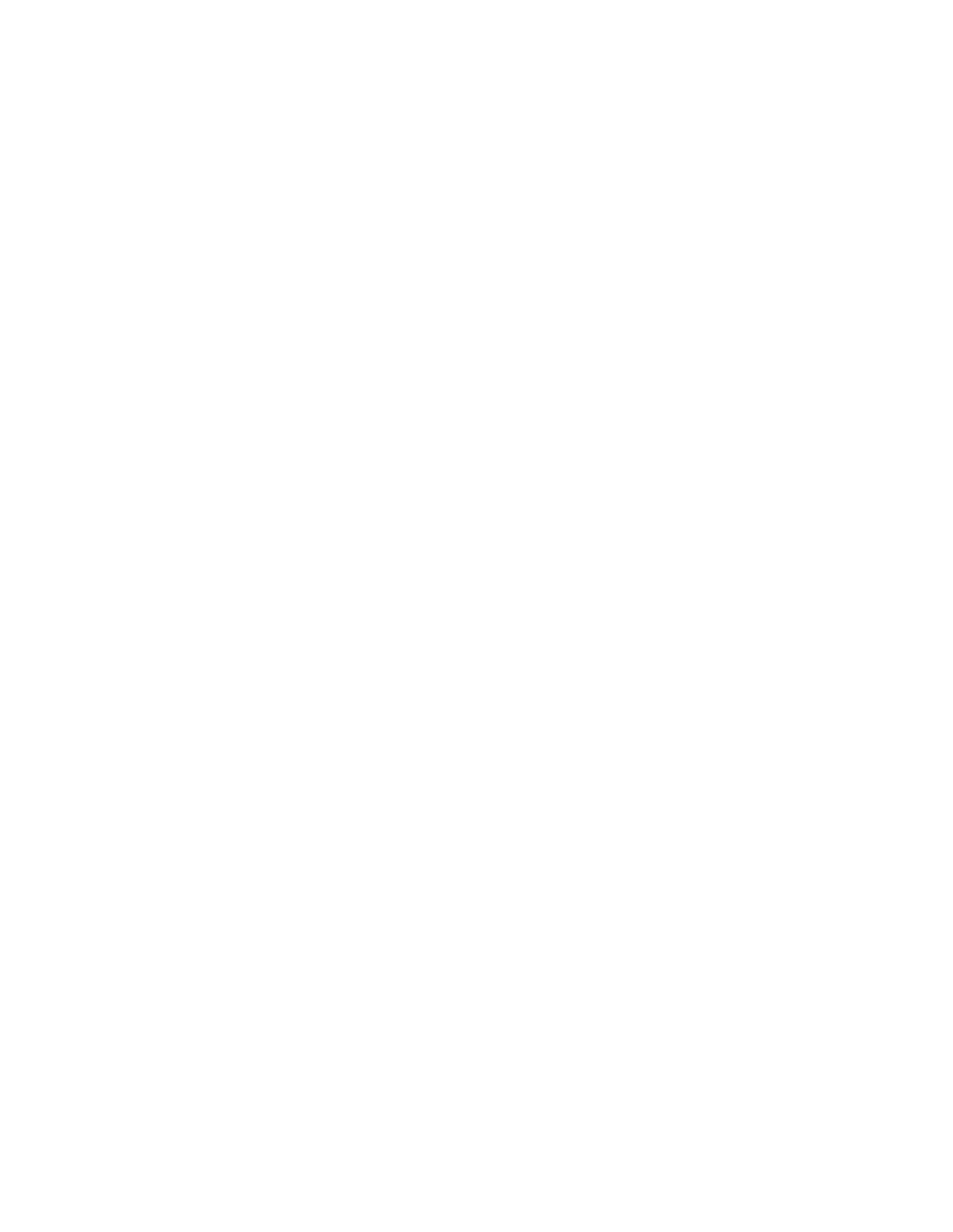# INDIA - PHASE-OUT IN CONSUMPTION AND PRODUCTION OF CTC

# DRAFT **2005 ANNUAL IMPLEMENTATION PLAN**

## OZONE CELL MINISTRY OF ENVIRONMENT AND FORESTS STATE GOVERNMENT OF INDIA

## AND

## THE WORLD BANK

27 January 2005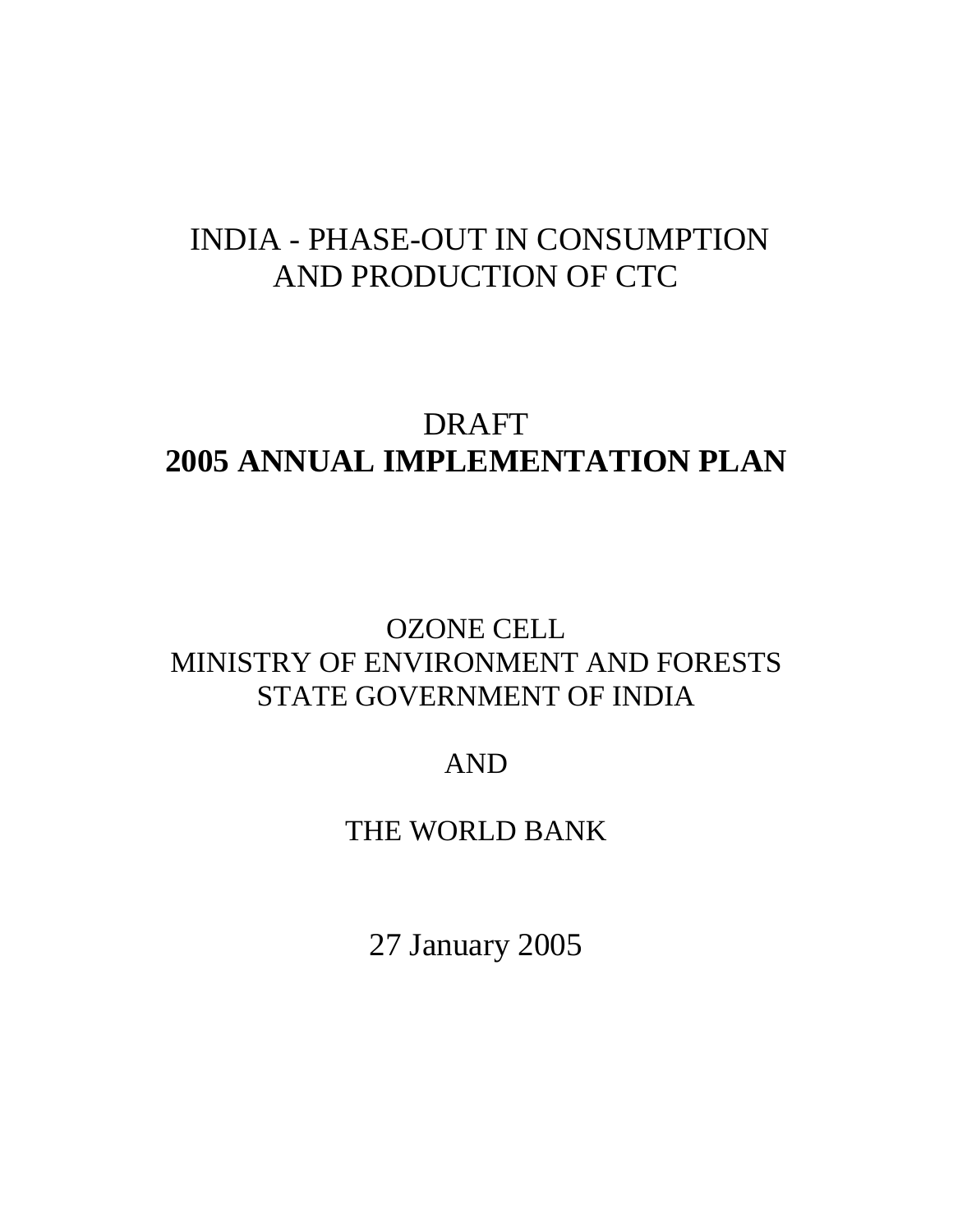#### **India CTC Phase-out in Consumption and Production 2005 Annual Implementation Plan Submitted to the 45th Executive Committee Meeting**

#### **DATA SHEET**

| <b>COUNTRY:</b>                              | <b>INDIA</b>                                      |
|----------------------------------------------|---------------------------------------------------|
|                                              |                                                   |
| <b>PROJECT TITLE:</b>                        | Phase-out in Consumption and<br>Production of CTC |
|                                              |                                                   |
| <b>YEAR OF PLAN:</b>                         | 2005                                              |
| <b>NO. OF YEARS COMPLETED:</b>               | 1(2004)                                           |
| <b>NO. OF YEARS REMAINIG UNDER THE PLAN:</b> | $5(2005 - 2009)$                                  |
| <b>TARGET CTC CONSUMPTION IN 2004:</b>       | N.A.                                              |
| <b>TARGET CTC PRODUCTION IN 2004:</b>        | N.A.                                              |
|                                              |                                                   |
| <b>TARGET CTC CONSUMPTION IN 2005:</b>       | 1,726 ODP tons                                    |
| <b>TARGET CTC PRODUCTION IN 2005:</b>        | 1,726 ODP tons                                    |
|                                              |                                                   |
| <b>TOTAL FUNDING APPROVED IN PRINCIPLE</b>   | US\$ 52,000,000                                   |
| <b>FOR THE CTC PHASEOUT PLAN</b>             |                                                   |
| <b>TOTAL FUNDING RELEASED AS OF DEC.2004</b> | US\$ 21,900,955                                   |
| LEVEL OF FUNDING REQUESTED FOR 2005          | US\$ 8,813,973                                    |
| <b>ANNUAL PLAN;</b>                          | (US\$ 4,191,473 for World Bank;                   |
|                                              | US\$ 1,085,000 for France;                        |
|                                              | US\$ 757,500 for Germany; and                     |
|                                              | US\$ 2,780,000 for Japan)                         |
| <b>NATIONAL IMPLEMENTING AGENCY:</b>         | Ozone Cell                                        |
|                                              | Ministry of Environment and                       |
|                                              | Forests                                           |
| <b>LEAD IMPLEMENTING AGENCY:</b>             | The World Bank                                    |
| <b>CO-IMPLEMENTING AGENCIES:</b>             | France, Germany and Japan                         |

#### **PROJECT SUMMARY**

The CTC Sector Plan will completely phase out CTC consumption and production as defined by the Montreal Protocol, starting from the baseline levels of 11,505 and 11,553 ODP tons respectively, during the period 2004 – 2010. To achieve these targets, a series of investment, non-investment, technical assistance, and capacity building activities will be implemented by the World Bank and bilateral donors: France, Germany, and Japan.

**IMPACT OF PROJECT ON COUNTRY'S MONTREAL PROTOCOL OBLIGATIONS** The project will enable the Government of India to meet its Montreal Protocol obligations.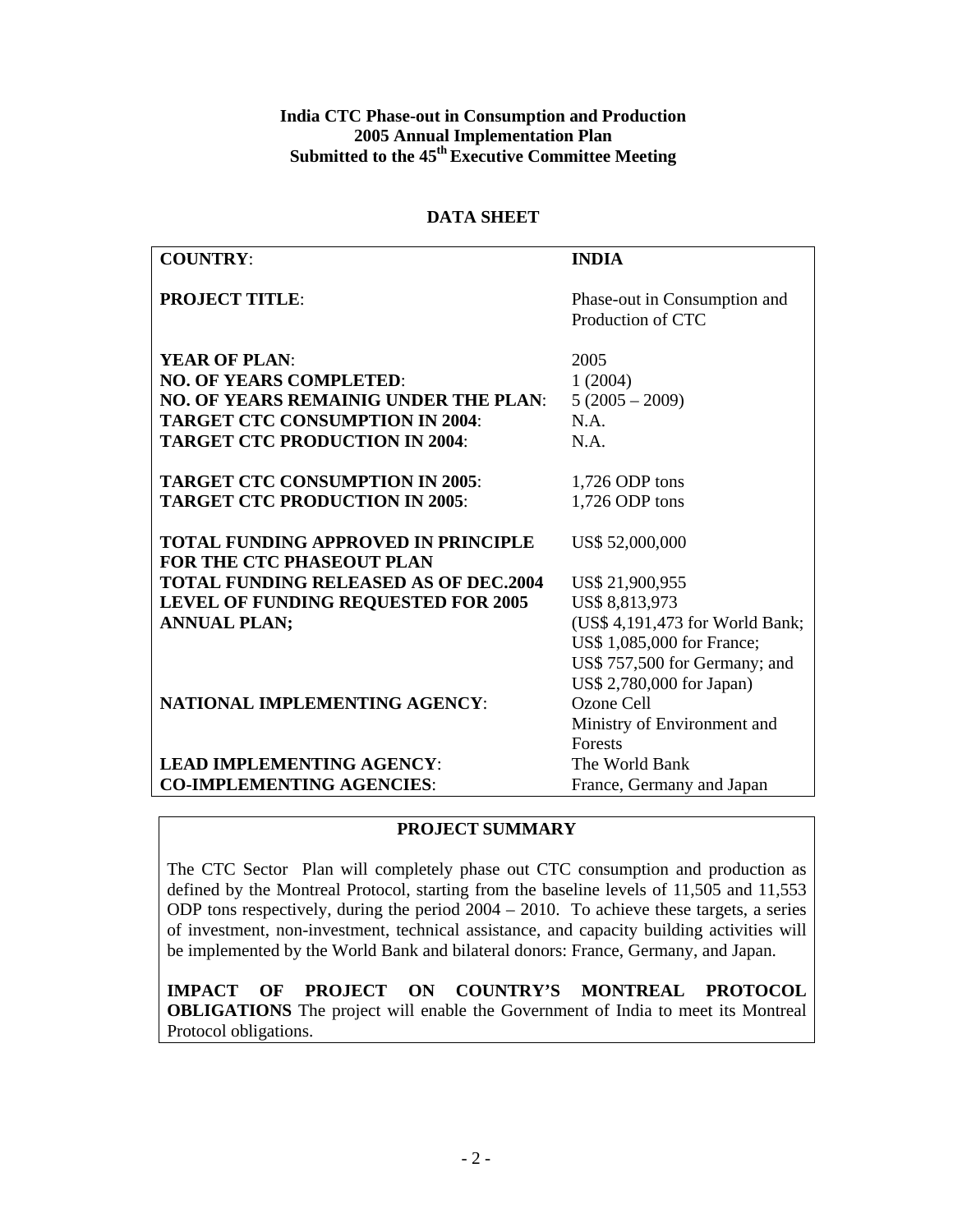## **Part I**

## **2004 Annual Program Accomplishments**

## **A. Targets Met**

There were no targets or limits for CTC consumption and production for 2003 and 2004. .

#### **B. Industry Action**

The CTC Phase-out Plan consists of investment and non-investment activities in both the consumption and production sectors. Activities in the consumption sector entail CTC phaseout in the process agents sector, and the solvent sector. The process agents sector consists of chlorinated rubber, chlorinated paraffin, pharmaceutical, and agro-industry sub-sectors. The solvent sector covers the textile and garment industry, metal cleaning industry, and chemical solvents sub-sectors.

In addition to the CTC phase-out in the production sector, activities under the process agents sector and chemical solvents will be implemented through the World Bank. Japan, through UNDP, is assigned to assist India to phase out CTC consumption at four enterprises in the metal cleaning sub-sector. France and Germany are assigned to assist India phasing out CTC consumption at small enterprises in the textile and metal cleaning sub-sectors.

The Project Agreement between India and the Bank and the Grant Agreement with the financial intermediary, Industrial Development Bank of India Limited (IDBI) were signed in New Delhi on December 10, 2004. The project launch mission was carried out from September 27 – October 1, 2004. For other co-implementing agencies, implementation arrangements are already in place as well.

A 'quick-start' project implementation strategy was adopted by the Ozone Cell during project preparation. The objective of this strategy is to enable actual project implementation to proceed immediately after the signing of the Grant Agreement. Based on this strategy, two consumption sector workshops were held in 2004. Enterprises were informed of the eligibility criteria, procedures, and other requirements for accessing grant resources provided by the Multilateral Fund. In addition, the enterprises were informed of activities being undertaken by other co-implementing agencies. Enterprises are allowed to participate in this project through different agencies.

Two separate missions were undertaken jointly by UNDP staff, solvent sector experts and a Japanese technical expert nominated by Japan's Ministry of Economic, Trade and Industry (METI) in April and October 2004 to visit plant sites of the four large CTC-consuming enterprises (Steel Authority of India Limited, Western Engineering, Nissan Copper, and Hindustan Metal and Tube) in the metal cleaning sub-sector. Ten plants owned by these four enterprises were visited by the missions. These included six of the nine plants (Bhilai Steel Plant, Bokaro Steel Limited, Durgapur Steel Plant, Indian Iron & Steel Company, Rourkela Steel Plant, and Salem Steel Plant) of the Steel Authority of India Limited (SAIL), two plants (New Delhi and Srinagar) of Western Engineering Co., one plant each of Nissan Copper Pvt. Ltd, and Hindustan Metal and Tube. The remaining three plants (Alloy Steels Plant,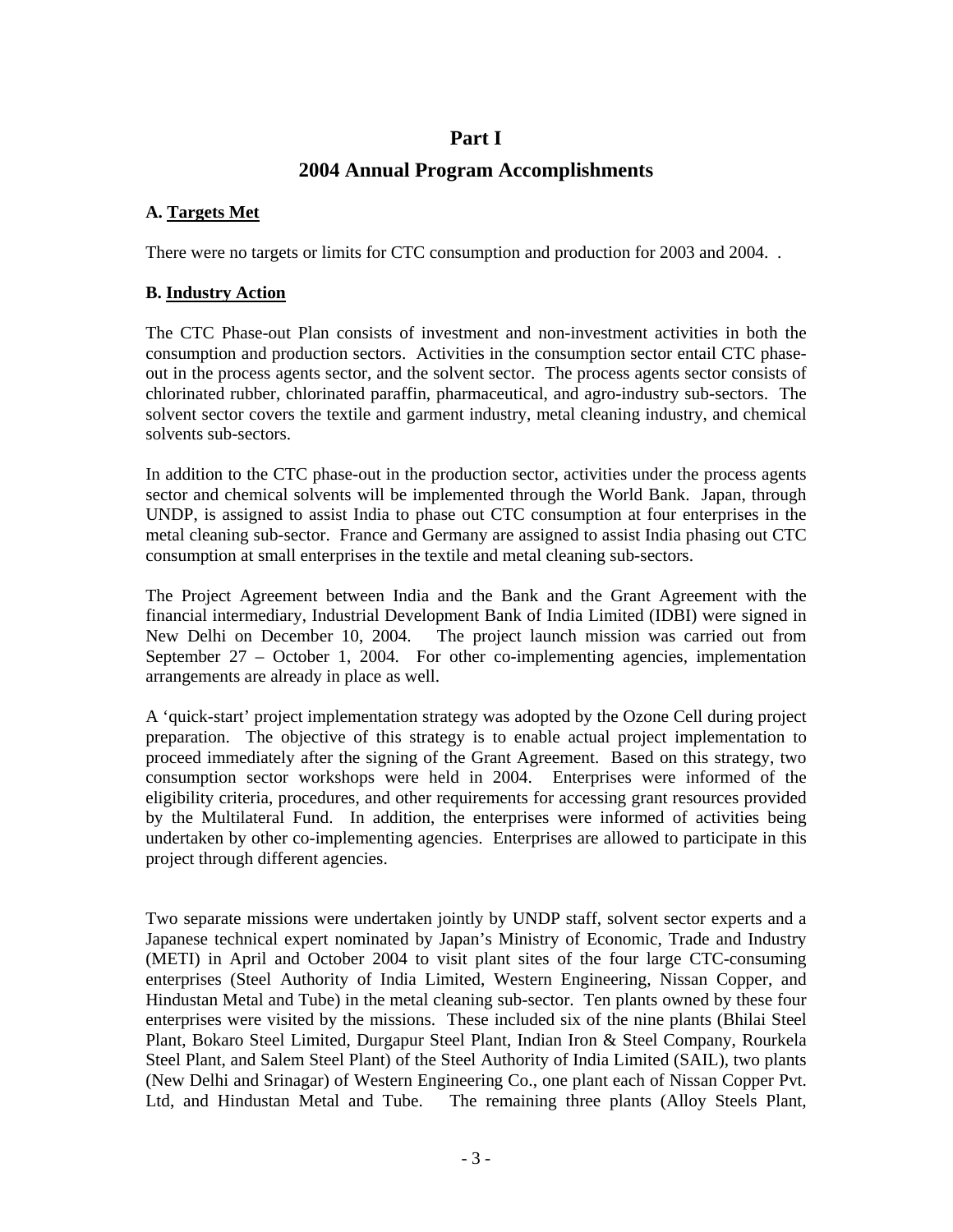Maharashtra Elektrosmelt Limited, and Visvesvaraya Iron and Steel Limited) of SAIL had no longer consumed CTC as a solvent and were, therefore, not visited.

During the two missions, administrative, management and technical issues were discussed between mission members and the technical and managerial personnel of these plants on the implementation of replacement activities to eliminate the consumption of CTC in their cleaning applications with non-ODS solvents. Data on CTC consumption was verified, information on current production and cleaning applications was gathered and the requirements for cleanliness standards and equipment specifications were discussed. Draft equipment specifications were prepared, discussed and verified in October 2004. Based on comments and clarifications of the four enterprises, equipment specifications were revised for the bidding process.

International competitive bidding for 4 packages of different equipment, ancillary equipment, accessories and consumables required by the enterprises were sent out to short-listed bidders on 22 November 2004. Bid evaluation is currently underway for the vapor/spray degreasers and it is expected that the necessary internal procurement procedures will be completed by end of January 2005 to enable the issuance of purchase orders for the degreasers.

Due to the non-response to some bids for ancillary equipment, accessories and consumables, a re-bidding, with the addition of new potential bidders to be identified, will be re-issued in mid-January 2005 for the three packages.

As of the end of 2004, a total of \$34,216 was disbursed for technical assistance provided to the project. Since procurement of the cleaning equipment, which accounts for the bulk of project expenditures, will take place in 2005.

GTZ was assigned to undertake activities on behalf of Germany and France for CTC phaseout in small-scale enterprises in the textile and garment, and metal cleaning sub-sectors,. In 2004, awareness activities were conducted to inform the concerned industries of the availability of funds provided by the Multilateral Fund to support the introduction of CTC alternative in these sectors. The focus of GTZ's efforts in 2004 was in the textile and garment sub-sector. As part of the awareness activities, an awareness pamphlet to inform the concerned industries of the CTC Phase-out Plan and relevant information on CTC was produced in Tamil and English languages. These pamphlets were distributed through the Textiles Committee in 18 major textile industry locations throughout India.

For the production sector, two meetings with the three active CTC producers were held in 2004. The three producers informed that they had informally reached an agreement regarding the production quota and the sharing of the grant funds from the Multilateral Fund. This agreement could be formalized as soon as the funding level to be allocated to the CTC production sector is determined by the Government of India.

The Ozone Cell informed the CTC producers of the need to stockpile some CTC in 2004 in order to meet the residual demand in 2005 and 2006 before conversion processes in the manufacturing sectors are completed. In addition, the Ozone Cell officially informed the CTC producers and CTC feedstock users of the Government's plan to undertake verification of end of year inventories.

#### **C. Technical Assistance**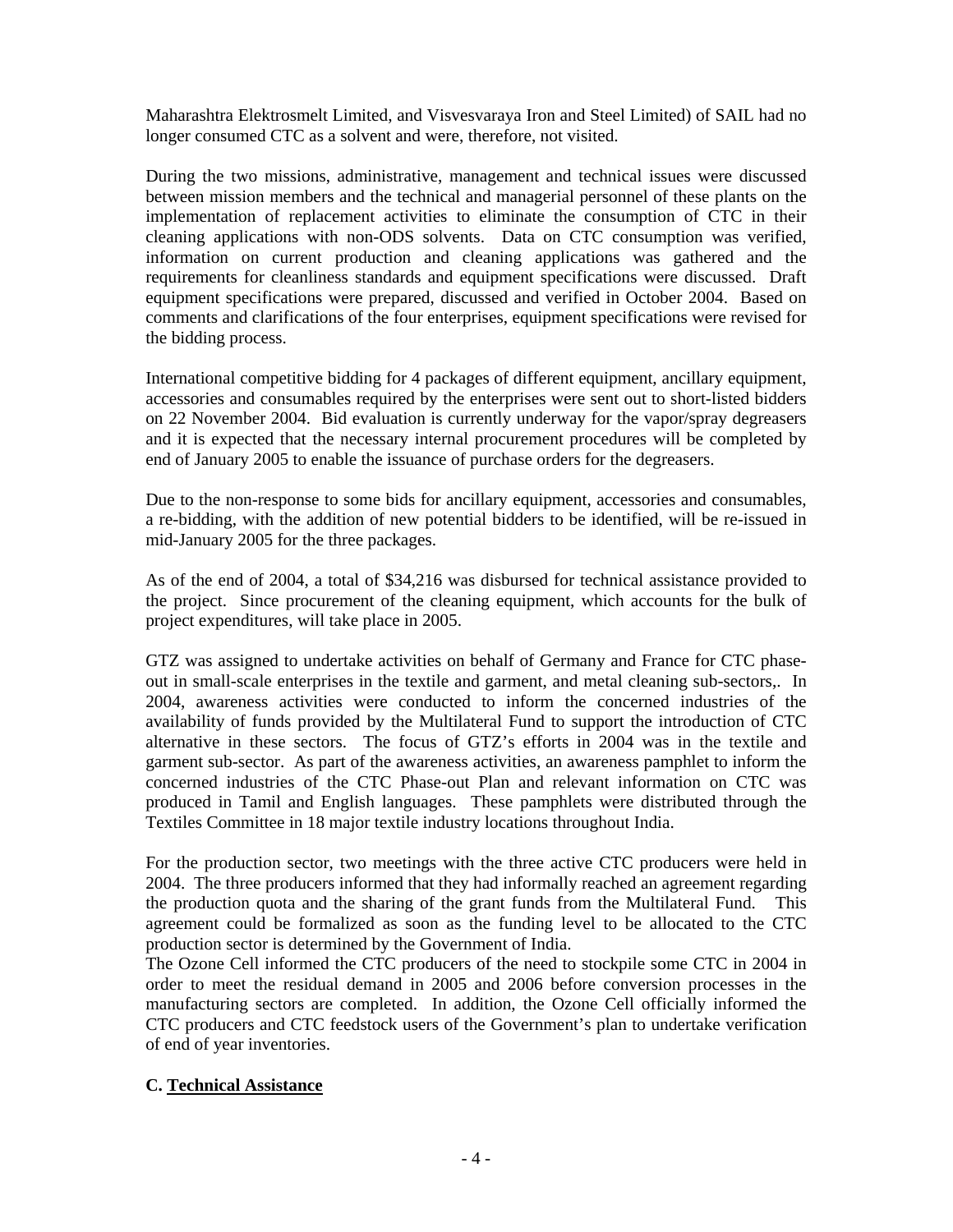#### **Project Management Unit (PMU)**

Terms of reference for the PMU and its organization and management framework have been finalized. However, due to the delay in the signing of the Grant Agreement and the replacement of the Director of the Ozone Cell, establishment and appointment of PMU staff was not completed in 2004 as planned.

To facilitate implementation of the quick-start strategy and other preparation work, the Director of the Ozone Cell with the assistance of the PMU Coordinator of the CFC Production Phase-out Project, undertook the role of the CTC PMU Coordinator on an interim basis. A number of workshops and policy related activities were carried out in 2004. The draft project implementation manual describing detailed operation procedures for the CTC Phase-out Plan was prepared. The procedures related to activities in the consumption sector have been completed. The procedures related to the production sector will be completed in 2005 when the verification system is finalized.

The appointment of a consulting firm to assist the PMU to verify CTC consumption of beneficiaries in the consumption sector was completed in 2004. This consulting firm will undertake technical verification of sub-project proposals submitted by participating enterprises in early 2005.

In addition, a new project manager responsible for the implementation of the German bilateral ozone protection activities in India was appointed. He will take up his responsibility in January 2005. A PMU Coordinator for the GTZ-Proklima implemented project components was also selected in 2004. The PMU Coordinator will take up his assignment in January 2005. The PMU Coordinator will report directly to the GTZ Project Manager.

#### **Development and Implementation of a Public Outreach Program**

A CTC Users Registration Drive was conducted in 2004. The period of registration of ODS users as required by the Ozone Rules (2000) was reopened in 2004. This registration drive ended on 31 December 2004. The objectives of this public outreach activity were to identify CTC users in India, to inform CTC users of the phase-out requirements as per the Montreal Protocol and as per the phase-out targets stipulated in the agreement of this project, to inform CTC users and producers of the availability of grant funds from the Multilateral Fund to support CTC phase-out activities.

As part of this campaign, a series of announcements were made in the local newspapers throughout India from October until 20 December 2004. The local government offices were responsible for issuing registration certificates to CTC users during this period. While the Ozone Rules require all CTC users to register their consumption with the Government, this registration drive, however, aimed at larger users.

For smaller CTC users, the outreach program was done through awareness pamphlets prepared by GTZ. The awareness pamphlets were prepared in Tamil and English languages and were distributed through the Textiles Committee in 18 major textile industry locations throughout India as mentioned previously.

An in-depth industry survey was also conducted in 2004. This survey focused on the textile industry in the Southern India. Activities covered under this survey included: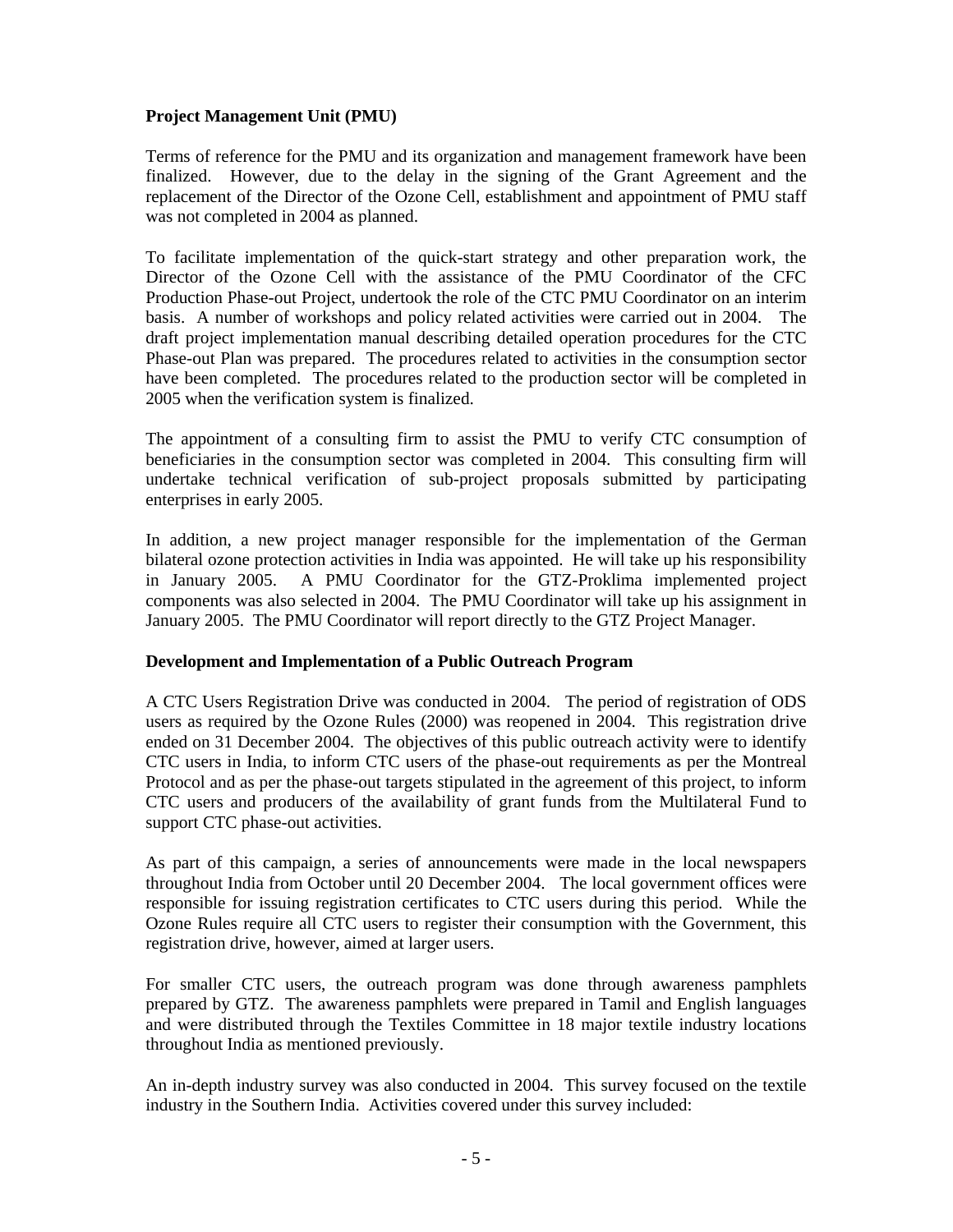- 1. Exploration of textile and garment industry in selected sectors and understanding of industry needs as regards CTC usage.
- 2. Dissemination of information on awareness of the problems resulting from the use of CTC.
- 3. Dissemination of information on implications of CTC-related regulations
- 4. Industry survey to gather information on CTC usage in the garment industry
- 5. Identification of suitable alternatives to CTC already used by industry or available on the market
- 6. Laboratory testing of potential alternatives to CTC as stain removers
- 7. Conducting industry seminars to assist the industry in managing the change-over
- 8. Capacity building through training and process improvements on de-staining processes using CTC alternatives
- 9. Development of more cost effective de-staining stations
- 10. Promoting good industrial practices.

To accomplish these tasks at the level of the small and medium industries (SMIs), GTZ has entered into collaboration with the Textiles Committee of the Ministry of Textiles – an autonomous body working closely with the textile industry for both quality compliance certification and up-gradation. This collaboration has enabled the project to establish technical and logistic support to achieve the tasks listed as 1, 2 and 4.

In close collaboration with the Textiles Committee tasks 5, 6 and 7 are in progress. The first series of testing of about 30 alternatives has been completed. The first seminar to announce the results and gather additional information took place on 28 December 2004. At least two more seminars will be held in that segment. The experience shall then be adapted and replicated for other sub-sectors of textile industry across the country. Preliminary information gathered through the cluster development agents of Textiles Committee shall be use to define further steps.

Objectives 8, 9 and 10 are in the planning phase. The experience gathered till the end of 2004 will pave the way for its formalization.

#### **Development of a Management Information System**

Given the importance of monitoring and verification in the context of the performance-based nature of the project, the development and deployment of a management information system (MIS) based on both periodic and event-triggered data input from project beneficiaries, as well as from the Ozone Cell/PMU, IDBI, the Bank and other relevant parties, is critical to the successful implementation of the project. The MIS would support regular implementation progress reporting and ad-hoc analysis, as and when required. A more detailed Technical Note on data management aspects of the project was developed in 2004.

Discussions with CTC consumers, producers and Ozone Cell/PMU held in 2004, covered a wide range of issues pertaining to project implementation, including issues specific to the design and implementation of the MIS. Project participants that met in Mumbai at a meeting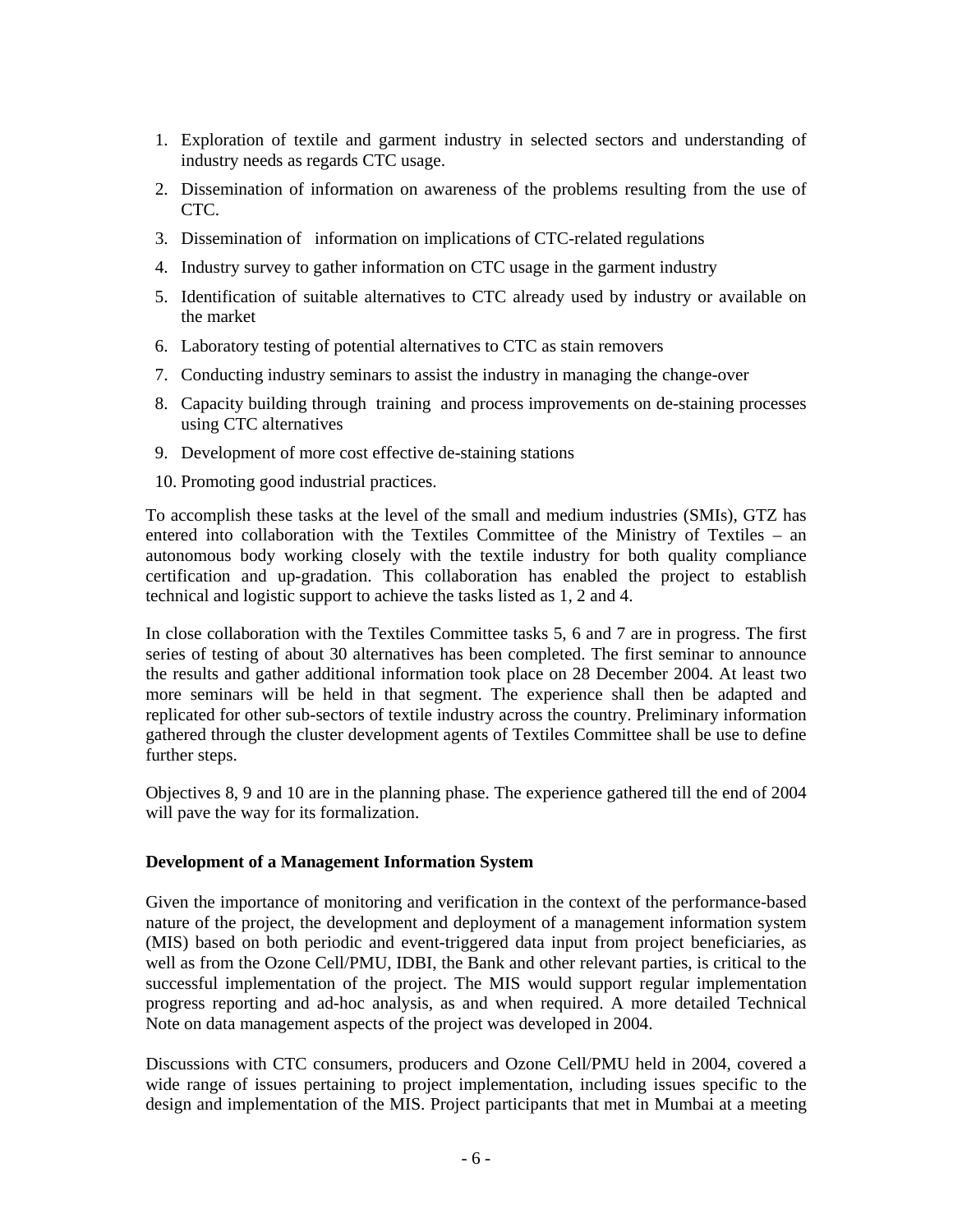arranged by the Indian Chemical Manufacturers Association (ICMA) expressed a strong desire for a web-enabled MIS, both to facilitate data entry and forms submission, and to facilitate timely feedback from the center, on the status of their subproject, specifically with respect to approvals, allocations, and the status of disbursement requests. Accordingly, it is proposed to design the MIS and its supporting database for web-based data entry and reporting, supplemented as necessary with paper forms.

The initial analysis suggests that the database can be implemented using a conventional relational database management system (RDBMS). Such an approach requires a more specialist skill set for design and implementation, but has the advantage of easier maintenance, and is by design better oriented toward the making of ad-hoc relational queries, and to sorting the data in interesting ways. RDBMS solutions are also well oriented to webbased implementation and access. Therefore, as the fundamental system design decision, it is proposed to use an RDBMS.

Regarding the hardware/software platform, initial analysis suggests that, for a small database such as is contemplated, MySQL, a free open source RDBMS, appears to be the one of choice. For web-based access, there is a range of choices for the middle-ware software scripting languages for generating the web forms and web reports, but the emerging software of choice for this purpose appears to be PHP, a general-purpose scripting language suitable for web development that allows for server-side access to a database such as MySQL. To use the current term of art, the solution proposed is LAMP, for Linux operating system, Apache web server, MySQL database, and PHP web scripting middle-ware.

The draft version of this database system will be ready in the first quarter of 2004. The final version of this database system will be launched by the Ozone Cell/PMU by April 30, 2005.A dry run verification of CTC consumption and production for 2004 will be carried out by third quarter of 2005.

In parallel, GTZ also developed an MIS system focusing on the small scale users of CTC. The effort is being made to ensure that the MIS being developed by the Ozone Cell/PMU, with the assistance from the Bank, would be able to link to the system developed by GTZ.

Status of technical assistance activities initiated and carried out by GTZ in 2004 is summarized below.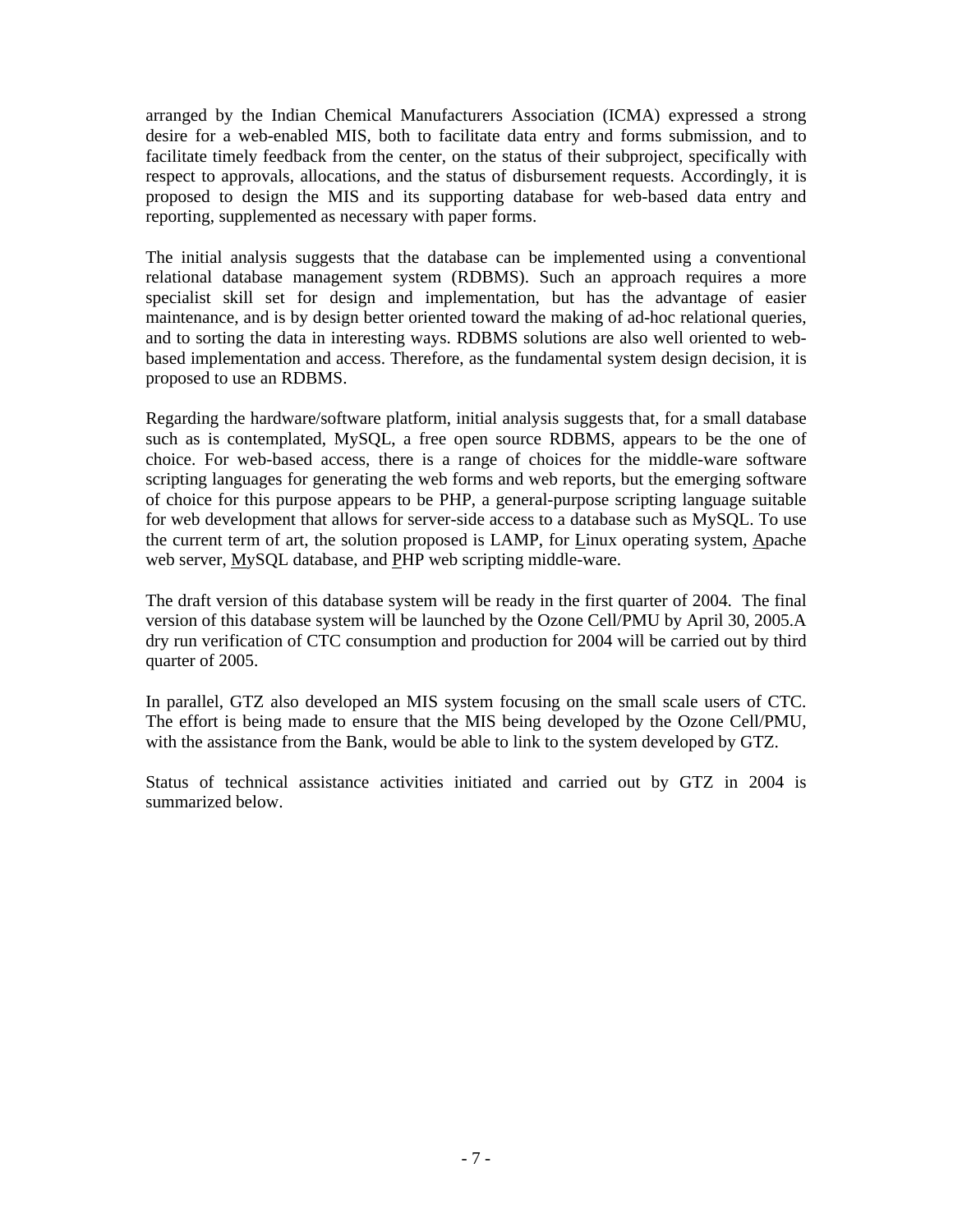| No.            | <b>Accomplished Activity</b>                                                            | Objective                                                                                                                                                                                          | <b>Target Group</b>                                                             | <b>Impact</b>                                             | <b>Status</b>                                                                                                                                                                                          |  |  |  |
|----------------|-----------------------------------------------------------------------------------------|----------------------------------------------------------------------------------------------------------------------------------------------------------------------------------------------------|---------------------------------------------------------------------------------|-----------------------------------------------------------|--------------------------------------------------------------------------------------------------------------------------------------------------------------------------------------------------------|--|--|--|
|                | Preliminary survey in Tirupur / Coimbatore                                              |                                                                                                                                                                                                    |                                                                                 |                                                           |                                                                                                                                                                                                        |  |  |  |
| $\overline{2}$ | Identification of industry /<br>association partner                                     | Direct access<br>and action at<br>grass root<br>level<br>and support<br>testing of<br>alternatives<br>Awareness<br>creation<br>Facilitate<br>information<br>exchange with<br>concerned<br>industry | Garment and<br>Textile industries<br>and finishing                              | Direct<br>access to the                                   | The Textiles Committee was identified as the most<br>suitable partner having the needed technical expertise and<br>enjoying the trust and confidence of the textile industry as<br>a reliable partner. |  |  |  |
| 3              | <b>Information dissemination</b>                                                        |                                                                                                                                                                                                    | houses across the<br>country if possible<br>All textiles                        | industries<br>Preliminary<br>sensitization<br>to problems | 5000 handouts in Tamil and 5000 handouts in English<br>disseminated through the offices of Textiles Committee<br>in Tamil Nadu and across the country, respectively.                                   |  |  |  |
| $\overline{4}$ | <b>Setting up of information</b><br>centre through<br>communication link and<br>website |                                                                                                                                                                                                    | industry in the<br>south and across<br>the country<br>All textile<br>industries | with CTC<br>Accessibilit<br>y to<br>information           | Telephone, e-mail and website address disseminated<br>through the awareness handout.                                                                                                                   |  |  |  |
| 5              | Setting up of web-site                                                                  | For<br>information<br>dissemination<br>on current<br>status and the<br>progress                                                                                                                    | All interested<br>parties                                                       | Easy access<br>tΩ<br>information                          | The web site was established and is being updated<br>periodically                                                                                                                                      |  |  |  |

## **Summary of Technical Assistance Activities Carried Out in CY04**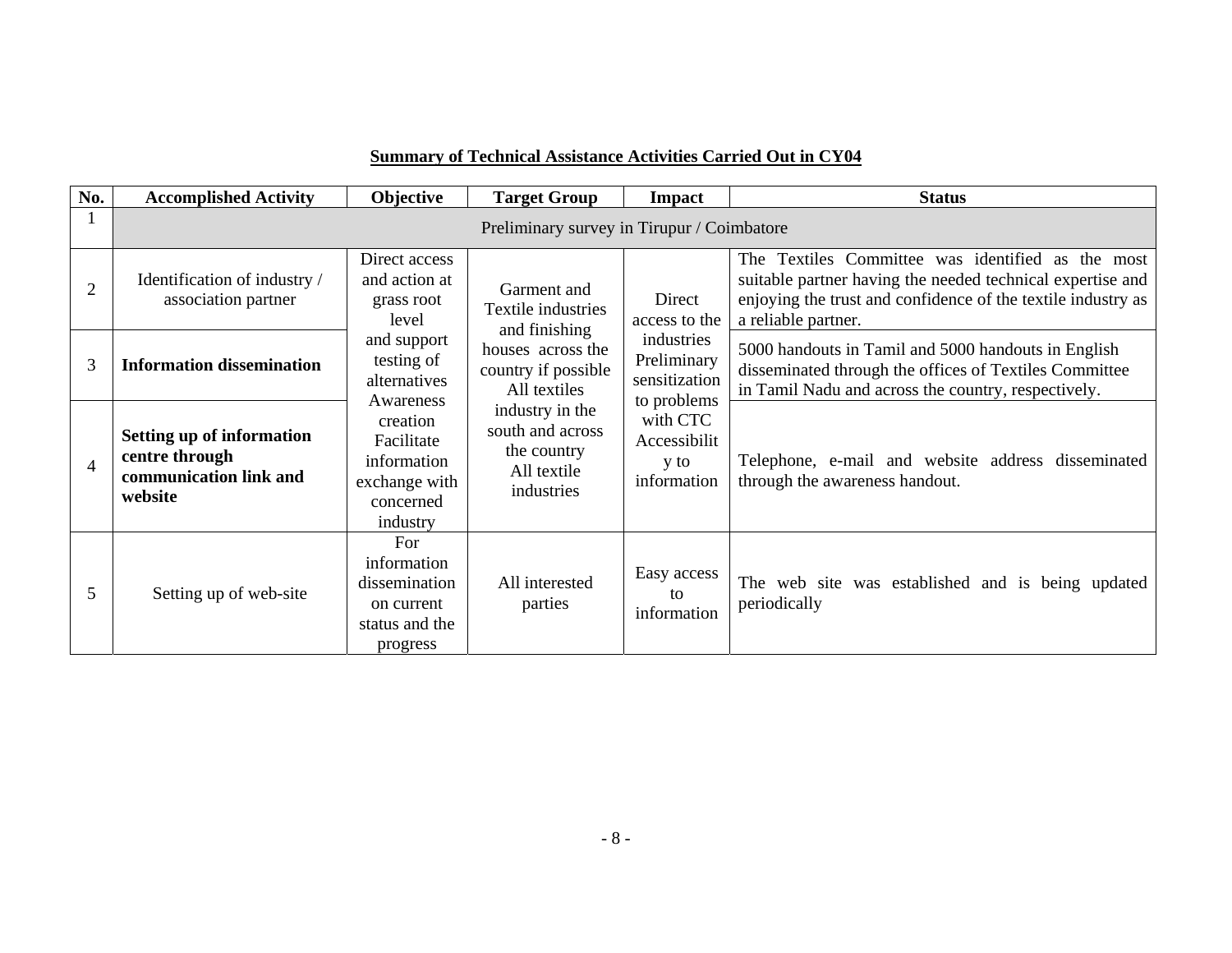| 6  | Survey on use of alternatives |                                                                                                                    |                            |                                                                                                |                                                                                                                                                                                                                                                                                                                                                                                                                                                          |  |  |
|----|-------------------------------|--------------------------------------------------------------------------------------------------------------------|----------------------------|------------------------------------------------------------------------------------------------|----------------------------------------------------------------------------------------------------------------------------------------------------------------------------------------------------------------------------------------------------------------------------------------------------------------------------------------------------------------------------------------------------------------------------------------------------------|--|--|
| 7  | Testing of alternatives       | Identifying<br>most suitable<br>alternatives<br>Consolidate                                                        | All industries<br>surveyed | Identificatio<br>n of suitable<br><b>CTC</b><br>alternative<br>for industry<br>Awareness<br>of | 29 alternatives have been tested in collaboration with the<br>Textiles Committee. Two types of tests have been carried<br>out:<br>1. Assessment of chemical contents to ensure that the<br>solvent is free of any ODS,<br>2. Assessment of stain removing<br>efficacy<br>and<br>determination of cost effectiveness.<br>The concluding results were presented to the industry<br>during the first consultative seminar and published on the<br>web-site. |  |  |
| 8  | <b>Development of MIS</b>     | survey data                                                                                                        |                            | availability<br>of CTC<br>alternatives                                                         | MIS was set up and an initial survey of more than 50<br>industries is being consolidated. Additional<br>data<br>collection expected during the forthcoming seminars will<br>also be included.<br>MIS was also designed to consolidate results of the CTC<br>alternatives efficacy testing.                                                                                                                                                               |  |  |
| 9  |                               |                                                                                                                    |                            |                                                                                                | Gathering preliminary information on textile segments across the country                                                                                                                                                                                                                                                                                                                                                                                 |  |  |
| 10 | Consultative workshop         | Share<br>information<br>about test<br>results and<br>gather further<br>data on usage<br>of CTC or<br>alternatives. | All textiles<br>industries | Awareness<br>of<br>availability<br>of CTC<br>alternatives                                      | First workshop was held on 28 December 2004.<br>Presentation of test results for CTC alternatives along<br>with demonstration of the use of selected alternatives by<br>the industry were part of the agenda. Additional data were<br>collected from the participants.<br>At least two additional workshops are planned for the<br>beginning of 2005.                                                                                                    |  |  |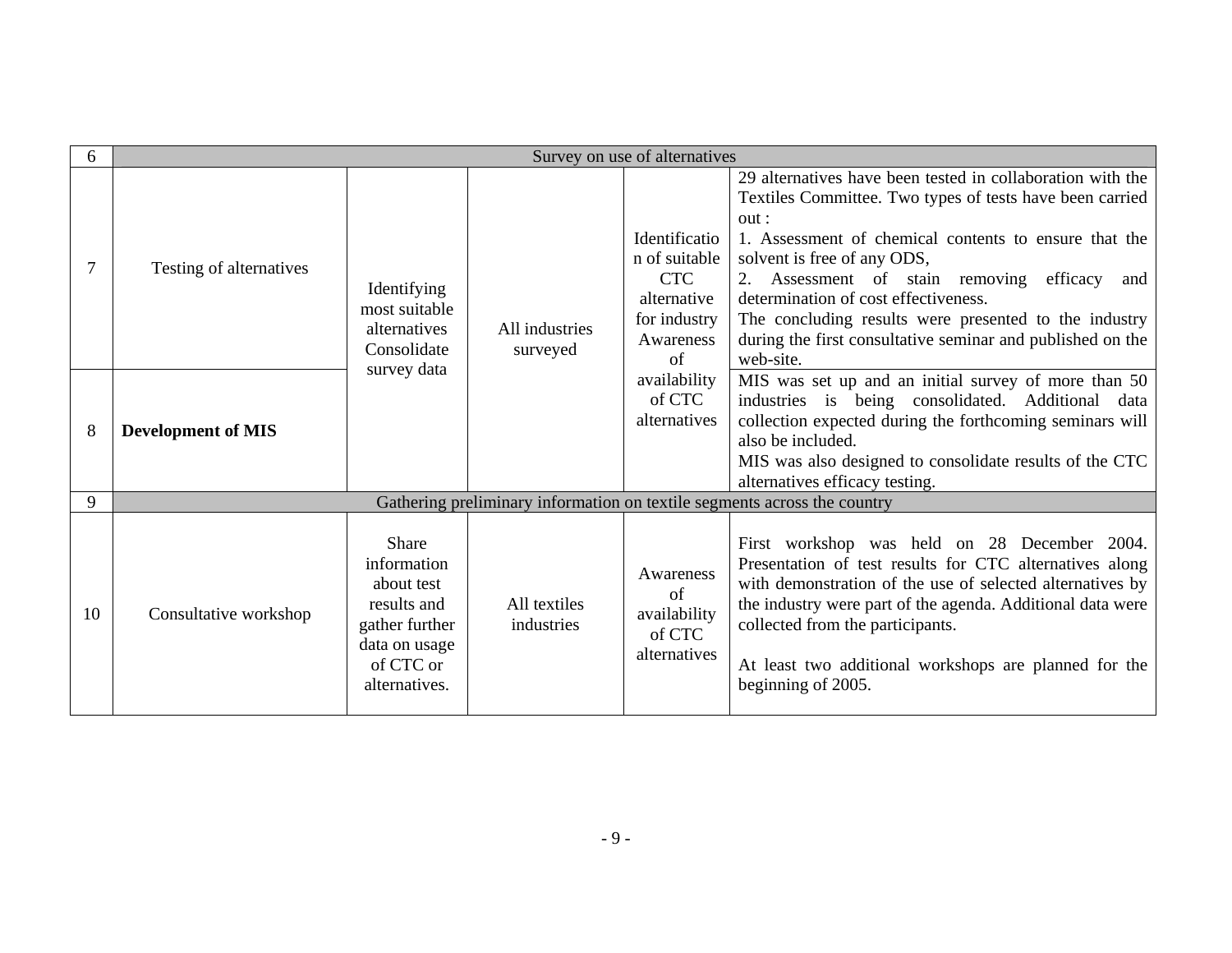| 11                    | Preparation of seminar package                                                                                 |                                                                                 |                                                                                   |                                                                   |                                                                                                                                                                                                                  |  |  |  |
|-----------------------|----------------------------------------------------------------------------------------------------------------|---------------------------------------------------------------------------------|-----------------------------------------------------------------------------------|-------------------------------------------------------------------|------------------------------------------------------------------------------------------------------------------------------------------------------------------------------------------------------------------|--|--|--|
| 12                    | Preparation of training<br>package to conduct de-<br>staining without CTC through<br>good industrial practices | Disseminate<br>know-how on<br>the use of                                        |                                                                                   | Phase out of<br><b>CTC</b><br>through<br>adoption of              | Currently at planning stage: Determination of suitable<br>routes to disseminate information and know-how to<br>concerned industries, e.g. through training programs,<br>various media, etc.                      |  |  |  |
| 13                    | <b>Further development and</b><br>adaptation of currently used<br>de-staining equipment                        | <b>CTC</b><br>alternatives<br>Increase cost<br>effectiveness                    | All concerned<br>industries<br>All concerned<br>industries<br><b>Target Group</b> | suitable<br>alternatives<br>Phase out of<br><b>CTC</b><br>through | Currently at planning stage: simple equipments have been<br>identified and will be further developed that enable<br>industries to conduct their de-staining activities in a more<br>rational and economical way. |  |  |  |
| No.                   | <b>Accomplished Activity</b>                                                                                   | of de-staining<br>process<br>Objective                                          |                                                                                   | adoption of                                                       | <b>Status</b>                                                                                                                                                                                                    |  |  |  |
| 3                     | <b>Information dissemination</b>                                                                               |                                                                                 |                                                                                   | suitable<br>technologies<br><b>Impact</b>                         | 5000 handouts in Tamil and 5000 handouts in English<br>disseminated through the offices of Textiles Committee<br>in Tamil Nadu and across the country, respectively.                                             |  |  |  |
| $\boldsymbol{\Delta}$ |                                                                                                                |                                                                                 |                                                                                   |                                                                   | Setting up of information centre through communication link and website                                                                                                                                          |  |  |  |
| 5                     | Setting up of web-site                                                                                         | For<br>information<br>dissemination<br>on current<br>status and the<br>progress | All interested<br>parties                                                         | Easy access<br>to<br>information                                  | The web site was established and is being updated<br>periodically                                                                                                                                                |  |  |  |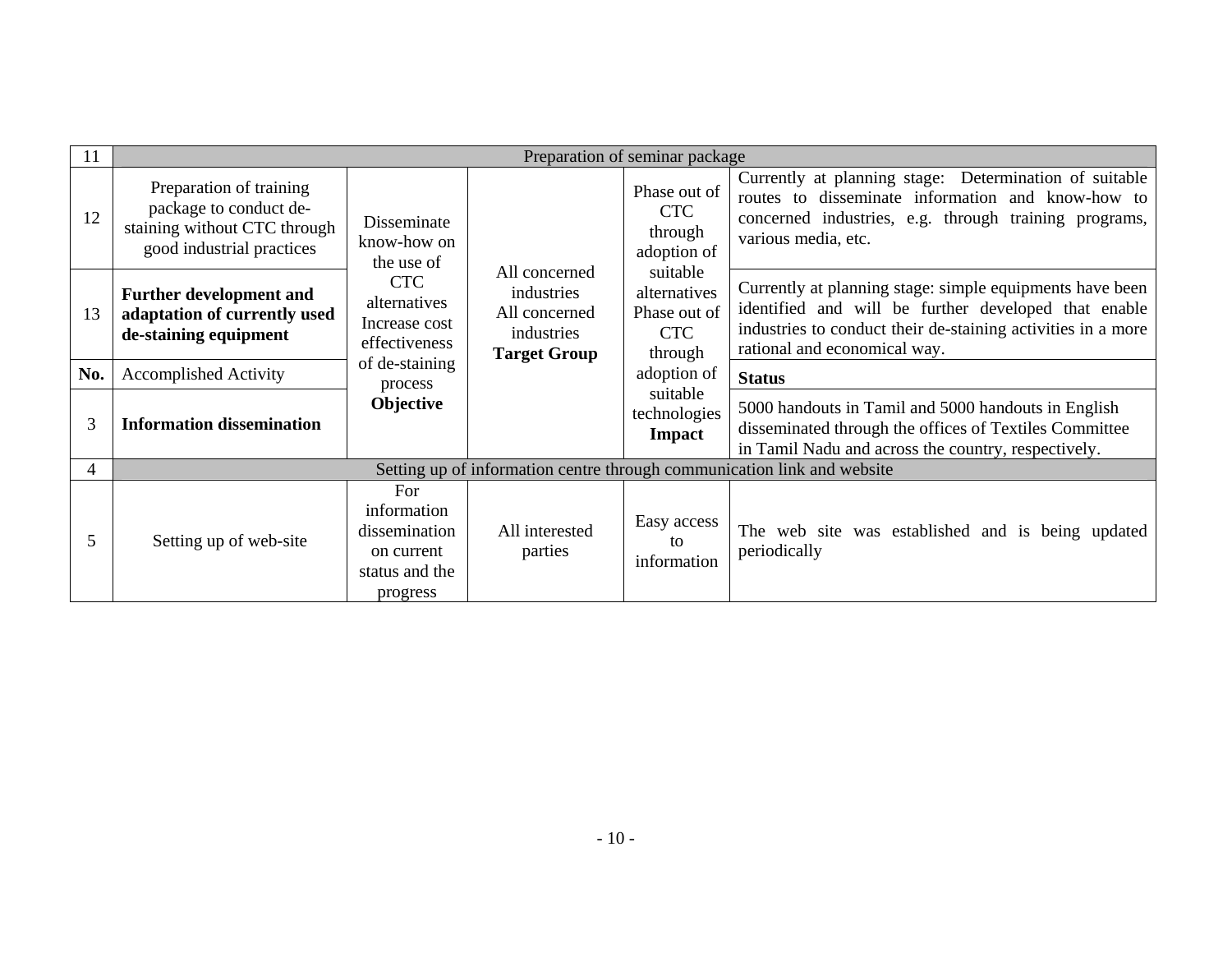#### **D. Summary of Government Actions Taken in 2004**

Agreements between the Government of India and Bilateral Agencies - Arrangements between the Government of India and bilateral agencies were finalized in 2004. The final draft tripartite agreement for the Government of India, AFD and GTZ is awaiting for the signature of the Government of India. Implementation by bilateral agencies (in case of Japan implementation is carried out by UNDP) started in 2004.

Grant Agreement between the Government of India and the World Bank – The Project Agreement for the CTC Phase-out Plan was signed on December 10, 2004. The grant agreement was signed between Industrial Development Bank of India (IDBI) and the World Bank on the same day. In addition, an associated project agreement between Ministry of Environment and Forests and the Bank was also signed on the same date.

Verification Framework – The framework prepared by India and the World Bank was submitted for the consideration of the Executive Committee in 2004. The Executive Committee took note of the verification framework as submitted by India and the World Bank and requested that the final verification framework be submitted to the Executive Committee when it is completed.

Registration of CTC Producers, Importers, and Exporters – Registration of ODS users was reopened until December 31, 2004. Only registered users and producers of CTC will be eligible for assistance under the project and for issuance of production and/or consumption quotas. This registration drive aimed at large and medium scale enterprises consuming or producing CTC. The registration drive completed in 2004. The Ozone Cell/PMU is in the process of compiling registration information coming from local government authorities.

Import Quota System for CTC – In 2004, the current import control system for CTC was reviewed. While import of CTC for feedstock applications will continue, any imports for applications controlled by the Montreal Protocol will be prohibited. As an import control system has direct linkage to the monitoring and verification system, the measures for restricting imports of CTC for non-feedstock applications would have to fit in with the monitoring and verification system, which is under development. This activity will be completed in 2005.

CTC Production Quota System – The Ozone Cell/PMU worked with CTC producers and the Association of Chloromethane Manufacturers (ACM) in 2004 to develop a production quota system for CTC production for non-feedstock applications. The production quotas for 2005 will be given to CTC producers during the first quarter of 2005. In 2004, the Ozone Cell/PMU also worked closely with CTC producers in order to build up a stockpile of CTC for non-feedstock applications in 2005 and 2006. The Ozone Cell/PMU informed CTC producers and enterprises consuming CTC in feedstock applications of the Government's plan to verify end of year inventories of CTC. Instructions were provided to relevant parties to prepare for the proposed verification.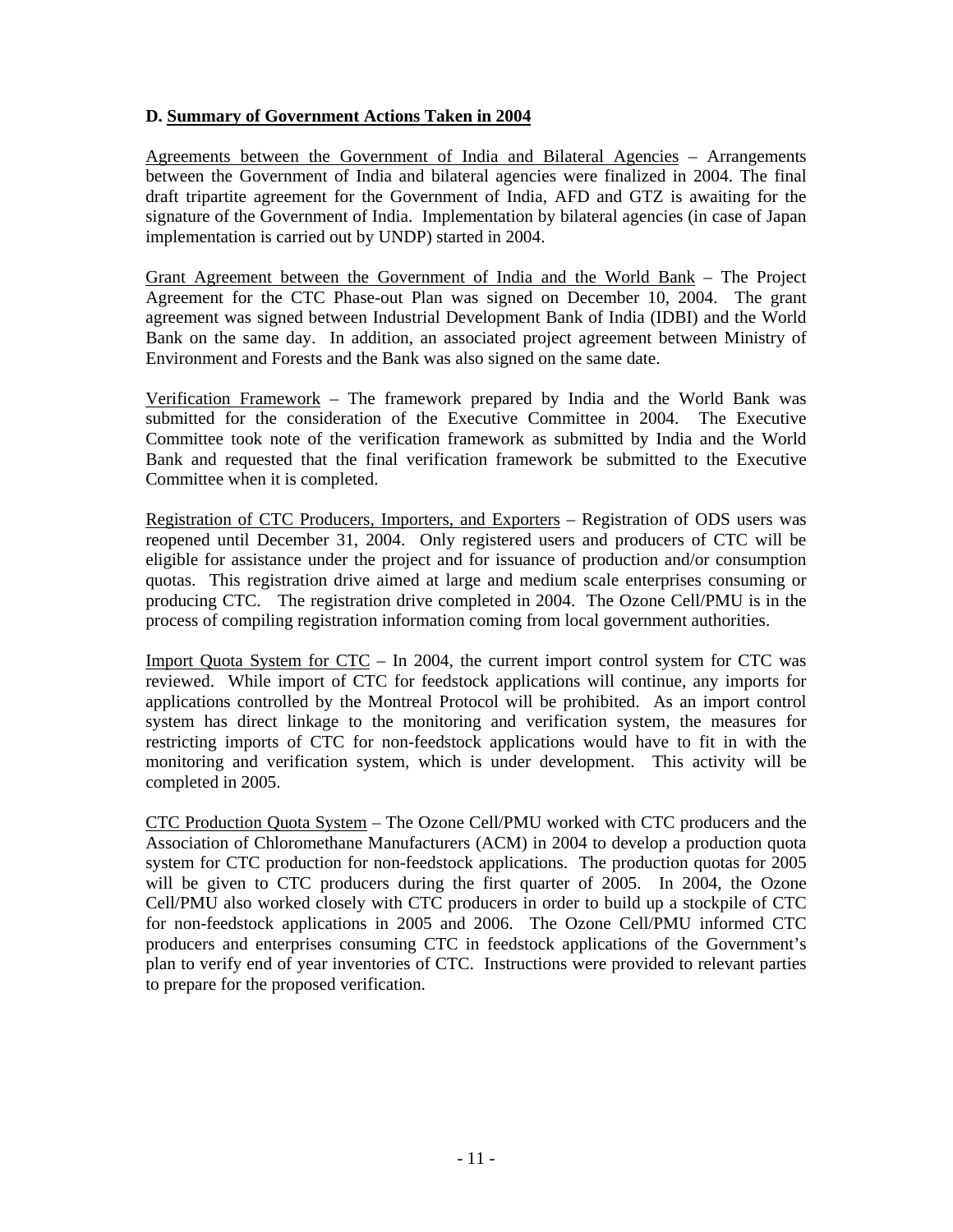| NO. | POLICY/ACTIVITY PLANNED                                                                                                                                            | <b>SCHEDULE OF</b><br><b>IMPLEMENTATION</b> | <b>STATUS</b>                                                                                                                                                                                                                                                                                                                                                                            |
|-----|--------------------------------------------------------------------------------------------------------------------------------------------------------------------|---------------------------------------------|------------------------------------------------------------------------------------------------------------------------------------------------------------------------------------------------------------------------------------------------------------------------------------------------------------------------------------------------------------------------------------------|
| 1.  | Agreements between the Government<br>of India and bilateral agencies                                                                                               | August 2003 - March<br>2004                 | Pending signature from the<br>Government of India.                                                                                                                                                                                                                                                                                                                                       |
| 2.  | Grant Agreement between India and<br>the World Bank                                                                                                                | August 2003 - March<br>2004                 | Completed in December 2004                                                                                                                                                                                                                                                                                                                                                               |
| 3.  | Registration of CTC producers,<br>Importers, and Exporters                                                                                                         | January - December<br>2004                  | Registration closed on 31<br>December 2004. Compilation<br>of registration information is<br>underway.                                                                                                                                                                                                                                                                                   |
| 4.  | Promotion of non-ODS alternatives                                                                                                                                  | January - December<br>2004                  | 30<br>alternatives<br>Over<br>are<br>currently in use, many of<br>detergent<br>types<br>were<br>identified. Testing was done<br>on 29 alternatives.<br>Results<br>were presented at the industry<br>workshop on 28 December<br>2004. At least two additional<br>workshops are planned for<br>2005.                                                                                       |
| 5.  | Import Quota System for CTC                                                                                                                                        | January - December<br>2004                  | Investigations were initiated in<br>2004. While imports of CTC<br>will continue for feedstock<br>applications, a system to<br>restrict imports of CTC for<br>non-feedstock applications is<br>being considered. The system<br>is being designed in close<br>coordination<br>with<br>development of monitoring<br>and verification system. This<br>activity will be completed in<br>2005. |
| 6.  | <b>CTC Production Quota System</b>                                                                                                                                 | June – December<br>2004                     | It was decided that the quota<br>will be imposed on CTC<br>produced and sold for non-<br>feedstock<br>applications.<br>Production quota as described<br>will be allocated to CTC<br>producers in first quarter of<br>2005.                                                                                                                                                               |
| 7.  | <b>CTC</b><br>of<br>the<br>Announcement<br><b>Consumption Phase-out Requirement</b><br>the Chlorinated Rubber and<br>in<br><b>Chlorinated Paraffin Sub-Sectors</b> | January-June 2004                           | Prohibition of the use of CTC<br>in these applications will be<br>user<br>administered to CTC<br>registration certificates.<br>N <sub>o</sub><br>registration<br>renewal<br>of<br>certificates will be approved<br>after 2006.                                                                                                                                                           |

Key activities for the Government actions in 2004 are summarized in table below.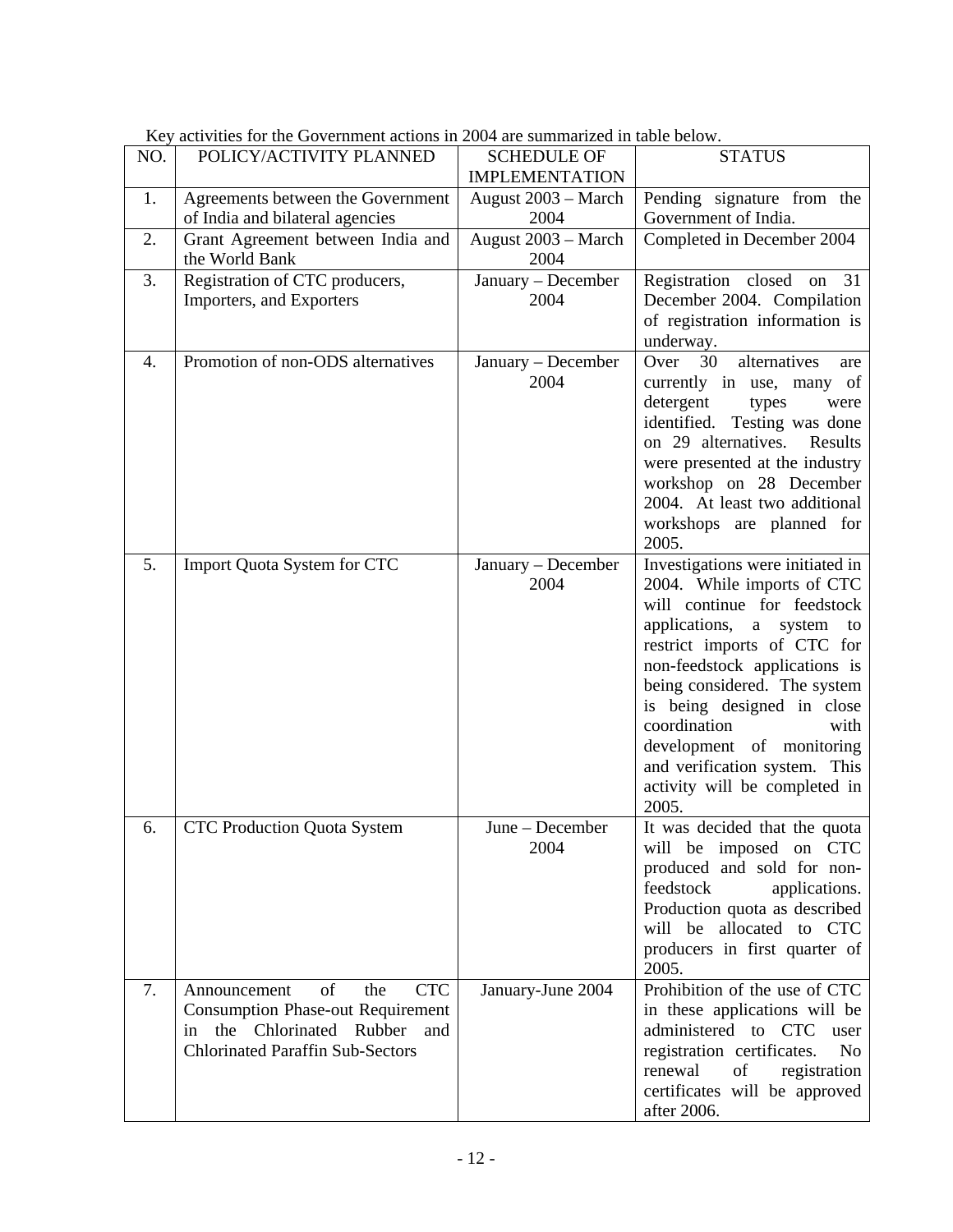## **E. 2004 Budget and Financial Performance**

|                                                                                           | <b>Funding Approved by ExCom (\$US)</b>                                          |                                                 |                                                         | <b>Funding Disbursed (\$US)</b>                                                                        |                                                                       |                                                                                         |                                                        |
|-------------------------------------------------------------------------------------------|----------------------------------------------------------------------------------|-------------------------------------------------|---------------------------------------------------------|--------------------------------------------------------------------------------------------------------|-----------------------------------------------------------------------|-----------------------------------------------------------------------------------------|--------------------------------------------------------|
| <b>Description</b>                                                                        | <b>Cumulative</b><br><b>Funding</b><br><b>Approved as</b><br>of December<br>2003 | <b>Funding</b><br>Approved in<br><b>CY 2004</b> | <b>Total Funding</b><br>Approved as of<br>December 2004 | <b>Cumulative</b><br><b>Actual</b><br><b>Expenditure</b><br><b>Disbursed as</b><br>of December<br>2003 | <b>Actual</b><br><b>Expenditure</b><br>Disbursed in<br><b>CY 2004</b> | <b>Total Actual</b><br><b>Expenditure</b><br><b>Disbursed as</b><br>of December<br>2004 | Obligated<br><b>Expenditure</b><br>in CY<br>2004(\$US) |
| CTC Phase-out in the Chlorinated<br><b>Rubber Industry</b>                                | 4,330,000                                                                        |                                                 | 4,330,000                                               | $\Omega$                                                                                               | $\overline{0}$                                                        | $\Omega$                                                                                | $\theta$                                               |
| 2 CTC Phase-out in the Chlorinated<br>Paraffin Industry                                   | 1,140,843                                                                        |                                                 | 1,140,843                                               | $\overline{0}$                                                                                         | $\theta$                                                              | $\overline{0}$                                                                          | $\theta$                                               |
| 3 CTC Phase-out in the Process Agents<br>Applications in the Pharmaceutical<br>Sub-sector | 2,000,000                                                                        | 2,763,002                                       | 4,763002                                                | $\overline{0}$                                                                                         | $\theta$                                                              | $\Omega$                                                                                | $\Omega$                                               |
| 4 CTC Phase-out in the Agro-Chemical<br>Industry                                          |                                                                                  | 393,082                                         | 393,082                                                 | $\overline{0}$                                                                                         | $\theta$                                                              | $\overline{0}$                                                                          | $\theta$                                               |
| 5 CTC Phase-out in the Chemical<br>Solvent                                                | 1,000,000                                                                        | 2,158,215                                       | 3,158,215                                               | $\overline{0}$                                                                                         | $\theta$                                                              | $\overline{0}$                                                                          | $\Omega$                                               |
| 6 CTC Phase-out in the metal cleaning                                                     |                                                                                  | 4,778,000                                       | 4,778,000                                               | $\mathbf{0}$                                                                                           | 34,216                                                                | 34,216                                                                                  | $\Omega$                                               |
| 7 CTC Phase-out in the Textile<br>Industry                                                |                                                                                  | 609,063                                         | 609,063                                                 | $\overline{0}$                                                                                         | 92,000                                                                | 92,000                                                                                  | 34,000                                                 |
| 8 CTC Phase-out in the Production<br>Sector                                               |                                                                                  | 2,000,000                                       | 2,000,000                                               | $\overline{0}$                                                                                         | $\Omega$                                                              | $\Omega$                                                                                | 2,000,000                                              |
| 9 PMU                                                                                     | 50,000                                                                           | 678,750                                         | 728,750                                                 | $\overline{0}$                                                                                         | $\Omega$                                                              | $\overline{0}$                                                                          | $\Omega$                                               |
| <b>TOTAL</b>                                                                              | 8,520,843                                                                        | 13,380,112                                      | 21,900,955                                              | $\boldsymbol{0}$                                                                                       | 126,216                                                               | 126,216                                                                                 | 2,034,000                                              |

Remark: Funding allocation for each category is subject to change when the final agreement on the sharing of the grant funds between the consumption and production sectors is reached by the Government of India and the industry.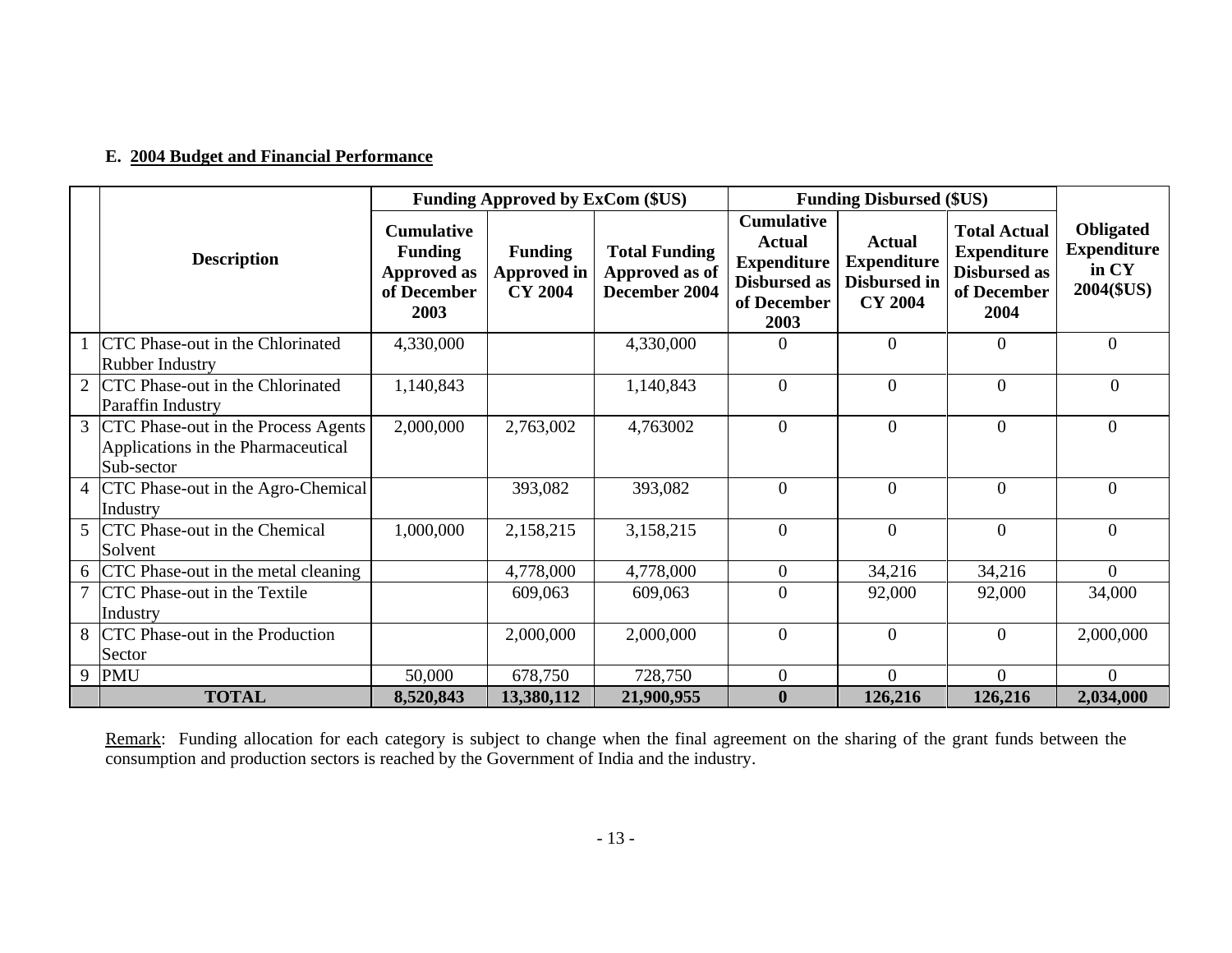## **Part II 2005 Annual Program**

#### **F. Target consumption in 2005**

| <b>Indicators</b> |                          | <b>Preceding</b><br><b>Year (2004)</b> | <b>Year of Plan</b><br>$(2005)^{(1)}$ | Reduction <sup>(2)</sup> |
|-------------------|--------------------------|----------------------------------------|---------------------------------------|--------------------------|
| Supply of CTC     | Import                   | N.A.                                   |                                       |                          |
|                   | Production               | N.A.                                   | 1,726                                 | 9,827                    |
|                   | <b>Total</b>             | N.A.                                   | 1,726                                 | 9,827                    |
| Demand of CTC     | <b>Process</b><br>Agents | N.A.                                   | 860                                   |                          |
|                   | Solvent                  | N.A.                                   | 866                                   |                          |
|                   | <b>Total</b>             | N.A.                                   | 1,726                                 | 9,779                    |

(1) Targets for both production and consumption are in ODP tons. The targets for production and consumption are based on the definitions of production and consumption as defined by the Montreal Protocol (excluding production for feedstock and excluding consumption of CTC produced in the previous years).

(2) Reduction for both consumption and production is the difference between the baseline levels and the targets for 2005. These figures are in ODP tons.

#### **G. Industry Action**

The Ozone Cell/PMU will continue its outreach program to create awareness of the available financial assistance for eligible enterprises, and more importantly, the Government's policy to restrict the production and supply of CTC for non-feedstock applications. PMU will increase its effort to ensure that remaining enterprises, if any, will come forward in 2005 to participate in the CTC Phase-out Plan in the consumption sector in particular.

Technical audit of the sub-project proposals already submitted to the Ozone Cell/PMU in 2004 will be undertaken by the independent consulting firm that has already been appointed by the Ozone Cell/PMU.

Conversions of metal cleaning processes at four major CTC users (SAIL, Western Engineering, Nissan Copper, and Hindustan Metal and Tube) will be completed in 2005. This will result in a permanent phase-out of 533 ODP tons.

GTZ, on behalf of Germany and France, will intensify its outreach program among small scale users of CTC in the textile and metal cleaning industry, to create awareness of available CTC alternatives that have already been tested successfully in 2004. More importantly, GTZ will provide direct assistance to the industry to replace the use of CTC to non-CTC alternatives.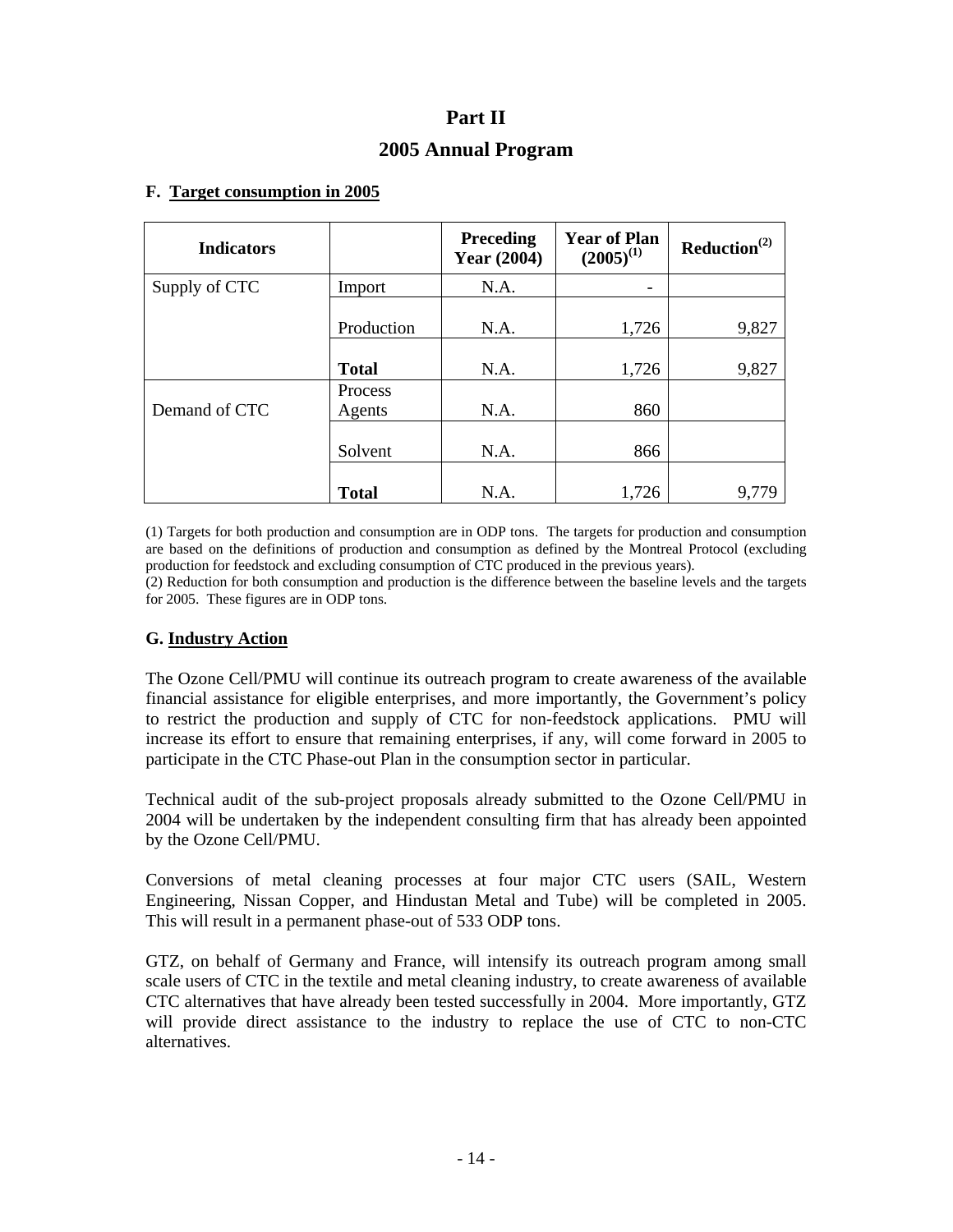| <b>Sector</b> | <b>Consumption</b><br>in $2001(1)$ | <b>Consumption</b><br><b>Year of Plan</b><br>(2) | <b>Reduction</b><br>within<br>Year of<br>Plan<br>$(1)-(2)$ | Number of<br><b>Projects</b><br><b>Completed</b> | <b>Number</b><br>of<br><b>Servicing</b><br><b>Related</b><br><b>Activities</b> | <b>ODS</b><br><b>Phase-</b><br>out<br>(ODP<br>tons) |
|---------------|------------------------------------|--------------------------------------------------|------------------------------------------------------------|--------------------------------------------------|--------------------------------------------------------------------------------|-----------------------------------------------------|
| Process       |                                    |                                                  |                                                            |                                                  |                                                                                |                                                     |
| Agents        | 1,916                              | 860                                              | 1,056                                                      |                                                  |                                                                                | $1,056^{(4)}$                                       |
| Solvent       | 4,745                              | 866                                              | 3,879                                                      | $4^{(3)}$                                        |                                                                                | 3,879                                               |
| <b>Total</b>  | 6,661                              | 1,726                                            | 4,935                                                      | $4^{(3)}$                                        |                                                                                | 4,935                                               |

(1) Consumption in 2001 as reported in the project document.

(2) Targeted consumption in 2005 is defined in accordance with the definition of consumption as defined by the Montreal Protocol (excluding the use of CTC in the inventories at the end of 2004).

(3) The number of projects completed in 2005 does not include phase-out in small CTC users.

(4) Actual reduction of CTC consumption in the process agent sub-sector is expected from partial phaseout from a number of enterprises that have already started or will start in 2005 their conversion processes, and by using CTC from the existing inventories at the end of 2004.

#### **H. Technical Assistance**

#### **Project Management Unit (PMU)**

A Project Management Unit will be fully staffed in the first quarter of 2005. The PMU will oversee the technical verification to be carried out by the independent consulting firm that has been appointed at the end of 2004. Technical verification will be conducted at those enterprises that have already expressed interest in 2004. The objective of this verification is to verify eligibility of the enterprises, the level of CTC consumption, and viability of the proposed alternate technologies. In addition, the consulting team will evaluate the proposals of the enterprises to determine whether necessary measures to preempt adverse impact on environment and workers' safety are incorporated in the design of the conversion process.

A series of small project preparation workshops will be organized in 2005 to inform the industry of the CTC phase-out plan of the Government, and to assist interested parties to prepare and submit their proposal for funding consideration of MoEF. The focus will be on enterprises in the process agent and chemical solvent sectors. For small scale users of CTC in the textile and metal cleaning sectors, GTZ have already held similar workshops to assist this target group in 2004. An information brochure highlighting availability of funds for phase-out of CTC including key steps to access funds from this project will be prepared and distributed to potential beneficiaries in 2005.

PMU will assist the Ozone Cell to strengthen the licensing system to cover CTC solvent and process agent users, feedstock users, and CTC producers. In this regard, PMU will work in close cooperation with the PMU of the CFC Production Phase-out Project and GTZ to identify CTC users and have them register their consumption with the Government.

#### **Technical Assistance for CTC Consuming Enterprises**

In addition to PMU's assistance to prepare project proposals that meets minimum information requirements by the project as mentioned above, technical assistance to assist CTC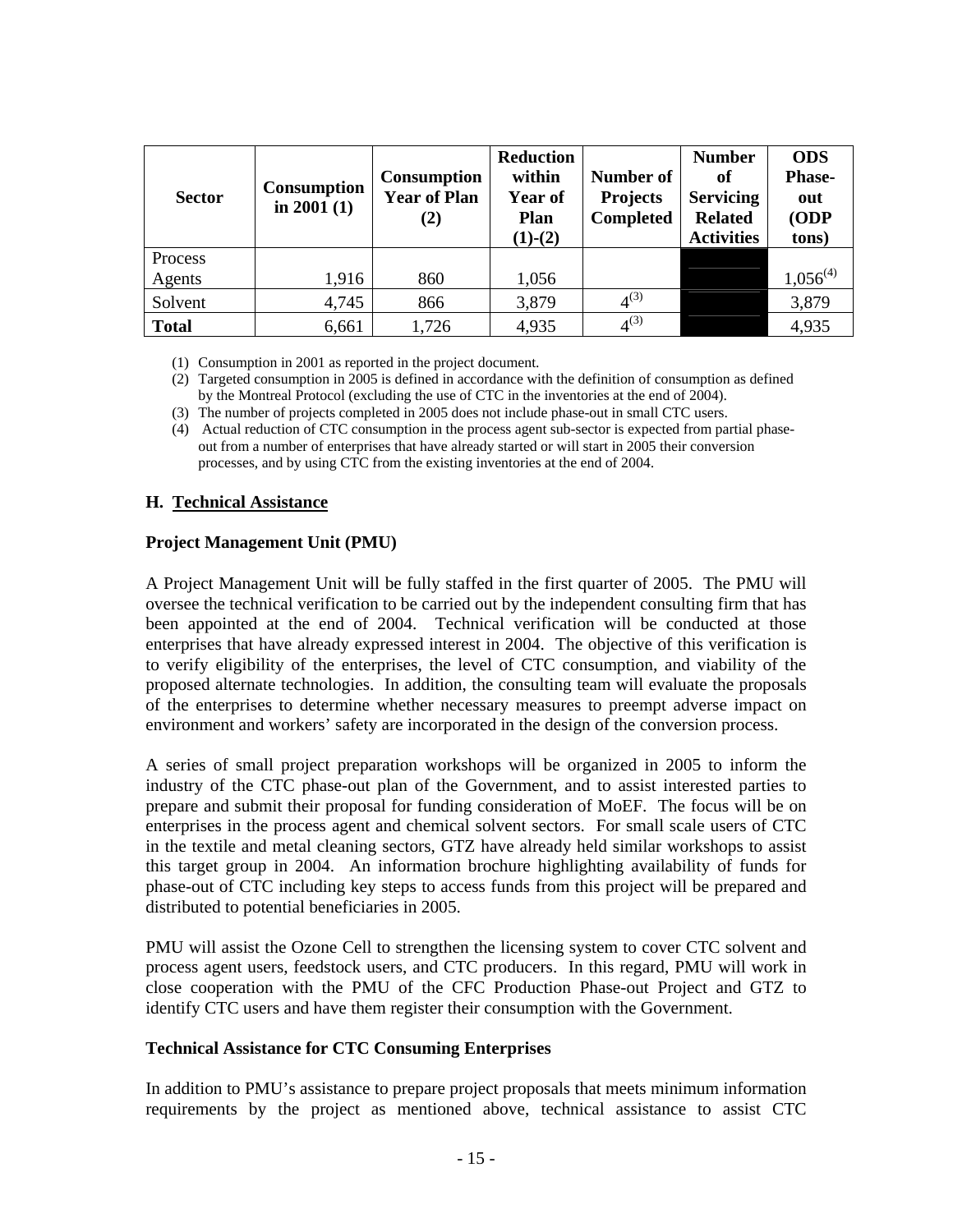consuming enterprises to identify non-CTC alternative technology will be rendered by national experts to be contracted by PMU whenever needs arise.

For small scale CTC users in the textile and metal cleaning industry, technical assistance will be provided to enterprises by GTZ. The first consultative workshop was organized on 28 December 2004 in Tirupur. The workshop was attended by representatives from the Government of India and concerned industries. The workshop included demonstrations of CTC alternatives currently used by some industries as well as good industrial practices for de-staining technology. Two more consultative workshops will be organized in 2005 to complete the process of collecting direct feedback concerning acceptability of CTC alternatives to the textile and garment industries.

To enable the textile and garment industries to implement good industrial practices including the use of fume hoods for worker safety, the project will provide eligible enterprises with basic tools for stain removing. Specifications of the required equipment items are being developed. Procurement of materials, equipment, and training materials, will be done in 2005.

| No.            | <b>Planned Activity</b>                                                            | Objective                                                                                                                                                                                                    | <b>Target Group</b>                                                                                                                         | <b>Impact</b>                                                                   |
|----------------|------------------------------------------------------------------------------------|--------------------------------------------------------------------------------------------------------------------------------------------------------------------------------------------------------------|---------------------------------------------------------------------------------------------------------------------------------------------|---------------------------------------------------------------------------------|
| $\mathbf{1}$   | Awareness activities<br>including publication of<br>articles in local<br>languages | Create an<br>understanding for<br>the imminent<br>change in CTC and<br>alternatives<br>availability                                                                                                          | CTC users in all<br>sectors; and<br>state<br>government<br>officials                                                                        | Increasing<br>participation<br>of CTC users<br>in the CTC<br><b>Sector Plan</b> |
| $\overline{2}$ | Information<br>dissemination, e.g. via<br>printed media, videos,<br>etc.           | Inform industry<br>about available<br>alternatives and<br>how to access the<br>know-how and<br>financial support                                                                                             | PMU will be<br>responsible for<br>large and<br>medium scale<br>enterprises<br>while GTZ will<br>take the lead in<br>the textile<br>industry | Reduction of<br><b>CTC</b><br>consumption                                       |
| 3              | Project preparation<br>workshops                                                   | Assist enterprises<br>to formulate<br>project proposals<br>that contain<br>relevant<br>information<br>regarding<br>eligibility and level<br>of consumption<br>and meet the<br>requirements of the<br>project | All CTC users<br>in the country                                                                                                             | Pipeline of<br>eligible<br>projects to be<br>financed by<br>the Plan            |
| $\overline{4}$ | Technical services to be<br>provided by national<br>experts                        | Assist enterprises<br>to determine<br>alternatives that are<br>safe and                                                                                                                                      | Process agents<br>and chemical<br>solvent sectors                                                                                           | Increasing<br>participation<br>from the<br>industry and                         |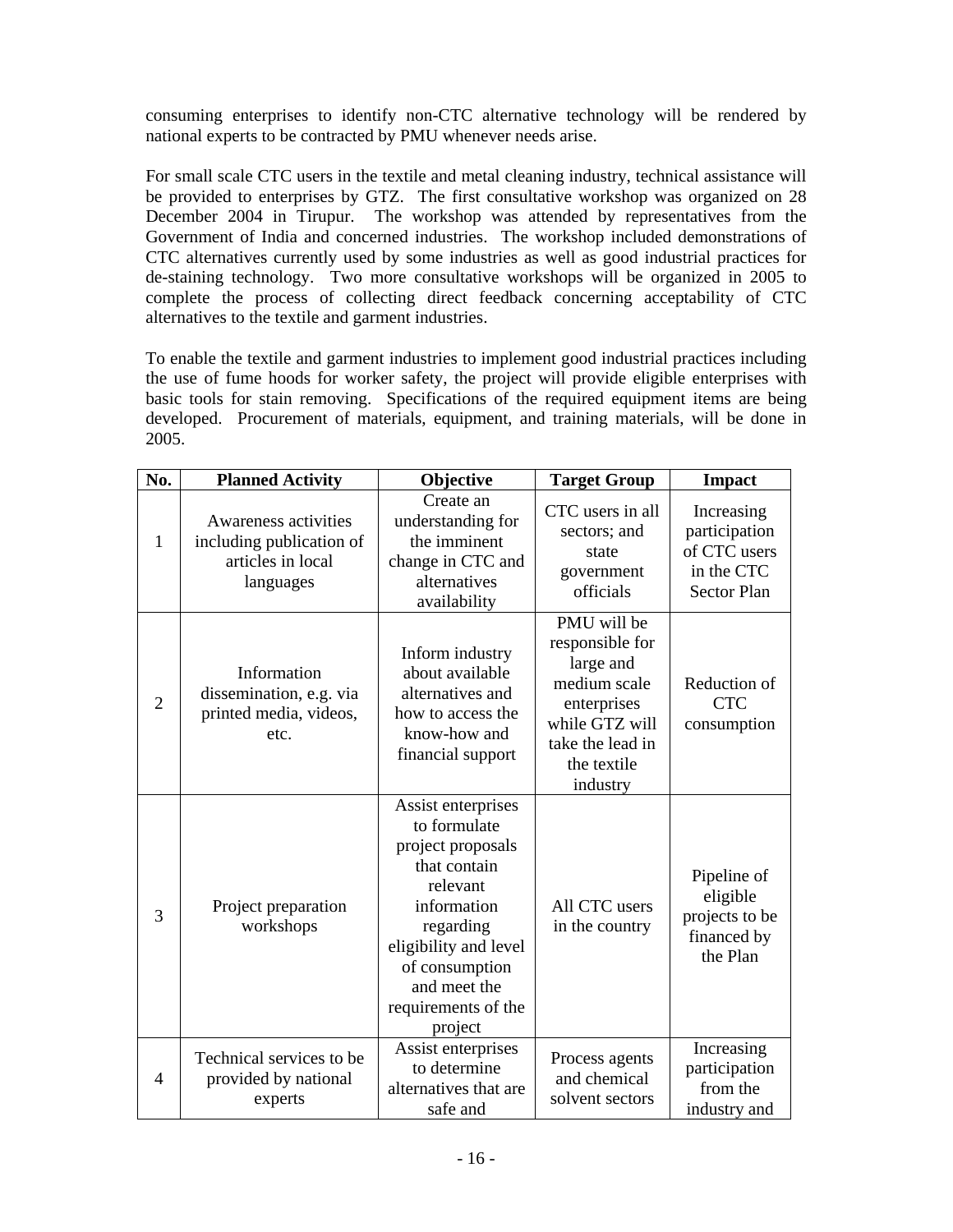| No. | <b>Planned Activity</b>                                                                                                                            | Objective                                                                                                           | <b>Target Group</b>                                           | <b>Impact</b>                                                                                                                 |
|-----|----------------------------------------------------------------------------------------------------------------------------------------------------|---------------------------------------------------------------------------------------------------------------------|---------------------------------------------------------------|-------------------------------------------------------------------------------------------------------------------------------|
|     |                                                                                                                                                    | environmentally<br>sound                                                                                            |                                                               | timely phase-<br>out of CTC in<br>these sectors.                                                                              |
| 5   | Continue search for<br>available alternatives for<br>the textile industry                                                                          | Identification of<br>potential<br>alternatives                                                                      | Selected<br>enterprises                                       | Conversion<br>processes that<br>are safe and<br>environmental<br>ly friendly and<br>sustainable<br>phase-out of<br><b>CTC</b> |
| 6   | Testing of new<br>alternatives for the textile<br>industry                                                                                         | Identifying most<br>suitable<br>alternatives                                                                        |                                                               | Identification<br>of additional<br><b>CTC</b><br>alternatives                                                                 |
| 7   | Conduct 2 more<br>consultative workshops                                                                                                           | Share information<br>about test results<br>and gather<br>feedback on<br>acceptability of<br><b>CTC</b> alternatives | Selected textile<br>industries                                | Ensure<br>availability of<br>suitable CTC<br>alternatives                                                                     |
| 8   | Conduct technology<br>transfer seminars<br>including distribution of<br>samples of CTC<br>alternatives to<br>participants                          | Assure spread of<br>technology to<br>industries                                                                     | All textiles<br>industries                                    | Spread of<br><b>CTC</b><br>alternatives<br>and reduction<br>of CTC use                                                        |
| 9   | Conduct on-location<br>training on de-staining<br>without CTC through<br>good industrial practices,<br>including improvements<br>to the work place | Disseminate know-<br>how on the use of<br><b>CTC</b> alternatives                                                   | All concerned<br>industries                                   | Phase out of<br>CTC through<br>adoption of<br>suitable<br>alternatives                                                        |
| 10  | Further development and<br>adaptation of currently<br>used de-staining<br>equipment                                                                | Increased cost<br>effectiveness of de-<br>staining process                                                          | All concerned<br>industries                                   | Availability of<br>an economic<br>incentive to<br>phase out<br><b>CTC</b>                                                     |
| 11  | Establish and operate<br><b>PMUs</b>                                                                                                               | Coordination<br>between project<br>and State<br>Governments,<br>other agencies, etc.                                | <b>Federal States of</b><br>India,<br>cooperation<br>partners | Effective<br>enforcement<br>of Ozone<br>Rules to<br>ensure<br>sustainable<br>phase-out of<br><b>CTC</b>                       |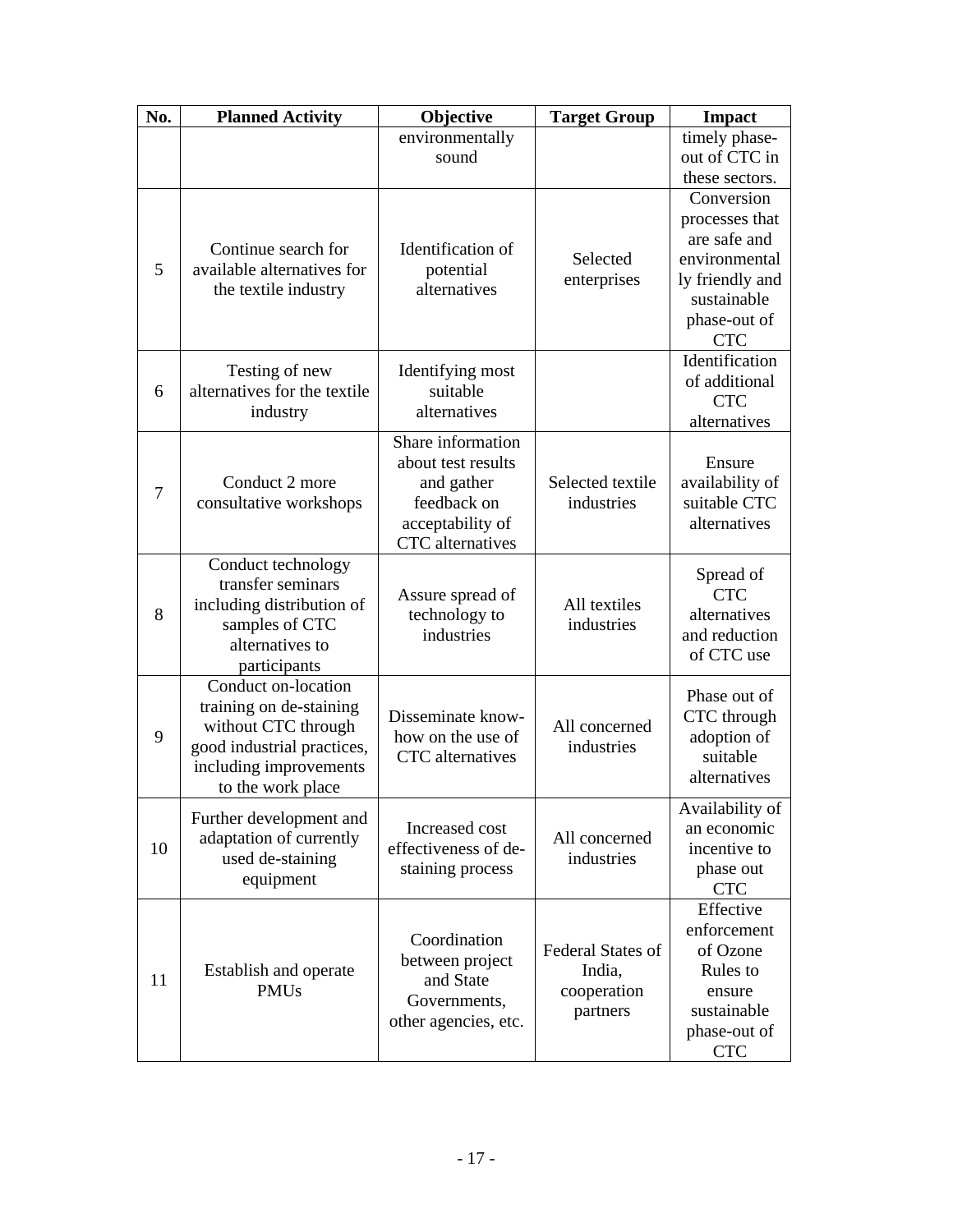### **I. Planned Government Actions in 2005**

#### **Inter-agency Coordination Meeting**

To ensure effective coordination of CTC phase-out activities being undertaken by the lead and co-implementing agencies, PMU will assist the Ozone Cell to organize an inter-agency coordination meeting. It is proposed that this meeting be organized as part of the ODS summit to be held in the first quarter of 2005. This ODS summit will be organized by the Ozone Cell to ensure full coordination of activities carried out under various sector plans in India.

#### **Development of a Management Information System**

The development of a management information system (MIS) was initiated in 2004. This MIS will be designed and used as a major tool for PMU to monitor CTC phase-out activities undertaken by various enterprises including CTC producers, CTC feedstock users, and beneficiaries of this project. This MIS will also be used as a tracking tool for monitoring the production and sales of CTC to feedstock and non-feedstock users. The structure of the MIS will be designed to meet the needs for CTC production and consumption verification protocols being developed jointly by PMU and the World Bank. Substantial progress was made in 2004 in determining the scope and the structure of the database system. The MIS is expected to be completed and launched by PMU by April 30, 2005.

#### **CTC Consumption and Production Verification**

PMU will facilitate the development of the MIS system for this activity. In addition, PMU will facilitate the dry run verification of 2004 CTC consumption and production including end of year inventories, which is being proposed to be done by the third quarter of 2005. Based on feedback from this dry run verification exercise, PMU will provide recommendations to the Ozone Cell to strengthen its monitoring system.

PMU will take the lead in the preparation of the 2006 Annual Implementation Plan and facilitate the first official verification of 2005 CTC consumption and production in early 2006.

| NO. | POLICY/ACTIVITY PLANNED               | <b>EXPECTED</b>       | <b>Key Actions</b>            |
|-----|---------------------------------------|-----------------------|-------------------------------|
|     |                                       | <b>SCHEDULE OF</b>    |                               |
|     |                                       | <b>IMPLEMENTATION</b> |                               |
|     | Production and Sales Quota Licenses   | January 2005          | Quota for CTC production for  |
|     |                                       |                       | non-feedstock applications in |
|     |                                       |                       | 2005 will be issued by the    |
|     |                                       |                       | Ozone Cell with assistance    |
|     |                                       |                       | from PMU                      |
| 2.  | Administrative Orders to restrict the | January – March 2005  | Review the Ozone Rules and    |
|     | use of CTC; resale and or transfer of |                       | other relevant regulations on |
|     | CTC; and, to impose<br>reporting      |                       | environment and health        |
|     | requirements on CTC users.            |                       |                               |

Key activities for the Government actions to be executed in 2005 are summarized in table below.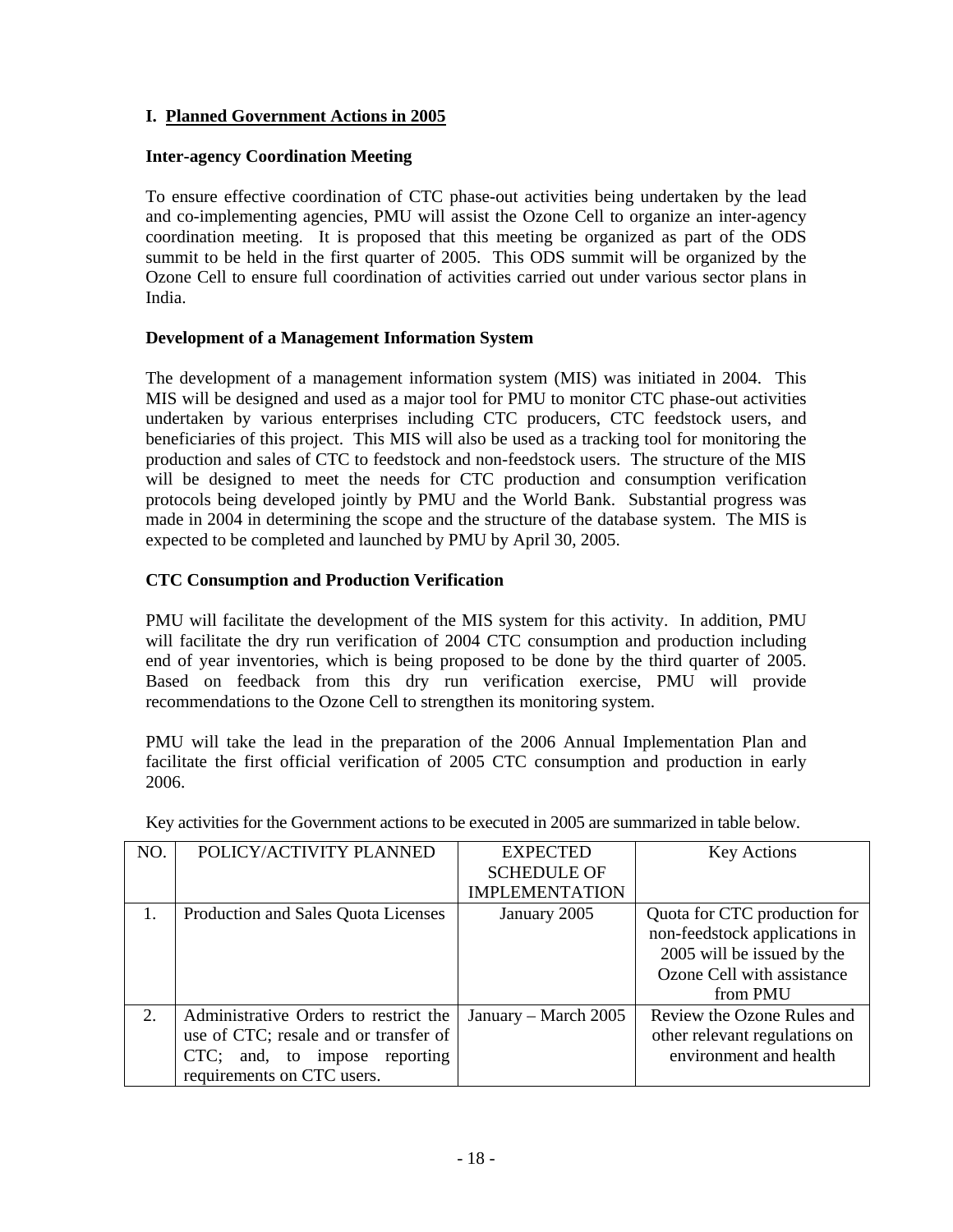| 3. | <b>Registration of CTC Users</b>                                               | January - December<br>2005 | Follow up on the registration<br>drive undertook in 2004<br>through cooperation from state<br>governments.                             |
|----|--------------------------------------------------------------------------------|----------------------------|----------------------------------------------------------------------------------------------------------------------------------------|
| 4. | <b>Standard Protocol for Verification of</b><br>CTC Production and Consumption | $July - September$<br>2005 | Dry run verification of CTC<br>production and consumption<br>in 2004 and end of year<br>inventories of CTC will be<br>carried out.     |
| 5. | Restriction of CTC Imports for Non-<br><b>Feedstock Applications</b>           | January-December<br>2005   | Cooperation between MoEF<br>and Customs Office will be<br>formalized. The objective is<br>to strengthen the control of<br>CTC imports. |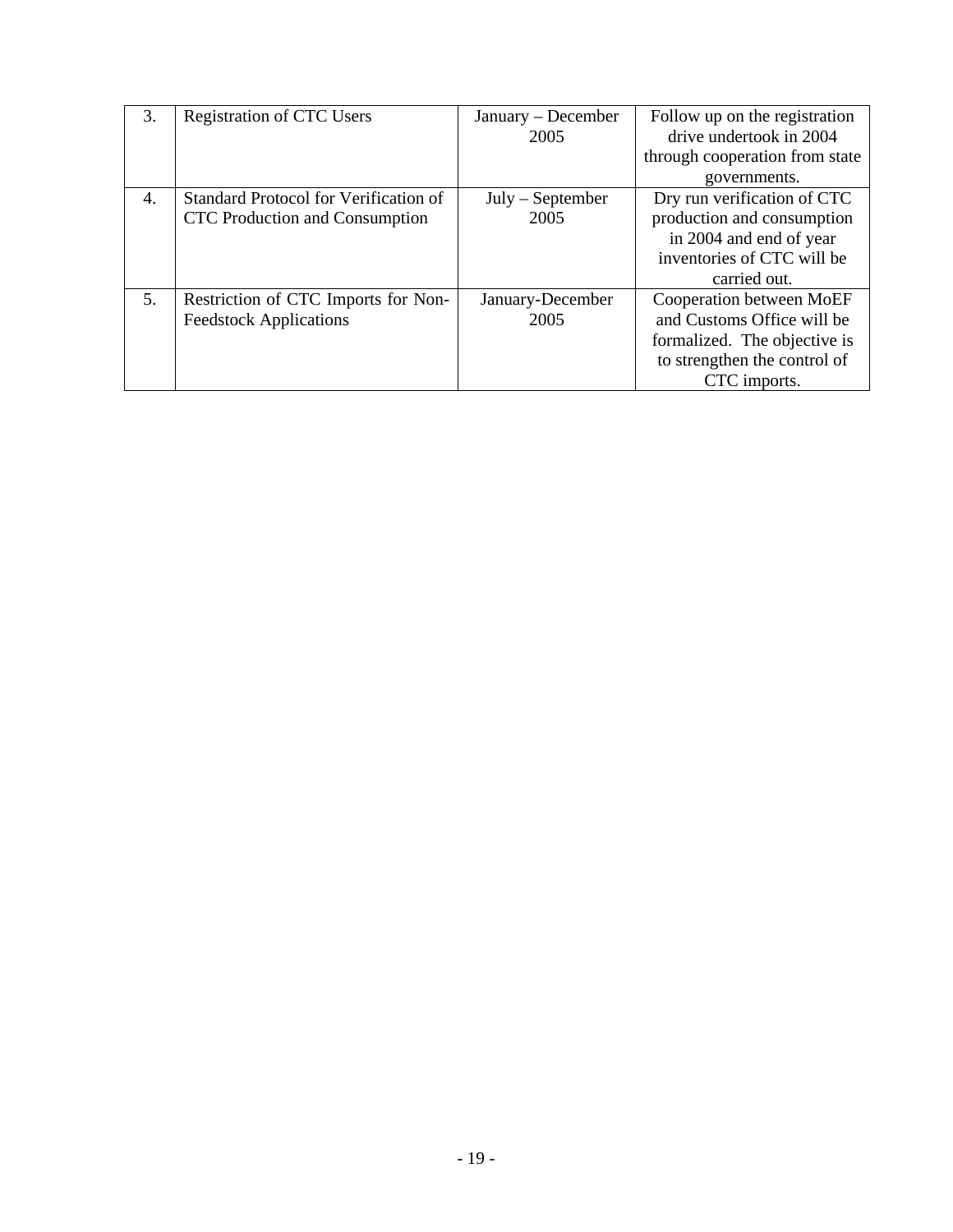|  |  |  |  |  |  | <b>J. 2005 Budget and Planned Disbursement</b> |
|--|--|--|--|--|--|------------------------------------------------|
|--|--|--|--|--|--|------------------------------------------------|

|                |                                                                                      |                                                             | Funding Approved by ExCom (US\$)* |                                                         |                                                                         | Funding Disbursed/Obligated (US\$)   |  |
|----------------|--------------------------------------------------------------------------------------|-------------------------------------------------------------|-----------------------------------|---------------------------------------------------------|-------------------------------------------------------------------------|--------------------------------------|--|
|                | Description                                                                          | Cumulative<br>Funding<br>Approved as of<br>December<br>2004 | Funding<br>Approved in<br>CY 2005 | Total<br>Funding<br>Approved<br>(including)<br>CY 2005) | Cumulative<br>Actual<br>Expenditure<br>Disbursed as of<br>December 2004 | Planned<br>Expenditure in<br>CY 2005 |  |
| $\mathbf{1}$   | CTC Phase-out in the Chlorinated<br>Rubber Industry                                  | 4,330,000                                                   |                                   | 4,330,000                                               |                                                                         | 866,000                              |  |
| $\overline{2}$ | CTC Phase-out in the Chlorinated<br>Paraffin                                         | 1,140,843                                                   |                                   | 1,140,843                                               |                                                                         | 228,169                              |  |
| 3              | CTC Phase-out in the Process Agent<br>Applications in the Pharmaceutical<br>Industry | 4,763,002                                                   |                                   | 4,763,002                                               |                                                                         | 952,600                              |  |
| $\overline{4}$ | CTC Phase-out in the Agro-Chemical<br>Industry                                       | 393,082                                                     |                                   | 393,082                                                 |                                                                         | 78,616                               |  |
| 5              | CTC Phase-out in the Chemical<br>Solvent                                             | 3,158,215                                                   |                                   | 3,158,215                                               |                                                                         | 631,643                              |  |
| 6              | CTC Phase-out in the Metal Cleaning<br>Applications                                  | 4,778,000                                                   | 4,000,000                         | 8,778,000                                               | 34,216                                                                  | 4,965,784                            |  |
| $\overline{7}$ | CTC Phase-out in the Textile<br>Industry                                             | 609,063                                                     | 609,063                           | 1,218,126                                               | 92,000                                                                  | 734,000                              |  |
| 8              | CTC Phase-out in the Production<br>Sector                                            | 2,000,000                                                   | 3,066,223                         | 5,066,223                                               |                                                                         | 5,066,223                            |  |
| 9              | <b>PMU</b>                                                                           | 728,750                                                     | 423,750                           | 1,152,500                                               |                                                                         | 400,000                              |  |
|                | <b>TOTAL</b>                                                                         | 21,900,955                                                  | 8,099,036                         | 29,999,991                                              | 126,216                                                                 | 13,923,035                           |  |

\*Remark: Funding allocation for each category is subject to change when the final agreement on sharing of the grant funds between the consumption and production sectors is reached by the Government of India and the industry.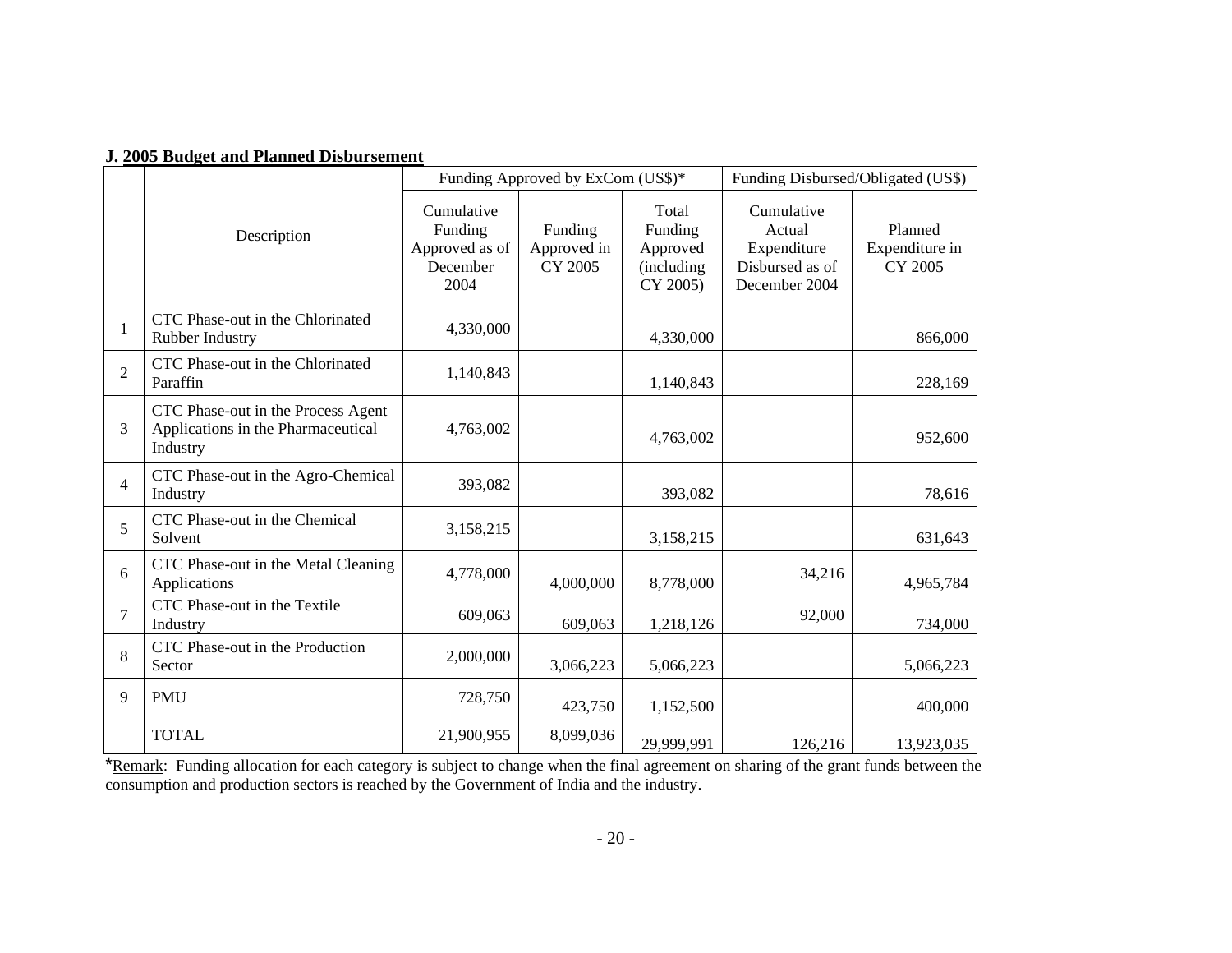## **K. Sources of Funds**

|                                 | <b>Total</b> | <b>Funds</b><br>Approved as of<br><b>December</b><br>2004 | <b>Funds To Be</b><br><b>Approved in</b><br>2005 |
|---------------------------------|--------------|-----------------------------------------------------------|--------------------------------------------------|
| <b>Lead Implementing Agency</b> |              |                                                           |                                                  |
| <b>World Bank</b>               |              |                                                           |                                                  |
| Project Cost                    | 42,000,000   | 18,551,798                                                | 3,899,046                                        |
| <b>Support Cost</b>             | 3,150,000    | 1,327,571                                                 | 292,427                                          |
| Sub-Total                       | 45,150,000   | 19,879,369                                                | 4,191,473                                        |
| <b>Co-Implementing Agencies</b> |              |                                                           |                                                  |
| <b>France</b>                   |              |                                                           |                                                  |
| Project Cost                    | 3,000,000    | 1,000,000                                                 | 1,000,000                                        |
| <b>Support Cost</b>             | 340,000      | 85,000                                                    | 85,000                                           |
| Sub-Total                       | 3,340,000    | 1,085,000                                                 | 1,085,000                                        |
| <b>Germany</b>                  |              |                                                           |                                                  |
| Project Cost                    | 2,000,000    | 700,000                                                   | 700,000                                          |
| <b>Support Cost</b>             | 230,000      | 57,500                                                    | 57,500                                           |
| Sub-Total                       | 2,230,000    | 757,500                                                   | 757,500                                          |
| Japan                           |              |                                                           |                                                  |
| Project Cost                    | 5,000,000    | 2,500,000                                                 | 2,500,000                                        |
| <b>Support Cost</b>             | 560,000      | 280,000                                                   | 280,000                                          |
| Sub-Total                       | 5,560,000    | 2,780,000                                                 | 2,780,000                                        |
| <b>TOTAL</b>                    |              |                                                           |                                                  |
| Project Cost                    | 52,000,000   | 22,751,798                                                | 8,099,046                                        |
| <b>Support Cost</b>             | 4,280,000    | 1,750,071                                                 | 714,927                                          |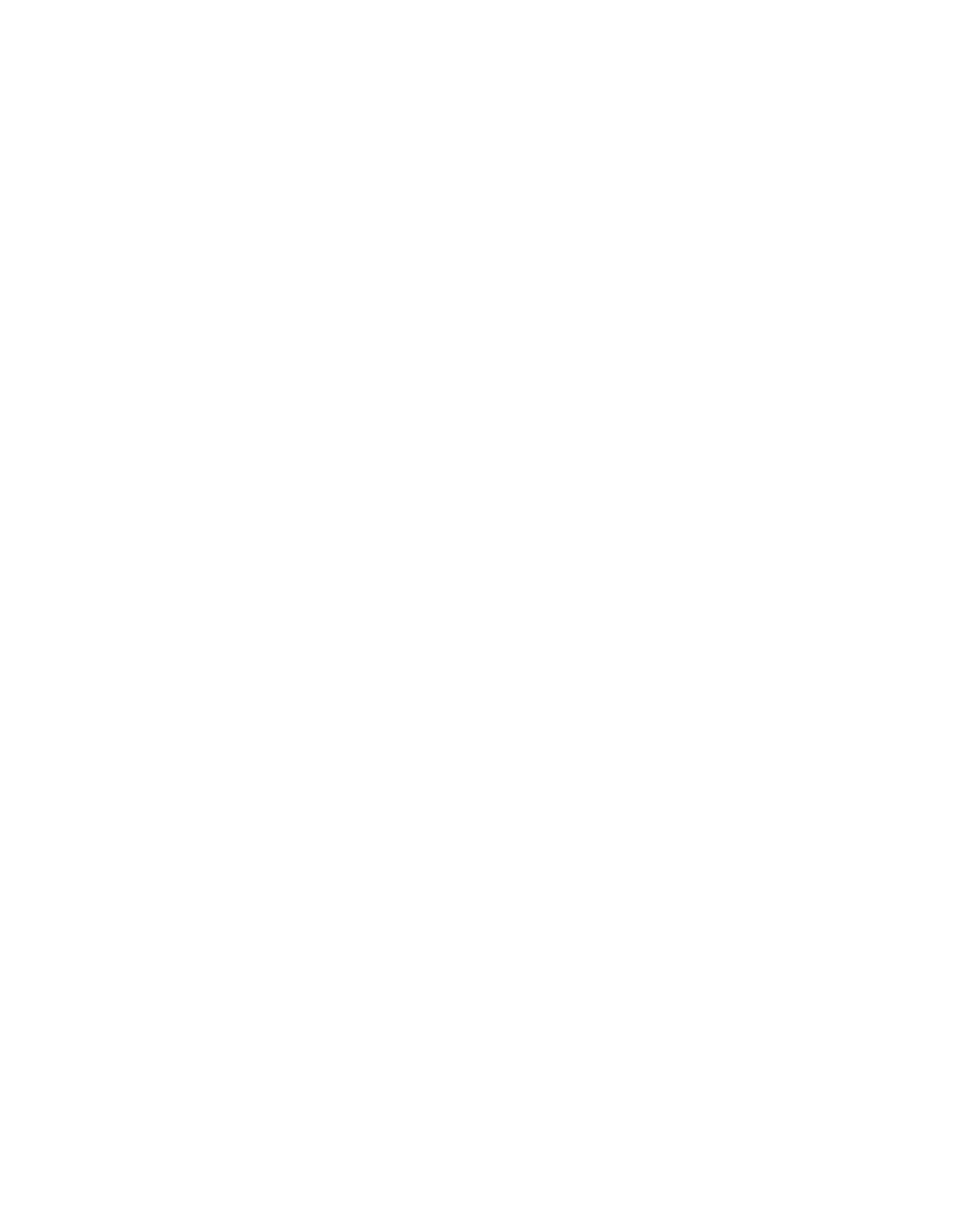# **INDIA**

## **CFC Production Sector Gradual Phase-out Project (ODS III)**

**2005 Annual Work Program**

**January 31, 2005** 

**New Delhi Office South Asia Environment and Social Unit World Bank**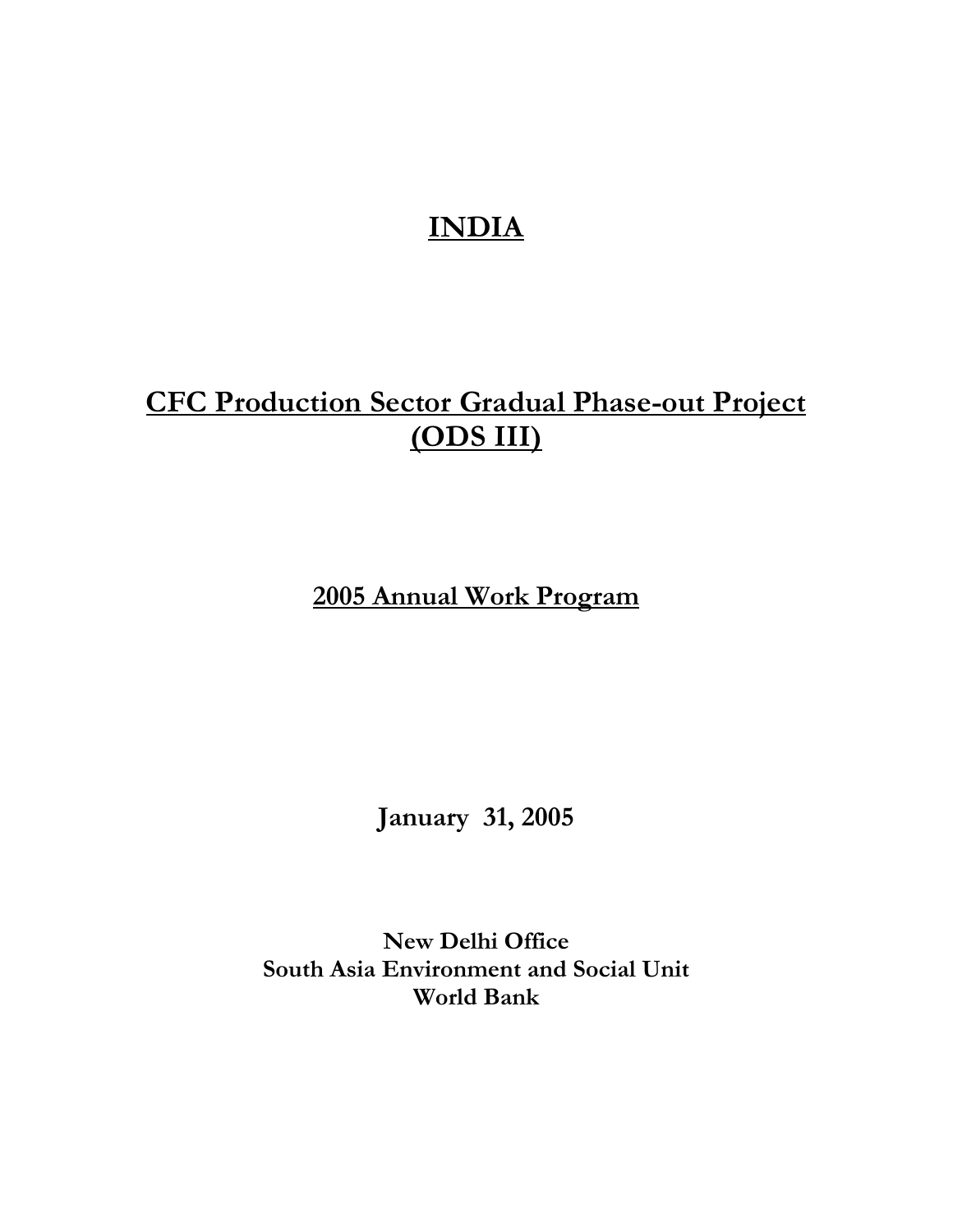## **INDIA**

## **CFC PRODUCTION SECTOR GRADUAL PHASEOUT PROJECT (ODS III)**

## **CY2005 ANNUAL PROGRAM**

## **Table of Contents**

| A.        |     | <b>INTRODUCTION</b>                                                    | 1              |
|-----------|-----|------------------------------------------------------------------------|----------------|
| <b>B.</b> |     | CY2004 ANNUAL PROGRAM ACHIEVEMENTS                                     |                |
|           | B.1 | ODS Phase-out and Disbursement                                         | $\overline{2}$ |
|           | B.2 | Enterprise-Level CFC Production Phaseout targets (MT)                  | $\overline{2}$ |
|           | B.3 | <b>Policy Measures</b>                                                 | 3              |
|           | B.4 | <b>Technical Assistance Activities</b>                                 | 4              |
|           | B.5 | Monitoring and Reporting Activities                                    | 7              |
| C.        |     | CY2005 ANNUAL PROGRAM: OBJECTIVES AND ACTIVITIES                       |                |
|           | C.1 | ODS Phase-out Objectives and Disbursement Allocation                   | 8              |
|           | C.2 | Enterprise-Level CFC Production Phaseout targets (MT)                  | 8              |
|           | C.3 | Policy Measures                                                        | 9              |
|           | C.4 | <b>Technical Assistance Activities</b>                                 | 9              |
|           | C.5 | Monitoring and Reporting Activities                                    | 10             |
|           |     | ANNEX I - Annual Production Phaseout Targets and Annual Grant Tranches | 11             |
|           |     | ANNEX II - Quota Achievements over the period 2000 - 2004              | 12             |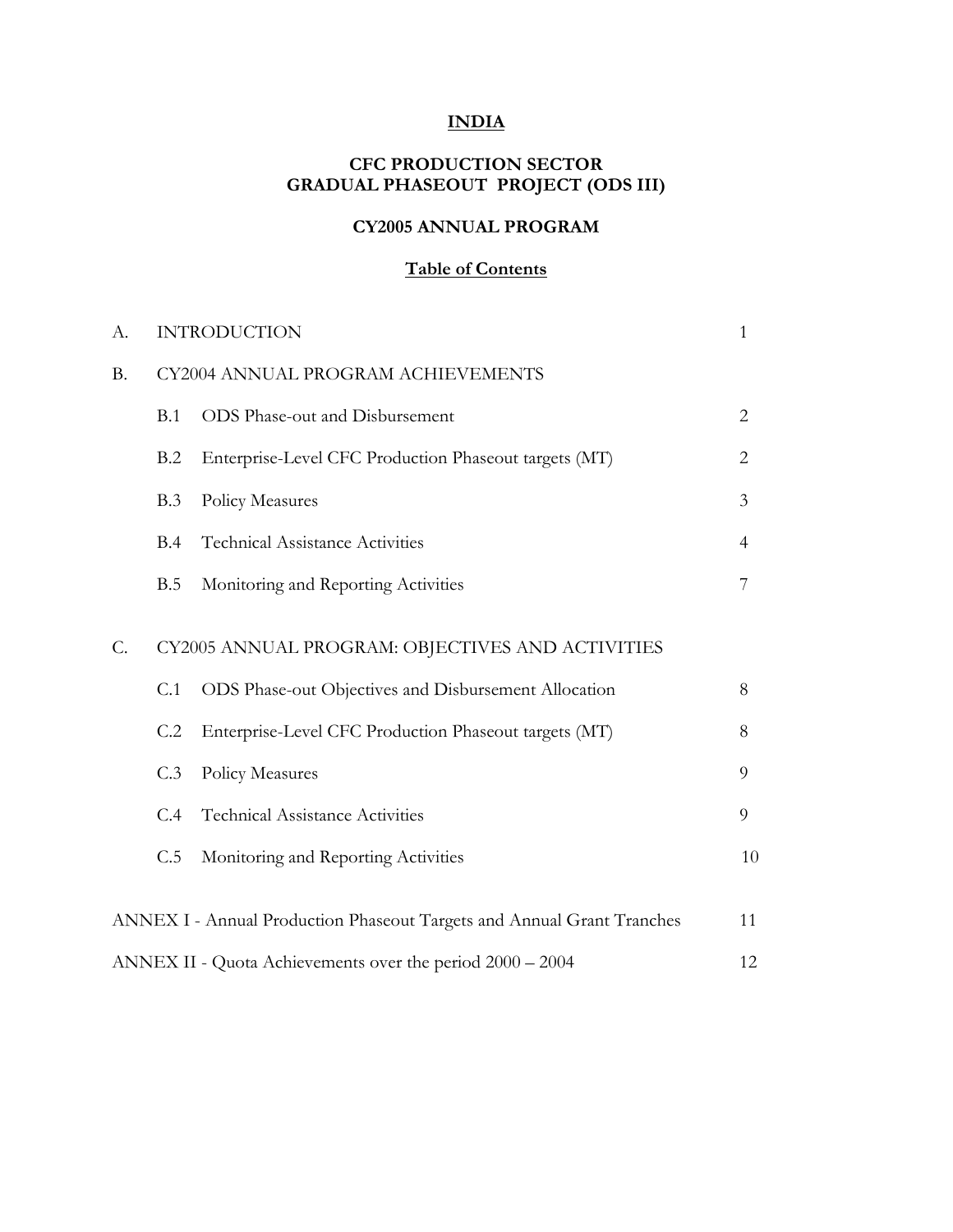#### **INDIA**

#### **CFC PRODUCTION SECTOR GRADUAL PHASEOUT PROJECT (ODS III)**

#### **CY2005 ANNUAL PROGRAM**

#### **A. INTRODUCTION**

In accordance with Decision 29/65, Annex VI of the Executive Committee of the Multilateral Fund, the World Bank, as the implementing agency, is submitting an Annual Program for the *CFC Production Sector Gradual Phaseout Projec*t for India, for the period "1 January - 31 December 2005", for consideration at the April 2005 meeting of the Executive Committee. This Annual Program has been prepared in cooperation with the Ministry of Environment and Forests (MoEF) and the Project Management Unit (PMU) of the Ozone Cell, Government of India (GOI) and the United Nations Environment Programme (UNEP).

This document verifies the successful implementation of the CY2004 Annual Program by India and details the planned program and activities for 2005. It is being submitted for approval and release of the seventh tranche of funds, amounting to US\$ 5.85 million for the implementation of the CY2005 Annual Program.

Through the implementation of the CY2004 Annual Program, India has met its CFC production quota level of 13,176 metric tons (MT), for 2004, in accordance with the schedule approved in the above mentioned Decision. Details of implementation performance and disbursement are provided in Section B of this document.

|                      | <b>Agreed Schedule</b> |          | Actual                |          |                      |
|----------------------|------------------------|----------|-----------------------|----------|----------------------|
| Year                 | CFC Production         | Phaseout | Verified              | Phaseout | Annual               |
|                      | not exceeding          | Amount   | <b>CFC</b> Production | Amount   | <b>Funding Level</b> |
|                      | (MT)                   | (MT)     | (MT)                  | (MT)     | (US\$ million)       |
| 1999                 | 22,588                 |          | 22,411                |          | 12.0                 |
| 2000                 | 20,706                 | 1,882    | 20,407                | 2,181    | 11.0                 |
| 2001                 | 18,824                 | 1,882    | 18,693                | 2,013    | 11.0                 |
| 2002                 | 16,941                 | 1,883    | 16,890                | 1,934    | 6.0                  |
| 2003                 | 15,058                 | 1,883    | 15,014                | 1,927    | 6.0                  |
| 2004                 | 13,176                 | 1,882    | 13,155                | 1,903    | 6.0                  |
| 2005                 | 11,294                 | 1,882    |                       |          | 6.0                  |
| 2006                 | 7,342                  | 3,952    |                       |          | 6.0                  |
| 2007                 | 3,389                  | 3,953    |                       |          | 6.0                  |
| 2008                 | 2,259                  | 1,130    |                       |          | 6.0                  |
| 2009                 | 1,130                  | 1,129    |                       |          | 6.0                  |
| 2010                 | $\theta$               | 1,130    |                       |          | 0.0                  |
| <b>Total Funding</b> |                        |          |                       |          | 82.0                 |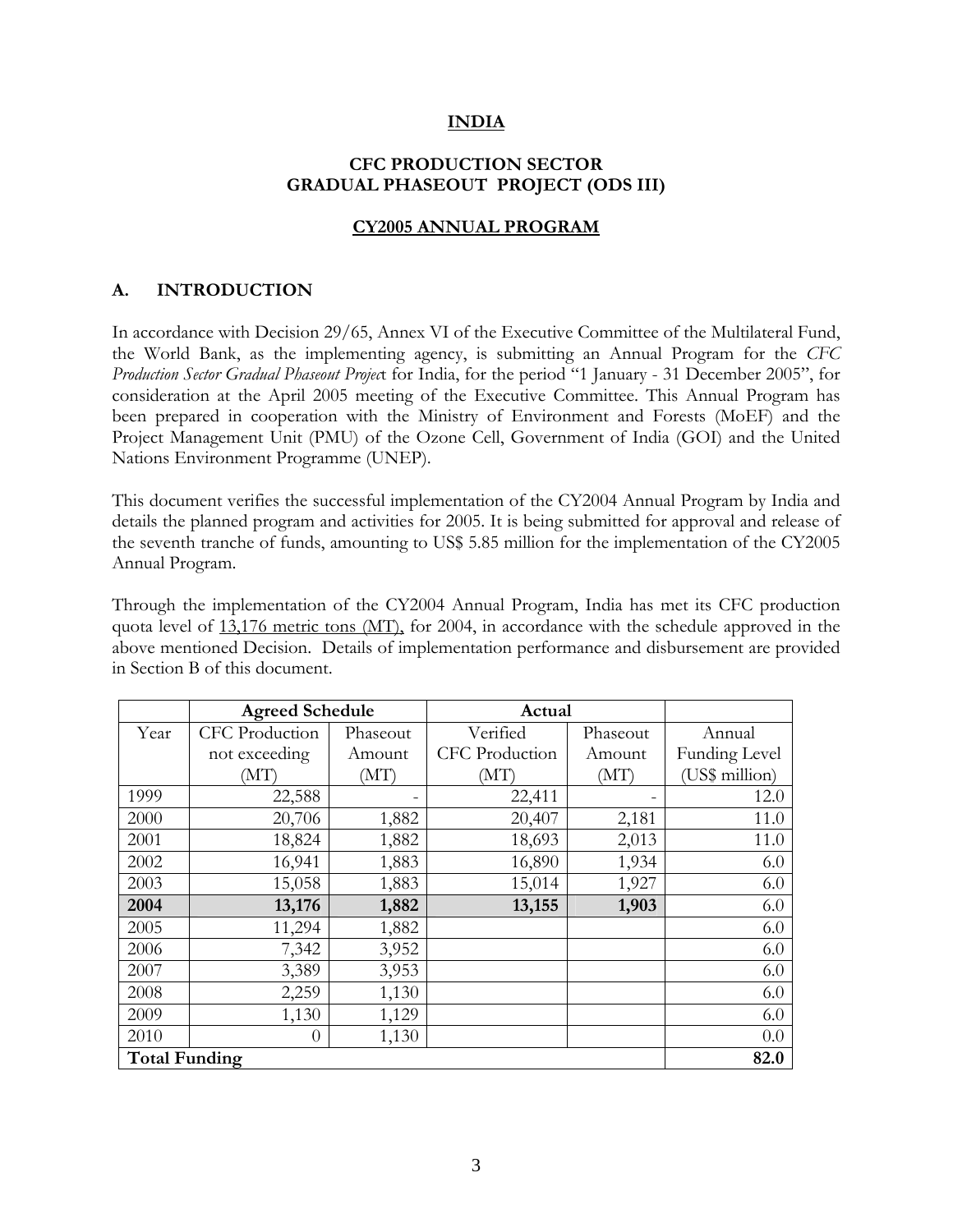#### **B. CY2004 ANNUAL PROGRAM ACHIEVEMENTS**

#### **B.1 ODS Phase-out and Disbursement**

### **2004**:

The verified CFC production in 2004 amounted to **13,155 MT** against the quota of 13,176 MT, i.e at a level of 99.8% of the allowable production level for the year. Production of CFCs has reduced by 1,859 MT (12.4%) from the previous year.

Disbursements to CFC producers in 2004 amounted to **US\$ 5.265 million**, reflecting 90% of the CY2004 allocation of US\$ 5.85 million, allocated for enterprise compensation. Additionally **US\$ 0.27 million** was disbursed to UNEP in 2004, for the implementation of the TA component.

| <b>Production Phase-out</b> |                                                                                                                                                                                            | Grant Tranches (US\$ m) |                                                                                                                                                                                                                                                                                                                                                          |  |
|-----------------------------|--------------------------------------------------------------------------------------------------------------------------------------------------------------------------------------------|-------------------------|----------------------------------------------------------------------------------------------------------------------------------------------------------------------------------------------------------------------------------------------------------------------------------------------------------------------------------------------------------|--|
| Target                      | Achieved                                                                                                                                                                                   | <b>Allocation</b>       | <b>Status of Disbursements</b>                                                                                                                                                                                                                                                                                                                           |  |
| (MT)                        |                                                                                                                                                                                            | (US\$                   |                                                                                                                                                                                                                                                                                                                                                          |  |
|                             |                                                                                                                                                                                            | million)                |                                                                                                                                                                                                                                                                                                                                                          |  |
| 13,176                      | <b>Independent Audit Teams</b><br>appointed by MoEF and<br>WB separately verified<br>CFC production in 2004.<br>Total production of CFCs<br>was ascertained by both<br>teams as 13,155 MT. | 5.85                    | $10\%$ of CY2003 allocation (US\$ 0.59<br>п.<br>million) disbursed in February 2004<br>60 % of CY2004 allocation disbursed in<br>June $2004$ (US\$ 3.5 million)<br>30 % disbursed in September 2004 (US\$<br>$1.75$ million)<br>The last $10\%$ (US\$ 0.59 million) is to be<br>disbursed after final verification of CY2004<br>production is completed. |  |

## **2000 – 2004:**

Since the start of project implementation in 2000, CFC production volumes have reduced by about 41% over a 5year period.

As of December 2004, \$52 million has been disbursed from the Multilateral Fund to the World Bank under this project, of which US\$ 51.05 million (98.2%) has been disbursed to the beneficiaries. This comprises \$50.125 million disbursed as enterprise compensation to the four CFC producing enterprises and \$0.92 million disbursed to UNEP, of which about US\$ 0.8 million has been disbursed to the PMU for implementation of TA activities.

## **B.2 Enterprise-Level CFC Production Phaseout targets (MT)**

## **2004**:

In 2004, the MoEF cleared the first request for quota trading between two CFC producer enterprises. The table below reflects the original and adjusted quota orders for 2004 and the verified production figures achieved, at the individual enterprises level: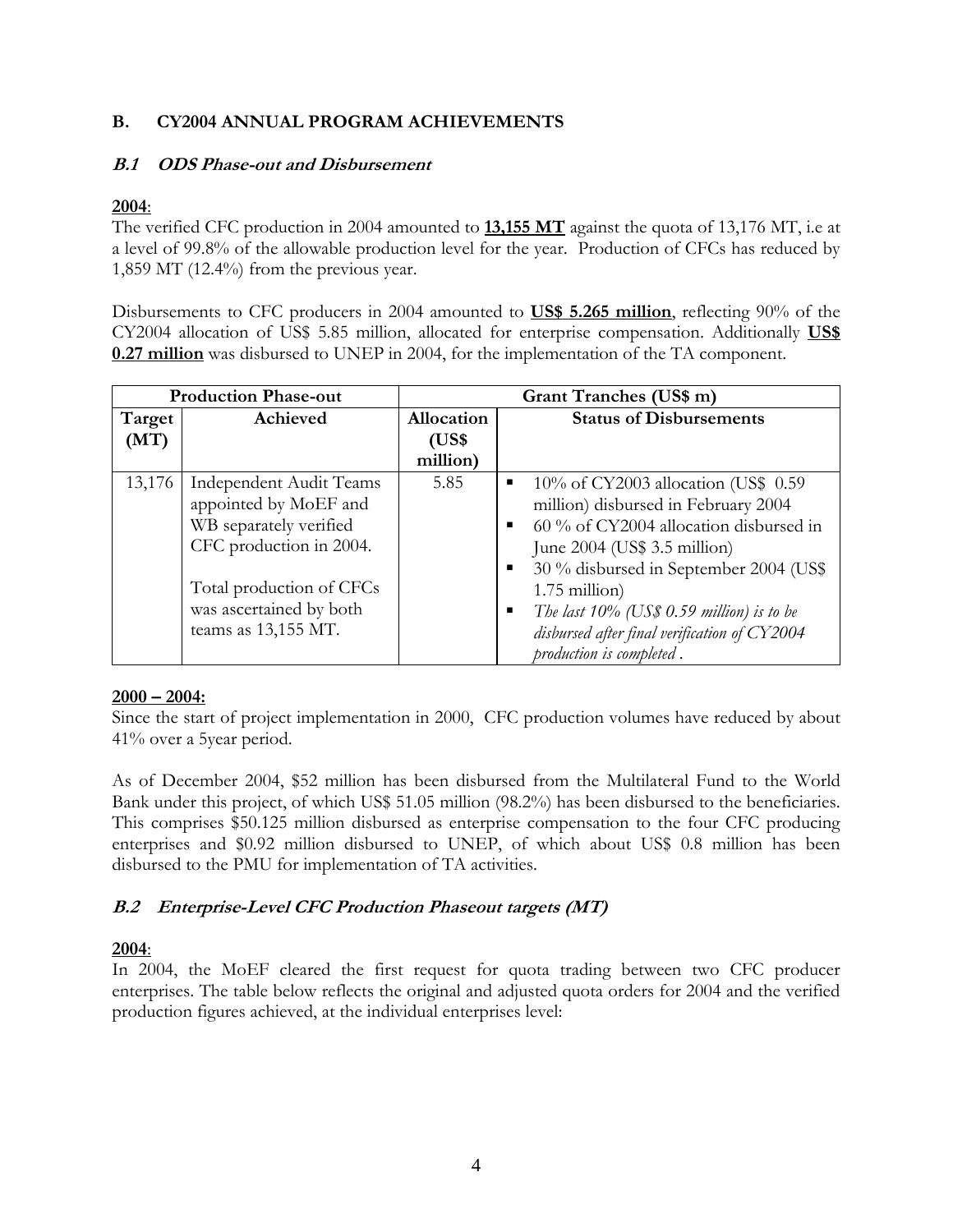| Name of company                  | (Metric Tons)        |                      |             |  |
|----------------------------------|----------------------|----------------------|-------------|--|
|                                  | <b>Initial Quota</b> | <b>Revised Quota</b> | Achieved    |  |
|                                  |                      |                      | (%)         |  |
| SRF Limited (SRF)                | 3875                 | 3875                 | 3872        |  |
|                                  |                      |                      | $(99.9\%)$  |  |
| Gujarat Fluorochemicals Ltd      | 4705                 | 4705                 | 4623        |  |
| (GFL)                            |                      |                      | $(98.25\%)$ |  |
| Navin Fluorine International Ltd | 3472                 | 4270                 | 4250        |  |
| (NFIL)                           |                      |                      | $(99.5\%)$  |  |
| Chemplast Sanmar Ltd (CSL)       | 1124                 | 324                  | 324         |  |
|                                  |                      |                      | $(100\%)$   |  |
| <b>TOTAL</b>                     | 13,176               | 13174                | 13,069      |  |

#### **2000 – 2004:**

Between 2000 and 2004, the quota achievements by the four beneficiary enterprises have ranged around an average of 99.3%, as is detailed in the table in Annex II.

## **B.3 Policy Measures**

A number of policy measures which were identified in the CY2004 Annual Program were implemented during the course of the year as summarized below:

| Activity                                                         | <b>Key Actions</b>                                                                                                                                                                                                                  | Target                                                                                    | <b>Status</b>                                                                            |
|------------------------------------------------------------------|-------------------------------------------------------------------------------------------------------------------------------------------------------------------------------------------------------------------------------------|-------------------------------------------------------------------------------------------|------------------------------------------------------------------------------------------|
|                                                                  |                                                                                                                                                                                                                                     | Dates                                                                                     |                                                                                          |
| Production<br>Quota license                                      | Applications for a CY2004 Production<br>Quota license received from all four<br>CFC producers will be examined by<br>MoEF for issuance of licenses.                                                                                 | To be issued<br>by January 31,<br>2004.                                                   | Completed                                                                                |
| Renewal of<br>registration of<br>producers                       | Applications for renewal of registration of<br>each CFC producer, as required by the<br>Ozone Rules, will be examined by MoEF<br>and processed.                                                                                     | As and when<br>required                                                                   | Completed                                                                                |
| Implementation<br>of other<br>provisions of<br><b>ODS</b> Rules. | Applications for registrations from<br>sellers, stockists, dealers and buyers<br>of CFC will be examined and<br>submitted to Ozone Cell, MOEF.                                                                                      | <b>July 2004</b>                                                                          | Completed                                                                                |
|                                                                  | Applications for import and export of<br>CFCs will be examined by PMU after<br>which the Ozone Cell will submit<br>recommendations for issuance of bulk<br>licenses for export by CFC producers<br>and licenses for import to DGFT. | Throughout<br>the year for<br>import and<br>export<br>license, as<br>and when<br>received | <b>Export licenses</b><br>issued to all 4<br>producers. No<br>import licenses<br>issued. |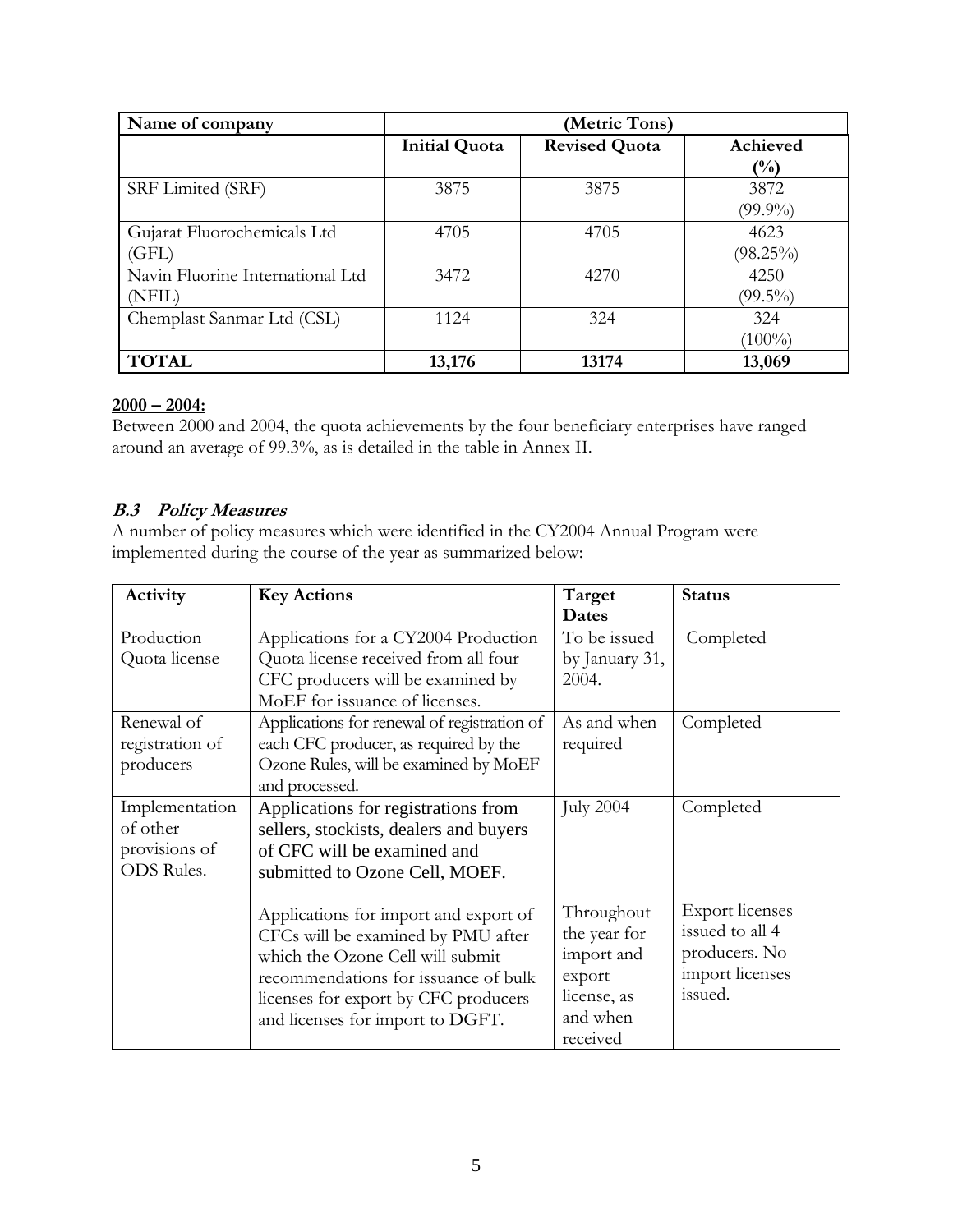#### **B.4 Technical Assistance Activities**

Some of the activities identified in the CY2004 Annual Program were not undertaken over the course of the year. This was primarily due to staffing problems, as the PMU did not have a full-time Coordinator until May 2004. However, since the outgoing Coordinator continued to oversee ODS III implementation on an interim basis, some of the operational activities continued. A new Coordinator was recruited by the MoEF on a contractual basis in June, but he resigned after two months, in August 2004. In November 2004, the management at the Ozone Cell also changed, with a new Director of the Ozone Cell and a new PMU Coordinator. The new team is now on board and has had initial training by UNEP and World Bank on Montreal Protocol related issues and obligations.

Given the staffing situation and the loss of momentum due to the changes in the PMU coordinator, the Annual Program was updated in July 2004 to reflect a more realistic work program for the remainder of the year given the low level of implementation during the first half of the year. The table below reflects these changes and the status of activities as undertaken by the Ozone Cell/PMU during the course of the year.

| Activity      | <b>Key Actions</b>                                                                                   | <b>Target Dates</b> | <b>Status</b>                                                                                                                      |
|---------------|------------------------------------------------------------------------------------------------------|---------------------|------------------------------------------------------------------------------------------------------------------------------------|
| Awareness of  | Targeted awareness                                                                                   | Jan-Dec.2004        | Support for Ozone Day                                                                                                              |
| ODS phaseout  | programs at clusters of CTC                                                                          |                     | celebrations, VATIS                                                                                                                |
|               | and CFC consumption on                                                                               |                     | publication and publication                                                                                                        |
|               | phaseout activities and use                                                                          |                     | and dissemination of the                                                                                                           |
|               | of alternatives.                                                                                     |                     | State of the Art Report                                                                                                            |
|               | Awareness programs on<br>CTC phaseout and<br>implementation modalities<br>for CTC phaseout projects. | $Feb - Oct 2004$    | Included into UNEP's legal<br>agreement with the national<br>partner for implementing<br>awareness activities under<br>$NCCoPP1$ . |
| Assessment of | Further to regional                                                                                  | April - May         | i) Close cooperation with                                                                                                          |
| illegal trade | workshop organized by                                                                                | 2004                | $REGMA2$ to enhance                                                                                                                |
|               | UNEP, undertake activities                                                                           |                     | effectiveness of Policy and                                                                                                        |
|               | to assess quantum of illegal                                                                         |                     | customs training project                                                                                                           |
|               | trade and measures to                                                                                |                     | being implemented with                                                                                                             |
|               | promote its control                                                                                  |                     | UNEP. ii) Discussions with                                                                                                         |
|               |                                                                                                      |                     | REGMA on illegal trade                                                                                                             |
|               |                                                                                                      |                     | issues at national and                                                                                                             |
|               |                                                                                                      |                     | regional levels. iii)                                                                                                              |
|               |                                                                                                      |                     | Discussions with NOUs of                                                                                                           |
|               |                                                                                                      |                     | Nepal and Bangladesh for                                                                                                           |
|               |                                                                                                      |                     | joint training of customs                                                                                                          |
|               |                                                                                                      |                     | officers at some border                                                                                                            |
|               |                                                                                                      |                     | check posts. iv) Data on                                                                                                           |
|               |                                                                                                      |                     | authorized importers                                                                                                               |
|               |                                                                                                      |                     | quantity of exports provided                                                                                                       |

 1 NCCoPP = National CFC Consumption Phase-out Project

<sup>&</sup>lt;sup>2</sup> Refrigeration and Gas Manufacturers Association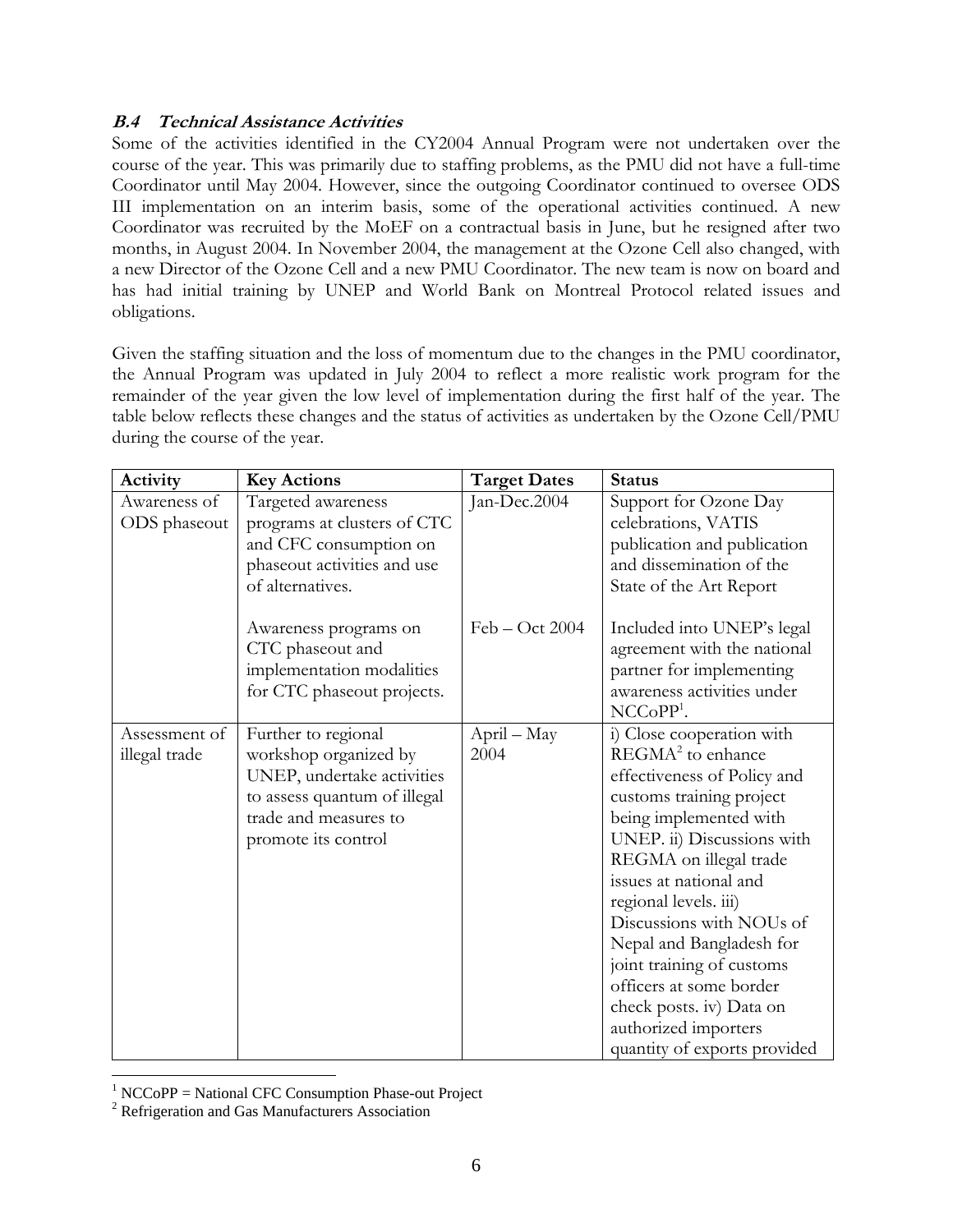| Activity                          | <b>Key Actions</b>                                                                                                                                                                                                                                                               | <b>Target Dates</b>                  | <b>Status</b>                                                                                        |
|-----------------------------------|----------------------------------------------------------------------------------------------------------------------------------------------------------------------------------------------------------------------------------------------------------------------------------|--------------------------------------|------------------------------------------------------------------------------------------------------|
|                                   |                                                                                                                                                                                                                                                                                  |                                      | by regional NOUs to                                                                                  |
|                                   |                                                                                                                                                                                                                                                                                  |                                      | REGMA, as part of UNEP's                                                                             |
|                                   |                                                                                                                                                                                                                                                                                  |                                      | regional illegal trade project.                                                                      |
|                                   | National Action plan will be<br>prepared to monitor and<br>control illegal trade.                                                                                                                                                                                                |                                      | Under preparation. REGMA<br>taking the lead.                                                         |
| Training/<br>Capacity<br>building | Capacity building and<br>training for information<br>dissemination on ODS<br>phaseout and MP<br>implementation in high<br>CFC and CTC consumption<br>pockets.                                                                                                                    | $Feb - June 2004$                    | Ongoing                                                                                              |
|                                   | Regional training sessions<br>for officials of State<br>Government, Pollution<br>Control Board, local<br>authorities, SISIs and other<br>stakeholders for<br>implementation and<br>enforcement of ODS Rules.                                                                     | April -<br>November 2004<br>May 2004 | Not completed due to delay<br>in approval of Policy and<br>Customs strategy as part of<br>NCCoPP.    |
|                                   | $DCSSI3$ to organize a<br>national interactive session<br>for all 28 $SISIs4$ and $SMEs5$<br>on ODS phaseout. This<br>session will include issues<br>such as registration of small<br>units under ODS Rules and<br>implementation and<br>monitoring of ODS phase<br>out projects |                                      | An interface with SISIs was<br>held in December 2004.<br>There has been slow<br>response from DCSSI. |
| Finalize a                        | Review of draft concept                                                                                                                                                                                                                                                          | June 2004                            | A draft concept note                                                                                 |
| concept note                      | note on zonal network.                                                                                                                                                                                                                                                           |                                      | prepared in cooperation with                                                                         |
| on                                |                                                                                                                                                                                                                                                                                  |                                      | UNEP and CEE and                                                                                     |
| establishment                     | Finalization of the concept                                                                                                                                                                                                                                                      | <b>July 2004</b>                     | discussions were held in                                                                             |
| of national                       | note in consultation with                                                                                                                                                                                                                                                        |                                      | December 2004. The design                                                                            |
| networking                        | UNEP and the World Bank.                                                                                                                                                                                                                                                         |                                      | is to be revised and review                                                                          |
| system at                         |                                                                                                                                                                                                                                                                                  |                                      | whether other supporting                                                                             |
| zonal level                       | Development of an                                                                                                                                                                                                                                                                | August 2004                          | activities or incentives                                                                             |
|                                   | implementation plan based                                                                                                                                                                                                                                                        |                                      | required to ensure successful                                                                        |

<sup>&</sup>lt;sup>3</sup> Development Commissioner of Small Scale Industries<br>
<sup>4</sup> Small Scale Industries Institutes<br>
<sup>5</sup> Small and medium enterprises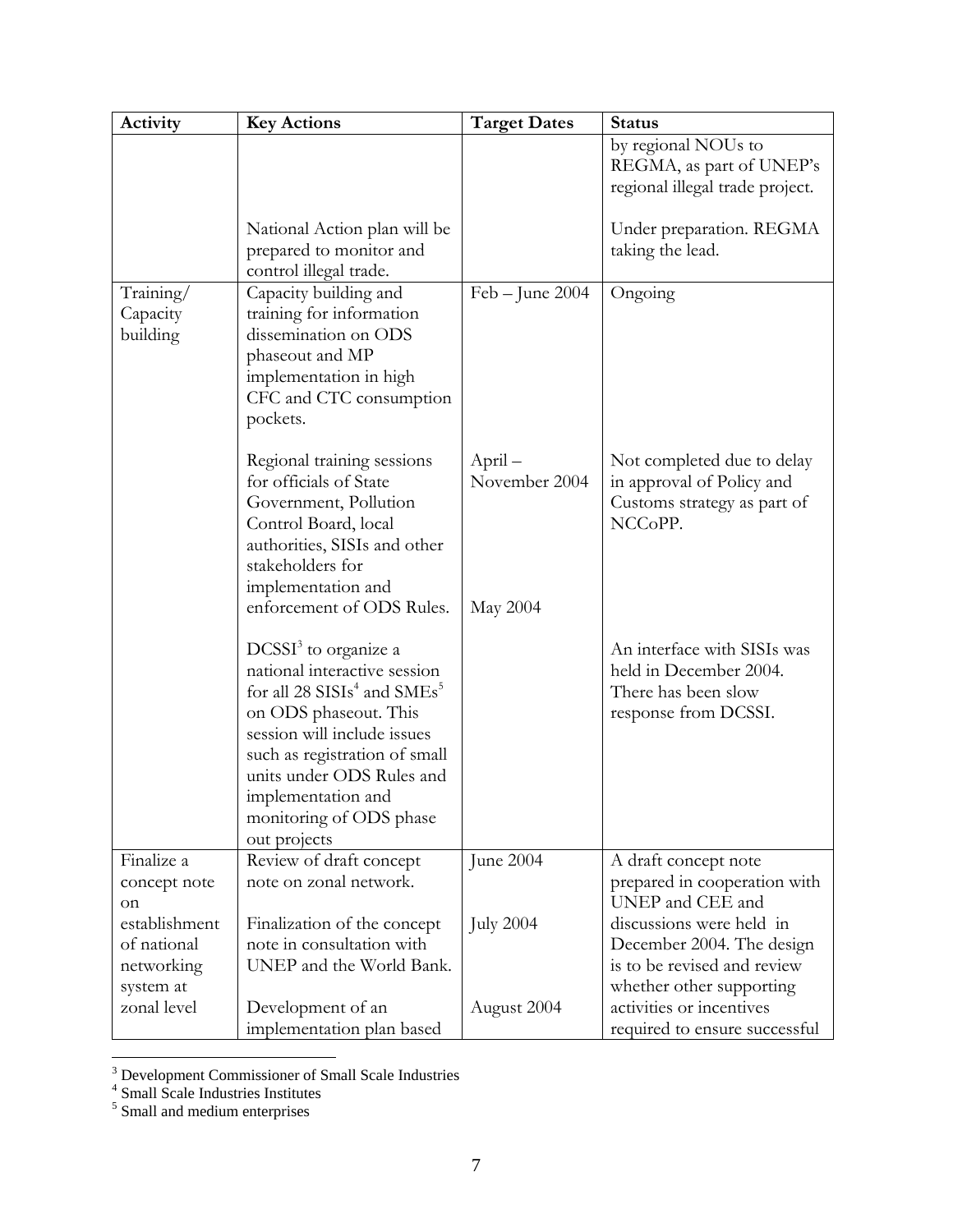| Activity                    | <b>Key Actions</b>                                                                                                     | <b>Target Dates</b>              | <b>Status</b>                                                                                                                            |  |  |
|-----------------------------|------------------------------------------------------------------------------------------------------------------------|----------------------------------|------------------------------------------------------------------------------------------------------------------------------------------|--|--|
|                             | on concept note                                                                                                        |                                  | implementation.                                                                                                                          |  |  |
| Operations of<br><b>PMU</b> | Half-yearly technical audits<br>of CFC producing<br>enterprises.                                                       | <b>July 2004</b><br>January 2005 | Completed                                                                                                                                |  |  |
|                             | An internal assessment of<br>effectiveness of the half<br>yearly technical audit will be<br>carried out.               | August 2004                      | Completed. Decision to<br>continue with half-yearly<br>audits                                                                            |  |  |
|                             | Performance Audit of PMU                                                                                               | January – April<br>2004          | Not completed due to<br>incomplete implementation<br>of CY2004 Annual Program<br>and PMU staffing situation.<br>To be undertaken in 2006 |  |  |
|                             | Meetings with CFC<br>producers to discuss<br>findings from annual audit<br>and other issues.                           | April 2004                       | Completed on 7 June 2004.                                                                                                                |  |  |
|                             | Monitoring of CFC<br>production phaseout project<br>and other ODS phase out<br>projects in RAC and solvent<br>sectors. | Feb – Oct 2004                   | Completed                                                                                                                                |  |  |
|                             | Support in implementation<br>of CTC phaseout plan.                                                                     | Jan - Dec $2004$                 | Supported preparation of<br><b>Environmental</b> and Social<br>Report and national media<br>plan for registration of CTC<br>users        |  |  |
| <b>MIS</b><br>Operation     | Development of MIS vision<br>and roadmap - to support all<br>ODS phaseout activities.                                  | Feb 2004                         | Updated inventory of<br>software, hardware and<br>network infrastructure<br>completed. MIS vision<br>document prepared.                  |  |  |
|                             | MIS review and upgradation<br>to take care of all ODS<br>phaseout projects.                                            | $Feb - May 2004$                 | MIS modules to be<br>developed to support<br>individual phaseout projects,<br>after finalization of MIS<br>vision                        |  |  |
|                             | Development of e-based<br>outreach technology pilot                                                                    | November 2004                    | Under preparation                                                                                                                        |  |  |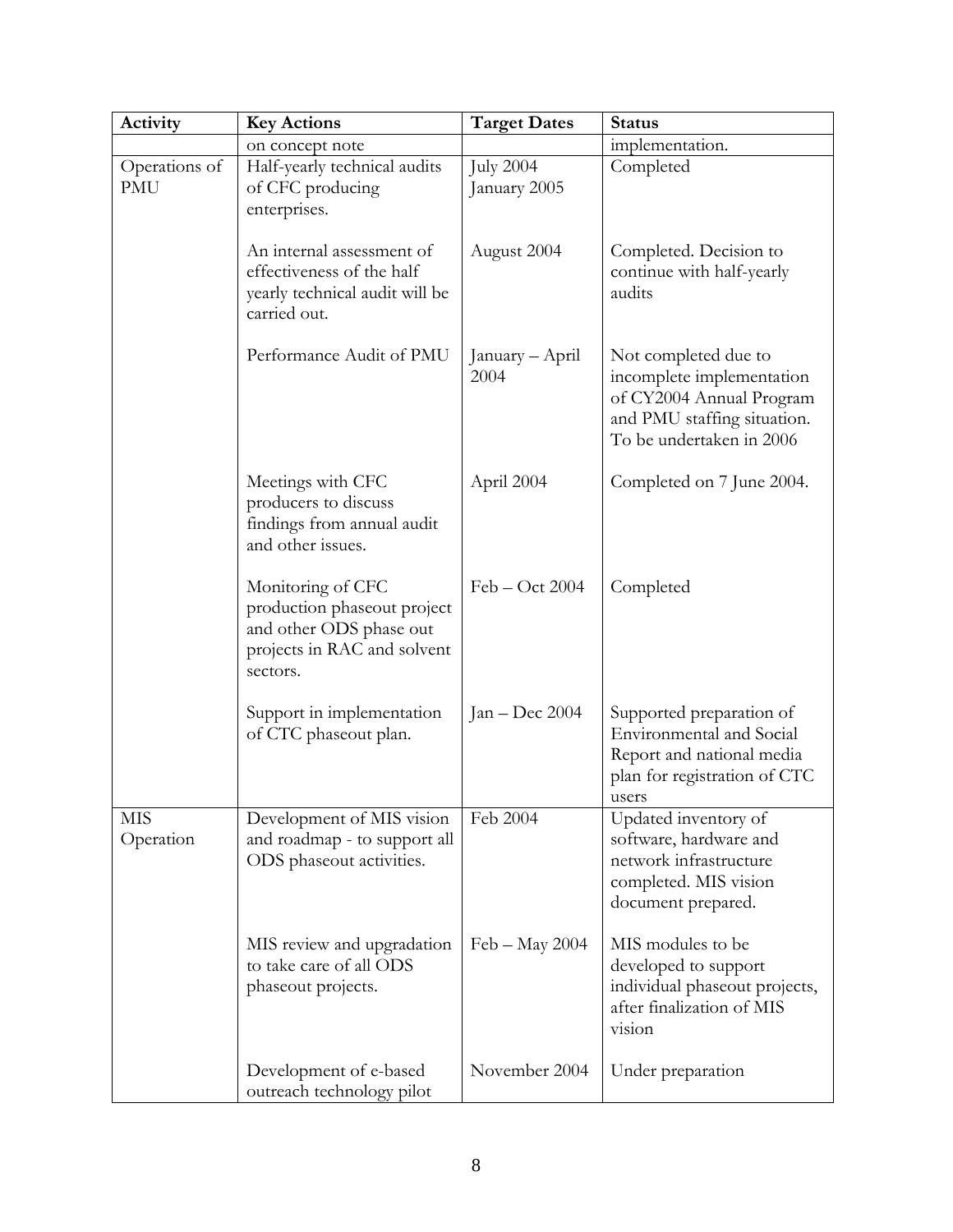| Activity | <b>Key Actions</b>                                                                                                                      | <b>Target Dates</b>  | <b>Status</b>                                                                                                |
|----------|-----------------------------------------------------------------------------------------------------------------------------------------|----------------------|--------------------------------------------------------------------------------------------------------------|
|          | program for information<br>dissemination on illegal<br>trade and ODS phaseout<br>activities.                                            |                      |                                                                                                              |
|          | In-house development of<br>database of import-export<br>data on ODS, based on<br>license, exemption<br>certificates etc.                | Feb 2004             | Under preparation                                                                                            |
|          | Development of technology<br>roadmap for<br>communication<br>infrastructure, processes and<br>organization                              | November 2004        |                                                                                                              |
|          | Completion of State-of-Art<br>report from 1999-2002 on<br>ODS phase out program                                                         | June 2004            | Completed. Document<br>finalized and released on<br>Ozone day. A dissemination<br>strategy is being planned. |
| Studies  | Initiation and Completion<br>of existing studies under<br>progress.                                                                     | Feb - August<br>2004 | Not Completed                                                                                                |
|          | Based on ODS supply-<br>demand study undertaken in<br>2003, define roadmap for<br>managing material balances<br>of ODS for CFCs and CTC | April 2004           | Not Completed                                                                                                |
|          | Assessment of information<br>awareness activities and<br>their impact                                                                   | October 2004         | Not Completed                                                                                                |

## **B.5 Monitoring and Reporting Activities**

The reporting mechanism is detailed below:

| Report          | Submitte    | <b>Target Date</b> | <b>Comments</b>                               |
|-----------------|-------------|--------------------|-----------------------------------------------|
|                 | d by        |                    |                                               |
| Progress report | <b>UNEP</b> | <b>July 2004</b>   | Reports received from PMU/UNEP and reviewed   |
|                 |             | January 2005       | during supervision missions in July 2004 and  |
|                 |             |                    | January 2005                                  |
| Financial Audit | <b>UNEP</b> | June 2005          | UNEP unable to provide audited statements for |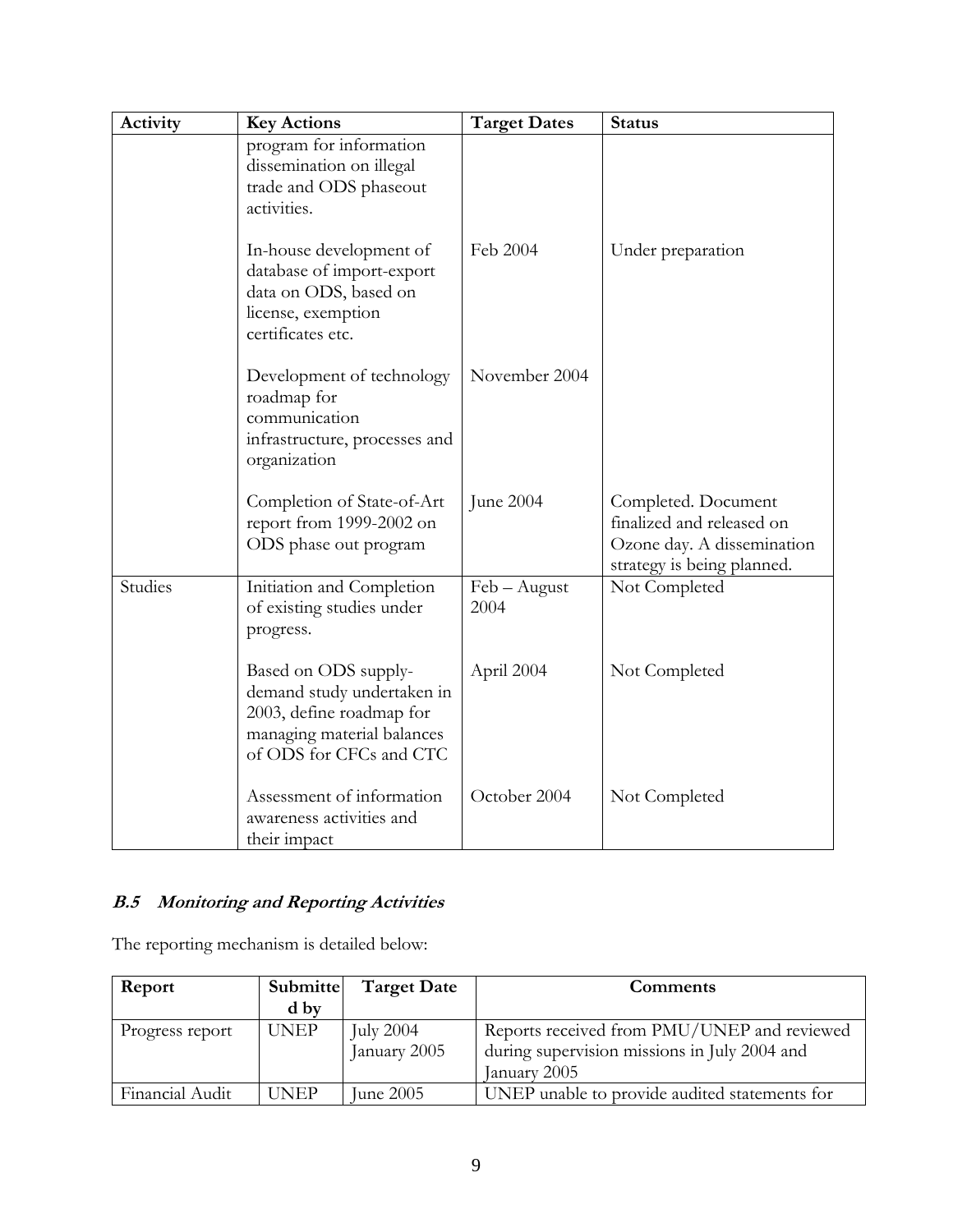| Report          | <b>Submitte</b> | <b>Target Date</b> | Comments                                          |
|-----------------|-----------------|--------------------|---------------------------------------------------|
|                 | d by            |                    |                                                   |
|                 |                 |                    | CY2002 until the biennium 2002-2003 is audited.   |
|                 |                 |                    | Audited financial report for CY2003 submitted in  |
|                 |                 |                    | January 2005.                                     |
| Disbursement    | <b>IDBI</b>     | <b>July 2004</b>   | Satisfactory reports received                     |
| Report          |                 | January 2005       |                                                   |
| Financial Audit | <b>IDBI</b>     | September          | Satisfactory reports received                     |
|                 |                 | 2004               |                                                   |
| Performance     | Auditor/        |                    | Not undertaken in 2003. Next performance audit    |
| Audit           | MoEF            |                    | to be initiated in 2006                           |
| Technical Audit | Auditor/        | <b>July 2004</b>   | Satisfactory reports received in August 2004 and  |
|                 | MoEF            | January 2005       | January 2005                                      |
| Technical Audit | Auditor/        | January 2005       | Satisfactory report received in January 2005      |
|                 | <b>WB</b>       |                    |                                                   |
| Supervision     | <b>WB</b>       | January 2004       | Supervision undertaken in June 2004. Satisfactory |
| report          |                 | August 2004        | reports prepared and disseminated. Next           |
|                 |                 | January 2005       | supervision undertaken in January 2005            |

## **C. CY2005 ANNUAL PROGRAM: OBJECTIVES AND ACTIVITIES**

#### **C.1 ODS Phase-out Objectives and Disbursement Allocation**

- The primary objective of the CY2005 Annual Program is to ensure that CFC production does not exceed **11,294 MT**.
- The Bank, on behalf of the Government of India, is requesting the release of **US\$ 5.85 million** to be disbursed to the four beneficiary CFC producing enterprises for reducing production levels in accordance with the annual production quota established for 2005.
- No funds are being requested under the TA component. There are sufficient funds remaining with the World Bank from previous years' allocations which are to be disbursed to UNEP for PMU's TA activities.

## **C.2 Enterprise-Level CFC production phase-out targets (MT)**

In accordance with the Production Quota Order, the four CFC producers have submitted applications for the 2005 quota. Quotas have been issued to each enterprise by January 5, 2005, as follows:

| Name of company                  | Quota (MT) for CY2005 |
|----------------------------------|-----------------------|
|                                  |                       |
| <b>SRF</b> Limited               | 3321.56               |
| Gujarat Fluorochemicals          | 4033.08               |
| Navin Fluorine International Ltd | 2975.96               |
| Chemplast Sanmar Limited         | 963.37                |
| Total                            | 11293.97              |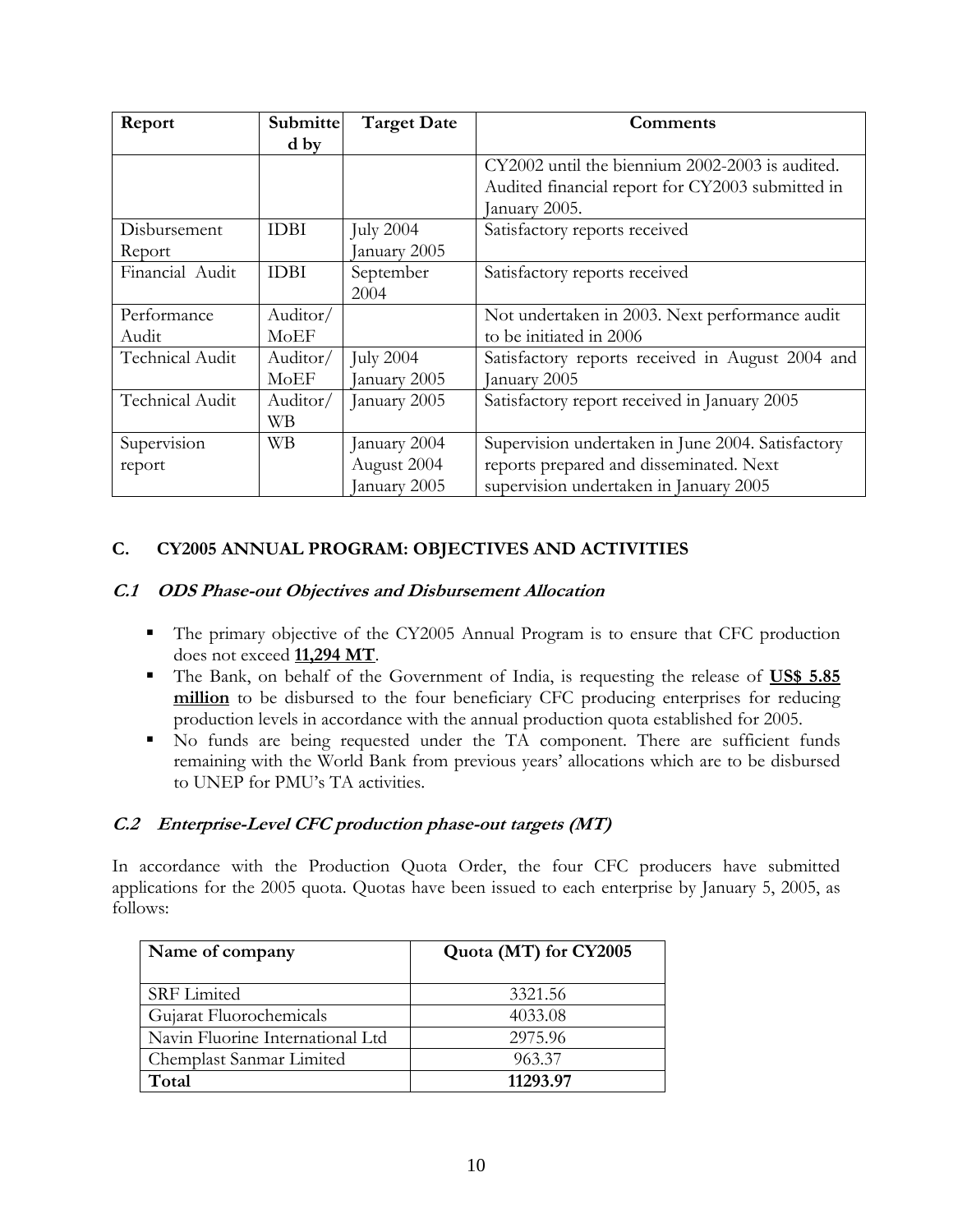In accordance with Decision 43/5 of the Executive Committee, the Government of India needs to verify allowable CFC production as gross production for 2005. The MoEF will advise and guide the four CFC producing enterprises accordingly.

| Activity          | <b>Key Actions</b>                                         | <b>Target Dates</b>    |
|-------------------|------------------------------------------------------------|------------------------|
| Production        | Applications for a CY2005 Production Quota license         | To be issued by        |
| Quota license     | received from all four CFC producers will be               | January 31, 2005.      |
|                   | examined by MoEF for issuance of licenses.                 |                        |
| Renewal of        | Applications for renewal of registration and Quota trading | Completed              |
| registration of   | by CFC producers, as required by the Ozone Rules, will     |                        |
| producers         | be examined by MoEF and processed.                         |                        |
| Implementatio     | Applications for registrations from sellers, stockists,    | <b>July 2005</b>       |
| n of other        | dealers and buyers of CFC will be examined and             |                        |
| provisions of     | submitted to Ozone Cell, MOEF.                             |                        |
| <b>ODS</b> Rules. | Applications for import and export of CFCs will be         | Throughout the year    |
|                   | examined by PMU after which the Ozone Cell will            | for import and         |
|                   | submit recommendations for issuance of bulk licenses       | export license, as and |
|                   | for export by CFC producers and licenses for import        | when received          |
|                   | to DGFT. Ozone Cell will take into account                 |                        |
|                   | information received by importing countries on             |                        |
|                   | registered importers (agreed at Ozone-Customs              |                        |
|                   | Officers coordination workshop, Agra).                     |                        |

## **C.3 Policy Measures**

## **C.4 Technical Assistance Activities**

The MoEF in collaboration with the World Bank and UNEP, has reassessed the TA program and redefined some activities, keeping in mind the overall priorities of the project with regard to CFC production phase out. The activities are to be further refined and elaborated, once the draft 3 year Technical Assistance Strategy is finalized. Proposed generic activities to be undertaken during 2005 are summarized in the following table.

| Activity  | <b>Key Actions</b>             | Purpose               | Target<br>Dates | <b>Budget</b><br>(US\$ 900) |
|-----------|--------------------------------|-----------------------|-----------------|-----------------------------|
| Awareness | CFC production phase-out       | To highlight urgency  | Jan-Dec         | 23                          |
|           | message to be disseminated at  | of declining CFC      | 2005            |                             |
|           | dealer workshops of NCCoPP     | supply to consumers   |                 |                             |
|           | and other related events.      |                       |                 |                             |
|           |                                |                       |                 |                             |
|           | Development of regional        | To create regional    |                 |                             |
|           | networking strategy, including | awareness about       |                 |                             |
|           | possible regional nodal        | impending decline in  |                 |                             |
|           | Agencies                       | CFC supply.           |                 |                             |
| Training/ | Development of training        | As part of overall    | Dec 2005        | 20                          |
| Capacity  | program synchronized with      | program for           |                 |                             |
| building  | GOI's Policy and custom        | prevention of illegal |                 |                             |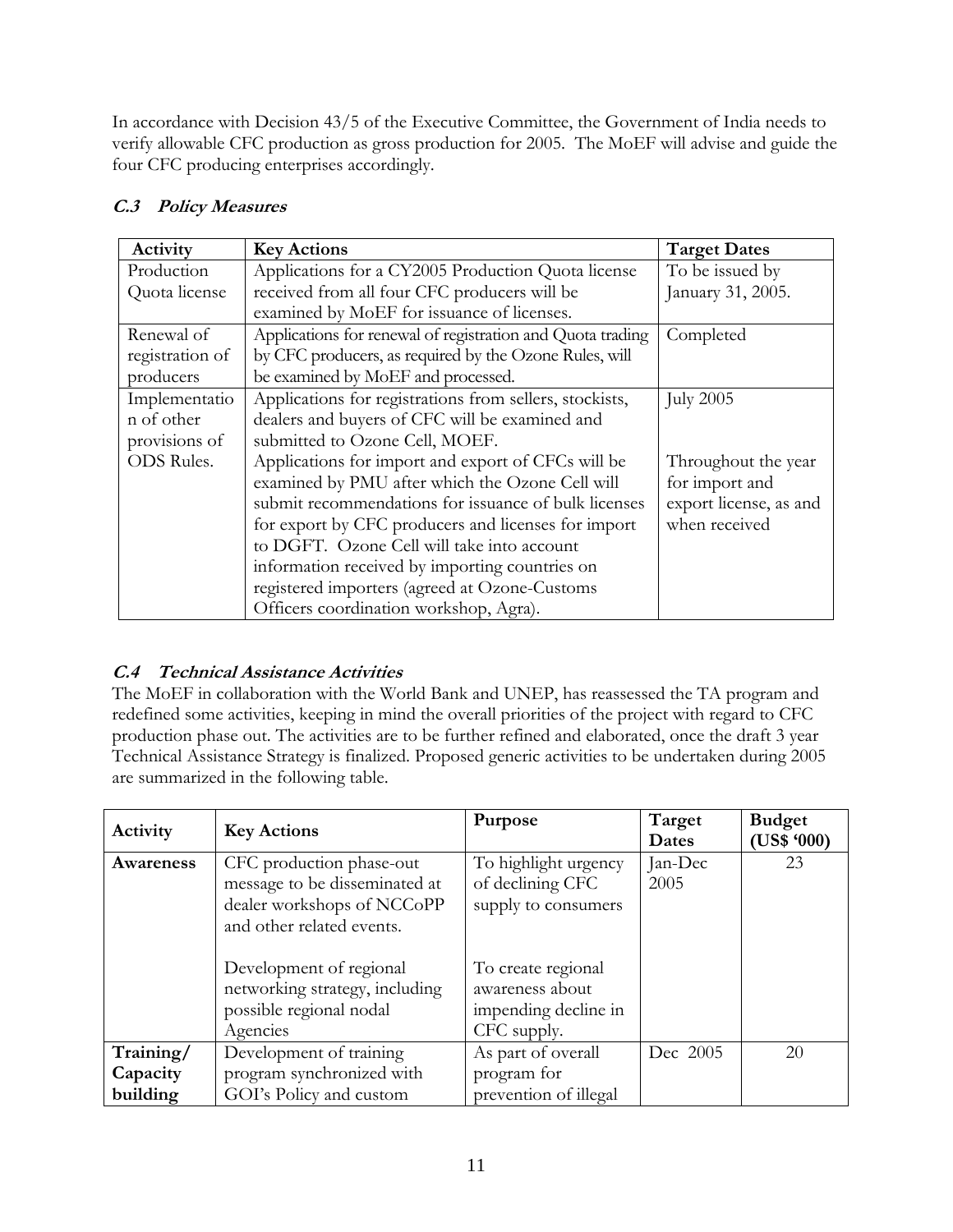| Activity                    | <b>Key Actions</b>                                                                                                                                                                                              | Purpose                                                                                                                   | Target<br><b>Dates</b>      | <b>Budget</b><br>(US\$ 900) |
|-----------------------------|-----------------------------------------------------------------------------------------------------------------------------------------------------------------------------------------------------------------|---------------------------------------------------------------------------------------------------------------------------|-----------------------------|-----------------------------|
|                             | training program.                                                                                                                                                                                               | trade.                                                                                                                    |                             |                             |
|                             | Development of e-based<br>outreach technology pilot<br>program for information<br>dissemination on illegal trade<br>and ODS phaseout activities.                                                                |                                                                                                                           | Feb-Dec.<br>2005            |                             |
| <b>Operations</b><br>of PMU | Technical audits of CFC<br>producing enterprises.                                                                                                                                                               | Monitoring of CFC<br>production phase-out                                                                                 | Jan and<br><b>July 2005</b> | 185                         |
|                             | Discussions with stakeholders<br>(REGMA, UNEP etc) on<br>addressing CFC production<br>issues, impending phase-out<br>scenarios and ExCom and MP<br>related issues, such as reporting<br>on gross CFC production |                                                                                                                           | Ongoing                     |                             |
| Information<br>Exchange     | Meeting of stakeholders to<br>finalize MIS vision and<br>roadmap                                                                                                                                                | To support GOI's<br>overall ODS phase-<br>out activities.                                                                 | Mar 2005                    | 10                          |
|                             | Widening the scope of web-<br>enabled MIS for cohesive data<br>compilation on CFC<br>production and consumption                                                                                                 |                                                                                                                           | Dec. 2005                   |                             |
| Data<br>Collection          | A desk study on assessment of<br>stock piling requirement of<br>CFC.<br>Completion of existing study<br>on demand – supply assessment<br>of ODS undertaken in 2003.                                             | To support GOI's<br>ODS phase-out<br>activities and define<br>strategies                                                  | Nov.2005                    | 25                          |
|                             | Assessment of quantum of<br>illegal trade                                                                                                                                                                       | To support GOI's<br>program targeted at<br>illegal trade                                                                  | Sept 2005                   |                             |
| Policy                      | Preparation of National Action<br>Plan for prevention of illegal<br>trade.                                                                                                                                      | To support GOI's<br>program for<br>prevention of illegal<br>trade and facilitate<br>development of<br>effective policies. | April 2005                  | $\overline{0}$              |
| <b>TOTAL</b>                |                                                                                                                                                                                                                 |                                                                                                                           |                             | 263                         |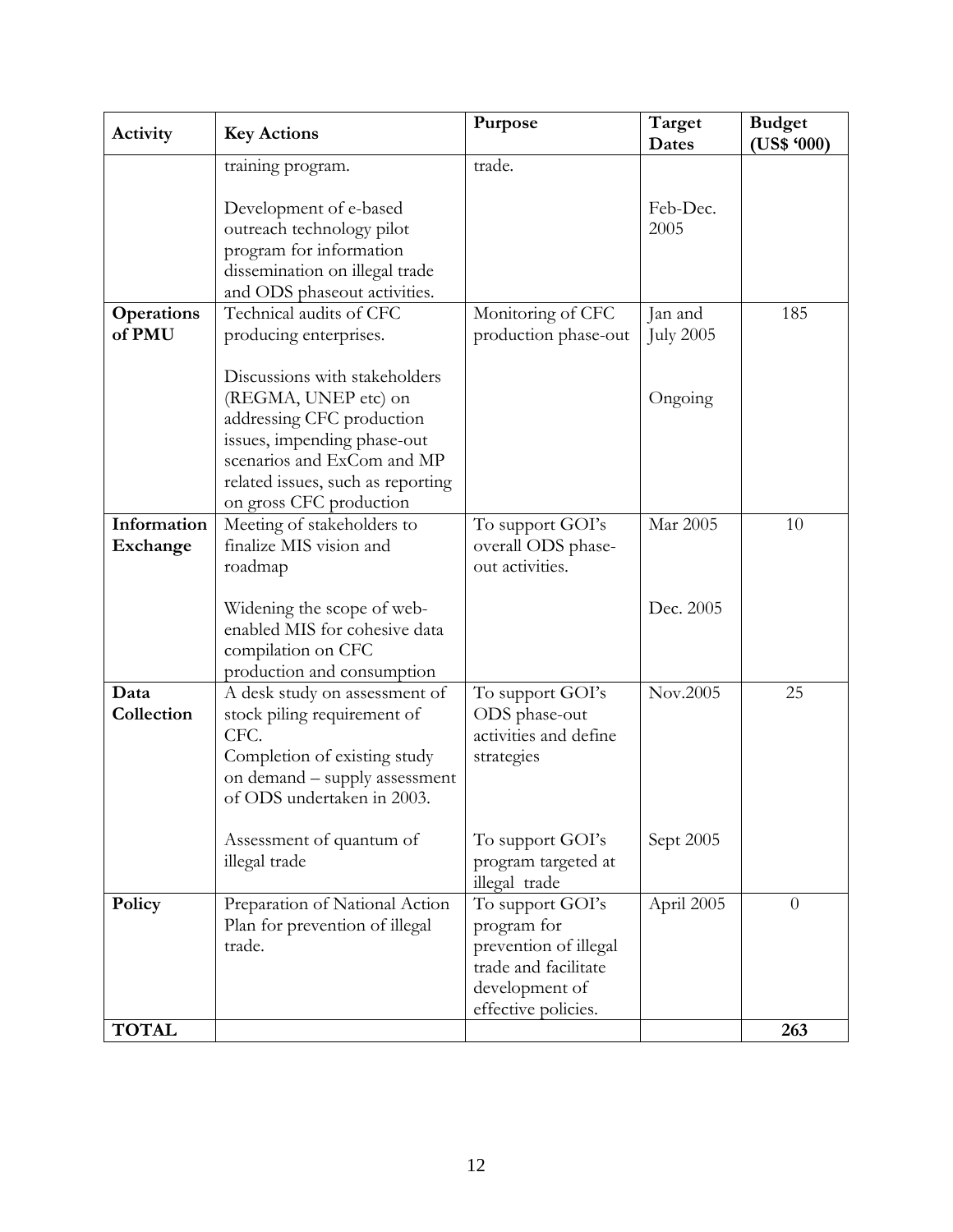## **C.5 Monitoring and Reporting Activities**

The monitoring and reporting schedule for CY2005 will be undertaken in accordance with the reporting mechanism specified in Section B.5 above.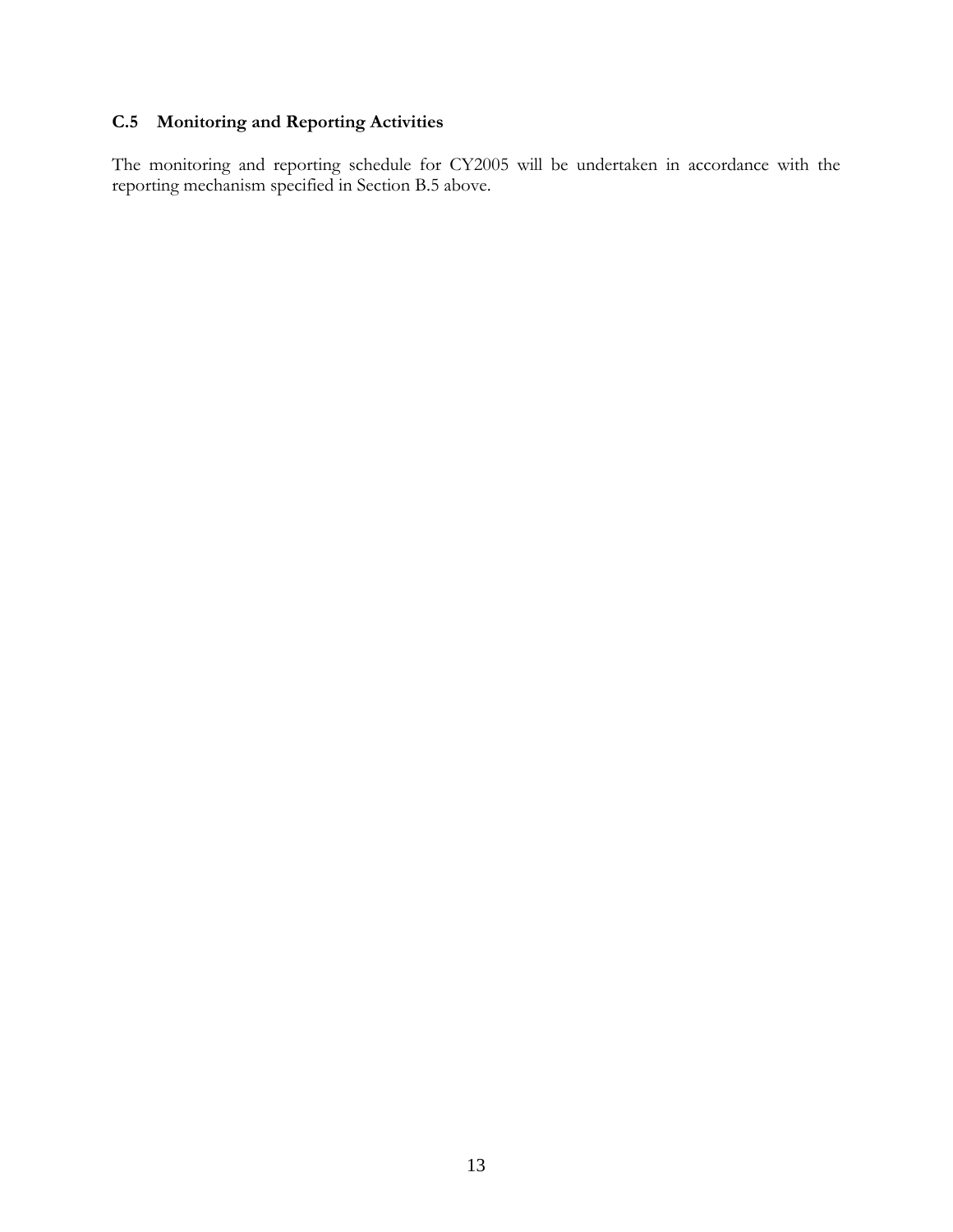### **ANNEX I**

## **Annual production phaseout targets and annual grant tranches**

| <b>CY</b>          | 1999   | 2000   | 2001   | 2002   | 2003   | 2004   | 2005  | 2006  | 2007  | 2008  | 2009  | 2010 |
|--------------------|--------|--------|--------|--------|--------|--------|-------|-------|-------|-------|-------|------|
| Production ceiling | 22,588 | 20,706 | 18,824 | 16,941 | 15,058 | 13,176 | 1,294 | 7,342 | 3,389 | 2,259 | 1,130 |      |
| (ODP MT)           |        |        |        |        |        |        |       |       |       |       |       |      |
| Grant Tranche      | 12.0   | 11.0   | 11.0   | 6.0    | 6.0    | 6.0    | 6.0   | 6.0   | 6.0   | 6.0   | 6.0   |      |
| (US\$ million)     |        |        |        |        |        |        |       |       |       |       |       |      |
| Of which: TA       | 0.29   | 0.27   | 0.27   | 0.15   | 0.15   | 0.15   | 0.15  | 0.15  | 0.15  | 0.15  | 0.12  |      |